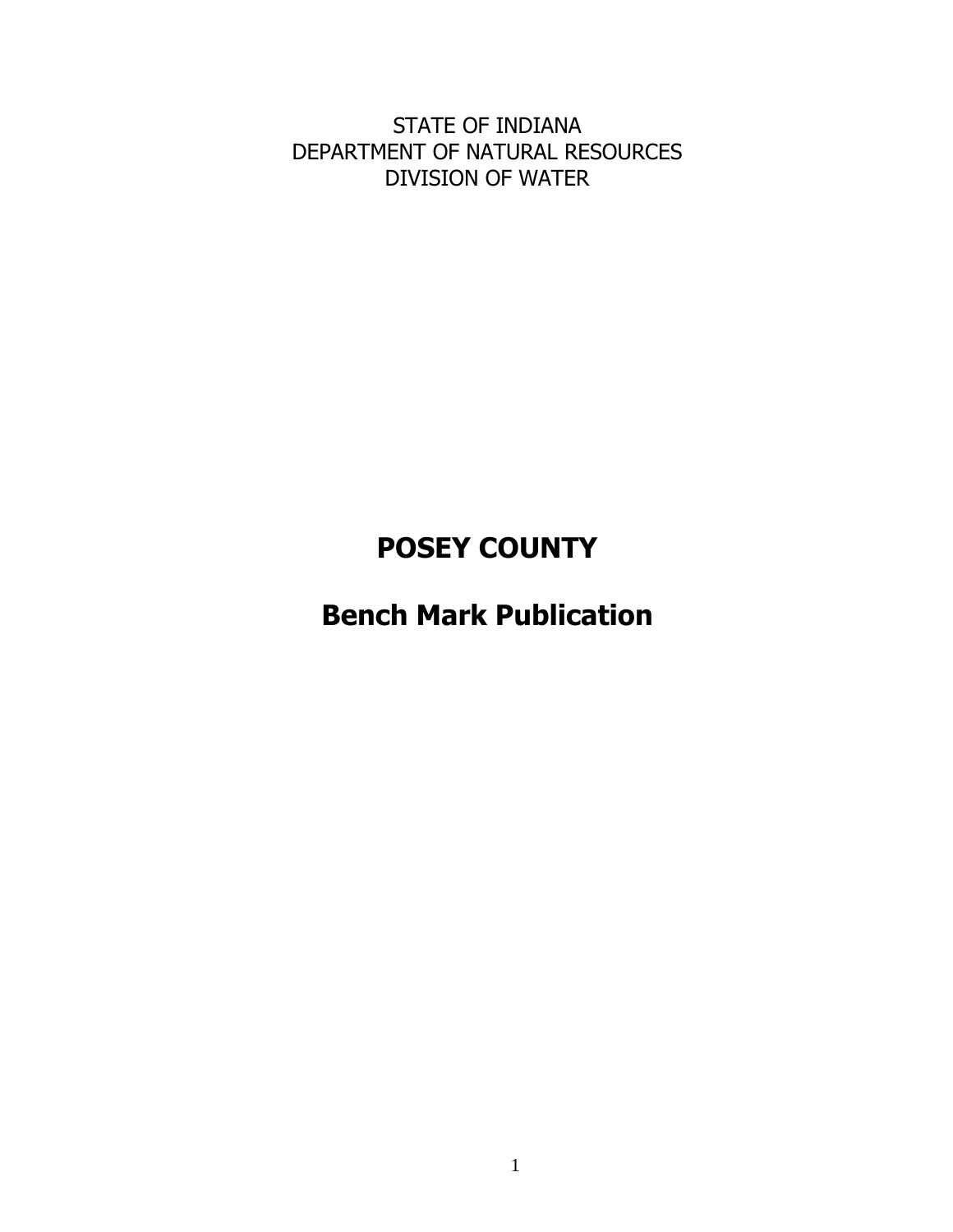DNR BM POS 10, 1987 **DESTROYED**

DNR BM POS 11, 1987 **DESTROYED**

#### DNR BM POS 12, 1987

In Posey County, New Harmony Quad., in the SE ¼ of Sec. 25, T. 4 S., R. 14 W.; approximately 1.5 miles north-northeast of New Harmony; 1.25 miles east along State Road 66 from its junction with State Road 69, in New Harmony, to a paved road leading north, thence 1.0 mile north to a field entrance road leading west, thence 0.65 mile west, south, and west along the farm lane to the east bank of the Wabash River, thence 0.3 mile north along a farm lane along the east bank of the Wabash River; set in the top of a concrete post, 600 feet south from the confluence of Wabash River (old channel), 91.0 feet east from the jetty  $# 4$ , 16.0 feet west of the centerline of the farm lane along the east bank of the Wabash River, 2.8 feet south of a witness post (steel fence post), 0.2 foot above the ground; a Indiana Department of Natural Resources aluminum control station tablet, stamped "POS 12 1987". 114.3283 meters N.G.V.D. 1929

375.092 feet N.G.V.D. 1929

DNR BM POS 13, 1991

In Posey County, New Harmony Quad., in the NW 1/4 of Sec. 36, T. 4 S., R. 14 W., 2<sup>nd</sup> PM.; approximately 0.9 mile northwest of New Harmony; 1.25 miles east along State Road 66 from its junction with State Road 69 in New Harmony, to a paved road leading north, thence about 1.0 mile north to a farm lane west, thence 0.65 mile southwest along farm lane to the east bank of the Wabash River, thence 0.55 mile southwest along the Wabash River; set in the top of a concrete post, 46.0 feet southeast of jetty  $#$  114, 57.0 feet south of jetty # 113, 69.0 feet east of jetty #115, level with field; a Department of Natural Resources control station tablet, stamped "POS 13 1991". 112.9080 meters N.G.V.D. 1929 370.432 feet N.G.V.D. 1929

2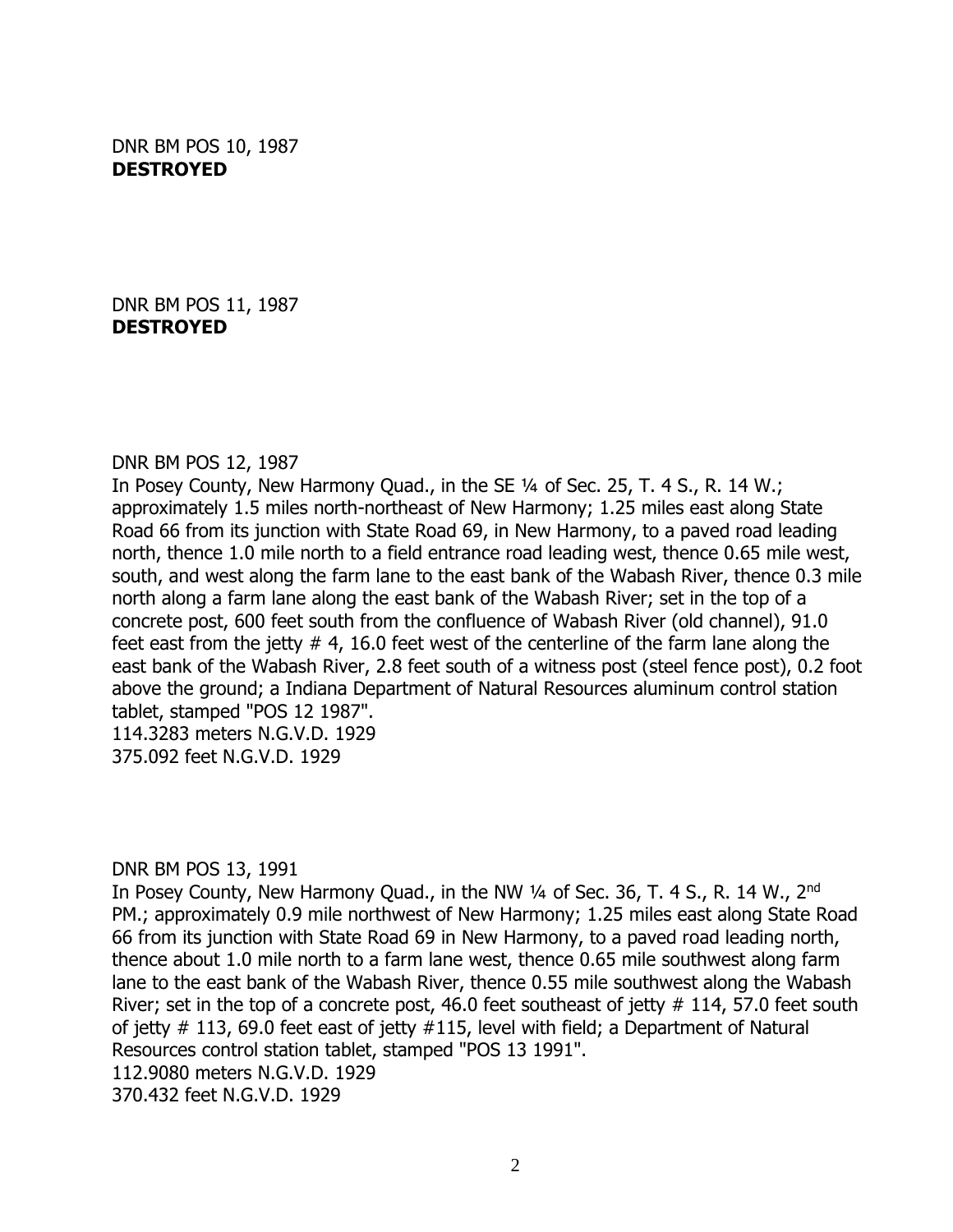## DNR BM POS 14, 1991

In Posey County, New Harmony Quad., in the SW 1/4 of Sec. 36, T. 4 S., R. 14 W., 2<sup>nd</sup> PM; at New Harmony; approximately 0.2 mile north along North Main Street from its intersection with E. North Street W.; set in the top of a concrete post, 24.0 feet east of the centerline of a private lane northwest, 7.0 feet south of a wire cable steel fence post, level with the ground; a Department of Natural Resources control station tablet, stamped "POS 14 1991".

112.8881 meters N.G.V.D. 1929 370.3670 feet N.G.V.D. 1929

# DNR BM POS 15, 1991

In Posey County, New Harmony Quad., in the SW1/4 of Sec. 36, T. 4 S., R. 14 W., 2<sup>nd</sup> PM; at New Harmony; approximately 0.1 mile north along North Main Street from its intersection with E. North Street W.; set in the top of a concrete post, 10.8 feet west of the centerline of North Main Street, 122.5 feet north of the intersection of East Low Street, 19.5 feet southeast of a 30 inch Sycamore tree, level with ground; a Department of Natural Resources control station tablet, stamped "POS 15 1991". 114.5686 meters N.G.V.D. 1929

375.8805 feet N.G.V.D. 1929

# DNR BM POS 16, 1991

In Posey County, New Harmony Quad., in the South ½ of Sec. 35 & 36, T. 4 S., R. 14 W., 2<sup>nd</sup> PM; at New Harmony; located at the northwest corner of town, north of the new Visitor's Center; set in the top of a concrete post, 242.0 feet north of the center I-beam support of the stairway at the northwest corner of the Visitor's Center, 144.0 feet west of the edge of a farm field, 12.0 feet southeast of the edge of woods, level with ground; a Department of Natural Resources control station tablet, stamped "POS 16 1991". 112.6803 meters N.G.V.D. 1929 369.6853 feet N.G.V.D. 1929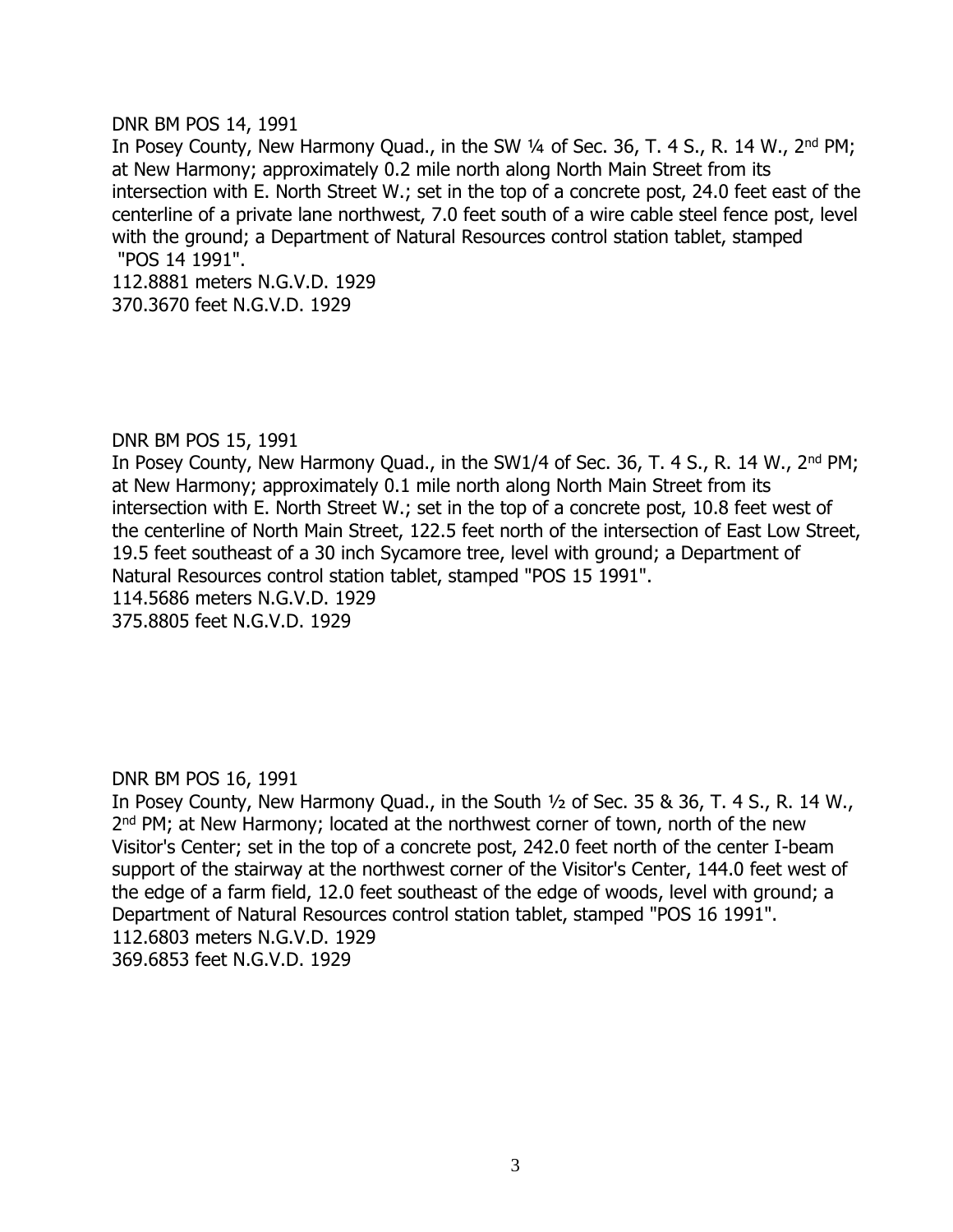#### DNR BM POS 17, 1991

In Posey County, New Harmony Quad., in the SE 1/4 of Sec. 25, T. 4 S., R. 14 W., 2<sup>nd</sup> PM; approximately 1.0 mile north-northeast of New Harmony; 1.25 miles east along Sate Road 66, from its junction with State Road 69 in New Harmony to a paved road leading north, thence 1.0 mile north to a field entrance road leading west, thence 0.65 mile southwest along farm lane, to the east bank of the Wabash River; set in the top of a concrete post, 136.5 feet east of jetty #42; 136.0 feet east of jetty #41, 120.0 feet south of a orange DNR witness post, 118.0 feet north of a orange DNR witness post, 39.0 feet east of east edge of farm lane where it meets farm field, 18 inches below the surface of the field; a Department of Natural Resources control station tablet stamped "POS 17 1991". 112.9845 meters N.G.V.D. 1929 370.683 feet N.G.V.D. 1929

## DNR BM POS 31, 1995

In Posey County, New Harmony Quad., in the SW 1/4 of Sec. 19, T. 4 S., R. 13 W., 2<sup>nd</sup> PM; approximately 1.5 miles northeast of New Harmony; 3.7 miles generally south along the asphalt road from the intersection of Interstate 64 and the Griffin-New Harmony Road (Exit 4) to a bridge over a unnamed creek (a tributary to the Old Channel of the Wabash River); set in the northeast headwall of the bridge, 13.7 feet east of the centerline of the road, 7.2 feet north of the east guardrail of the bridge, 2.9 feet east of the east edge of the road, 0.6 foot south of the north face of the headwall, 0.5 foot east of the west face of the headwall, level with road; a Department of Natural Resources control station tablet, stamped "POS 31 1995".

114.174 meters N.G.V.D. 1929 114.051 meters N.A.V.D. 1988 374.587 feet N.G.V.D. 1929 374.182 feet N.A.V.D. 1988

## DNR BM POS 32, 1995

In Posey County, New Harmony Quad., in the NE  $\frac{1}{4}$  of Sec. 19, T. 4 S., R. 13 W., 2<sup>nd</sup> PM; approximately 2.5 miles north-northeast of New Harmony; 2.7 miles generally south along the asphalt road from the intersection of Interstate 64 and Griffin-New Harmony Road to a small concrete culvert over an unnamed tributary to the Old Channel of the Wabash River; set in concrete in the northeast corner of the east culvert, 10.4 feet east of the centerline of the road, 9.5 feet west of the east edge of the east culvert, 2.2 feet south of the north edge of the east culvert, 1.0 foot above the ground, 0.35 feet east of the west edge of the east culvert, 0.35 feet north of the south edge of the east culvert; a "PK" nail. 114.611 meters N.G.V.D. 1929 114.487 meters N.A.V.D. 1988 376.018 feet N.G.V.D. 1929 375.611 feet N.A.V.D. 1988

4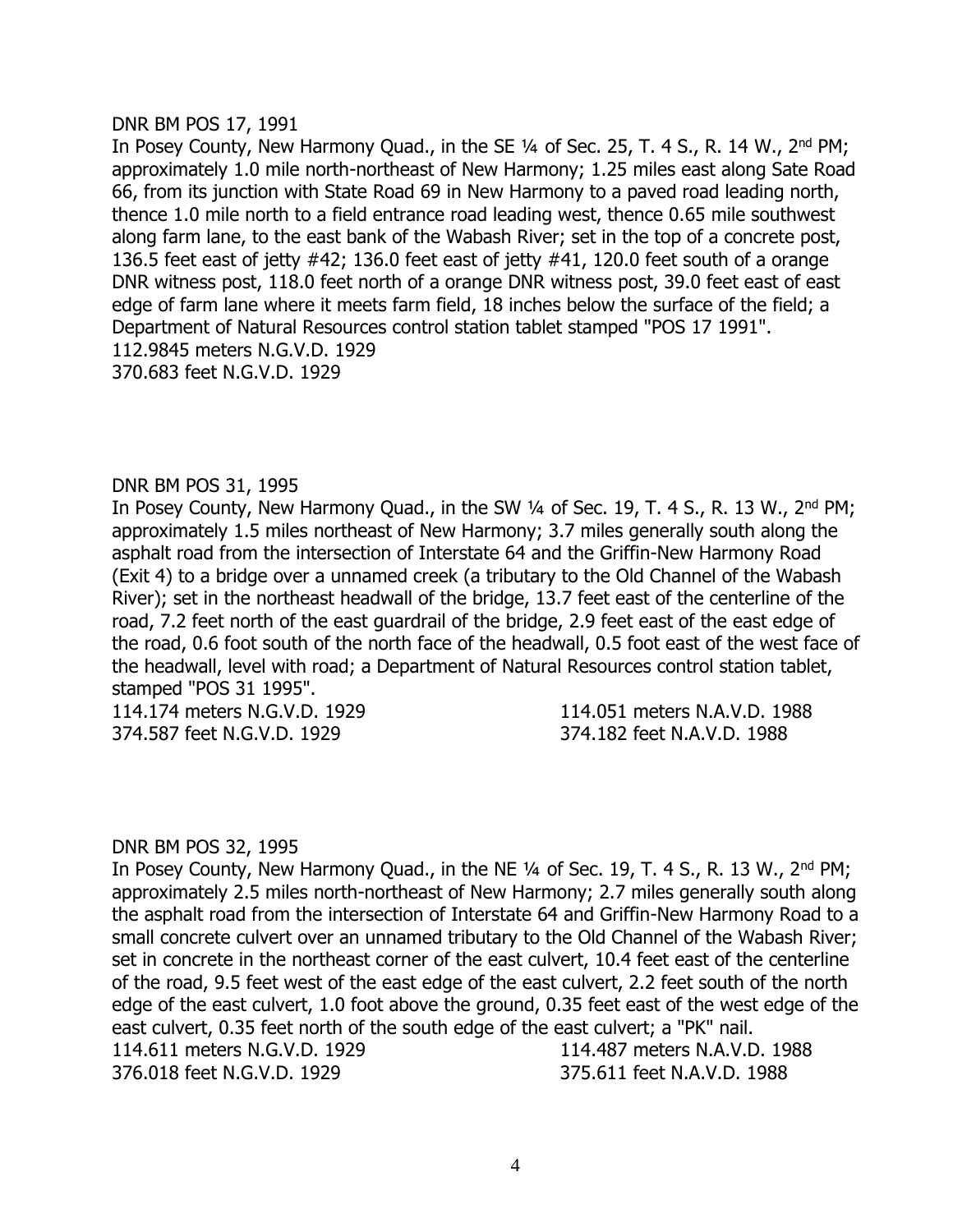## USG&GS BM G 283, 1954

In Posey County, New Harmony Quad., in the SW 1/4 of Sec. 18, T. 4 S., R. 13 W., 2<sup>nd</sup> PM; approximately 3.0 miles north of New Harmony; 1.75 miles generally south along the asphalt road from the intersection of Interstate 64 and Griffin-New Harmony Road, on northwest side of the road; set in the top of a concrete post, 40.0 feet south of a 40 inch Cottonwood tree on the Black River bank, 24.8 feet northwest of the centerline of the road, 8.0 feet northwest of a power pole next to a telephone pedestal, 5.8 feet southeast of a metal post in the ground, 4.1 feet east of a guy pole leading to power pole # 6254333637 with a transformer, 2.0 feet west of a split beech tree, 0.1 foot above the ground; a U.S. Coast and Geodetic Survey bench mark tablet, stamped "G 283 1954". 114.520 meters N.G.V.D. 1929 114.395 meters N.A.V.D. 1988 375.721 feet N.G.V.D. 1929 375.311 feet N.A.V.D. 1988

# DNR TBM BR 10, 1995

In Posey County, New Harmony Quad., in the SW 1/4 of Sec. 18, T. 4 S., R. 13 W., 2<sup>nd</sup> PM; approximately 2.7 miles north of New Harmony; at the Black River Road bridge over Black River; set in the north side of a power pole with a guy wire, 11.5 feet southwest of the centerline of the road; 12.5 feet south of the southeast end of the bridge; 24.2 feet north of the southeast corner of a white tin shed; 1.2 feet above the ground; a railroad spike driven through an aluminum tag, stamped "IDNR TBM".

384.335 feet N.G.V.D. 1929 383.925 feet N.A.V.D. 1988

117.145 meters N.G.V.D. 1929 117.021 meters N.A.V.D. 1988

# DNR BM POS 33, 1995

In Posey County, New Harmony Quad., in the SW 1/4 of Sec. 7, T. 4 S., R. 13 W., 2<sup>nd</sup> PM; approximately 3.5 miles north of New Harmony; at the Black River Road concrete culvert over the Black River; set in the northeast corner of the southeast concrete culvert headwall, 22.1 feet north of a yellow and black road direction signpost, 12.8 feet southeast of the centerline of Black River Road, 0.75 foot south of the north face of the culvert, 0.5 foot east of the west face of the culvert, level with the road; a Department of Natural Resources control station tablet, stamped "POS 33 1995". 114.840 meters N.G.V.D. 1929 114.716 meters N.A.V.D. 1988 376.772 feet N.G.V.D. 1929 376.364 feet N.A.V.D. 1988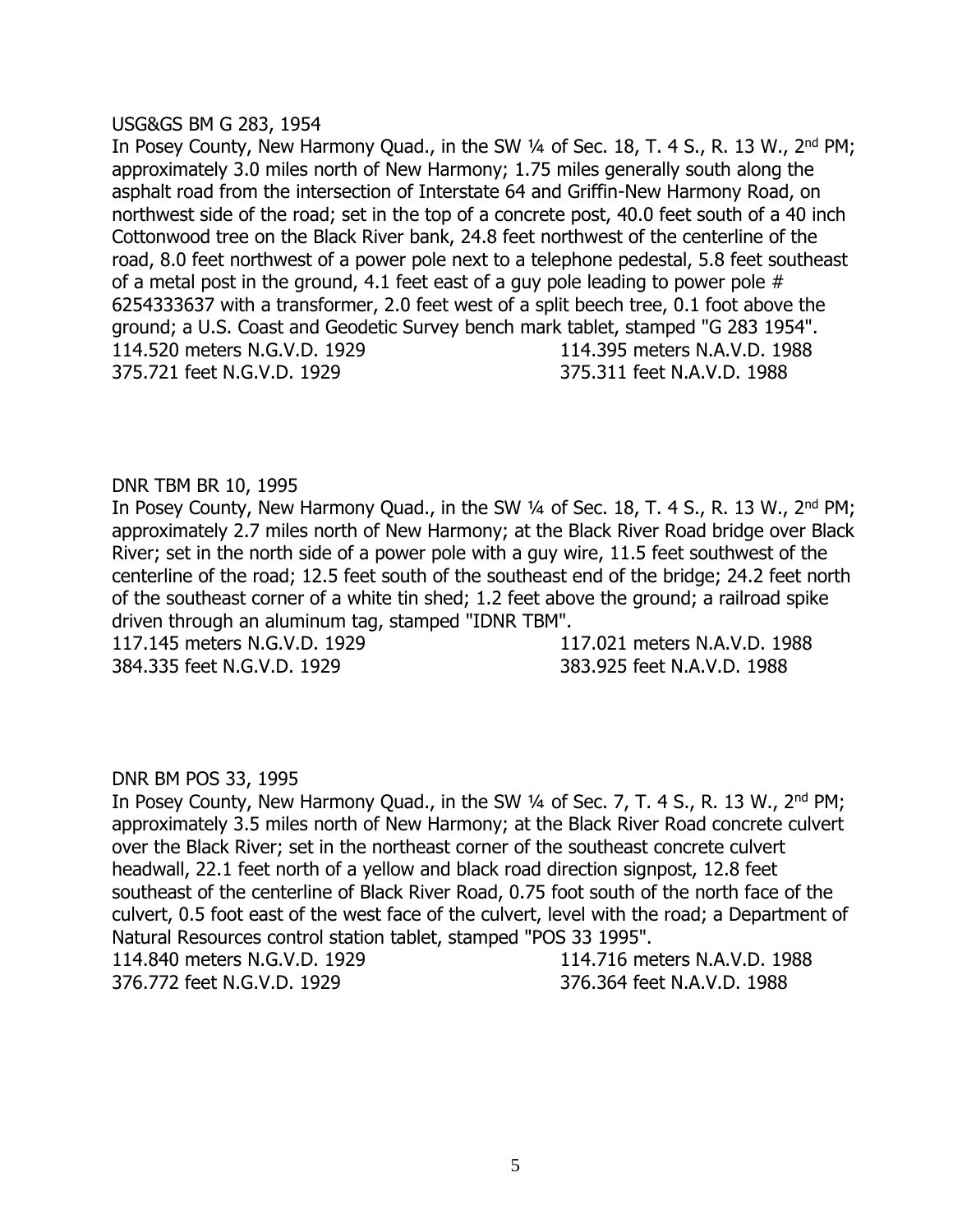## DOT BM V 370 Posey (408.48)

In Posey County, New Harmony Quad., in the NW 1/4 of Sec. 7, T. 4 S., R. 13 W., 2<sup>nd</sup> PM; approximately 0.2 mile south of Griffin; at the Interstate 64 bridge over the Griffin-New Harmony Road (Exit 4); set in the top of the northwest headwall of the east bound lanes of Interstate 64, 21.0 feet north of the centerline of the east bound lanes, 5.9 feet east of the west edge of the headwall, 5.1 feet west of the east edge of the headwall, 3.5 feet above the ground, 0.6 foot south of the north face of the headwall; a State Highway Commission of Indiana bench mark tablet, stamped "V 370". 124.496 meters N.G.V.D. 1929 124.372 meters N.A.V.D. 1988

408.452 feet N.G.V.D. 1929 408.045 feet N.A.V.D. 1988

# DNR TBM BR 11, 1995

In Posey County, New Harmony Quad., in the SE  $\frac{1}{4}$  of Sec. 6, T. 4 S., R. 13 W., 2<sup>nd</sup> PM; approximately 0.4 mile east of Griffin; from the intersection of Interstate 64 and the Griffin-New Harmony Road (Exit 4), thence north 0.2 mile to the intersection of South Street (1100 North Road) & (Wilsey Road), thence 0.6 mile east along 1100 North Road to a power pole on the north side of the road; set in the south side of a power pole, 53.0 feet west of a oil well access road, 35.2 feet north of the centerline of 1100 North Road, 9.0 feet north of the centerline of a ditch, 8.0 feet south of the edge of a farm field, 0.8 foot above the ground; a railroad spike driven through an aluminum tag, stamped "BR 11 1995".

381.622 feet N.G.V.D. 1929 381.216 feet N.A.V.D. 1988

116.319 meters N.G.V.D. 1929 116.195 meters N.A.V.D. 1988

# DNR BM BR 9, 1995

In Posey County, New Harmony Quad., in the NW 1/4 of Sec. 8, T. 4 South, R. 13 West, 2<sup>nd</sup> PM; approximately 1.0 mile east of Griffin; at the South Street (1100 North Road) bridge over the Black River; set in the top of the south end of the west concrete bridge seat, 12.3 feet south of the centerline of the road, 5.0 feet above the ground, 2.0 feet below the top of the concrete bridge deck, 2.7 feet south of the south face of the concrete bridge deck, 0.6 foot north of the south face of cone bridge seat, 0.4 foot west of the east face of the concrete bridge seat; a chiseled triangle.

379.231 feet N.G.V.D. 1929 378.826 feet N.A.V.D. 1988

115.590 meters N.G.V.D. 1929 115.466 meters N.A.V.D. 1988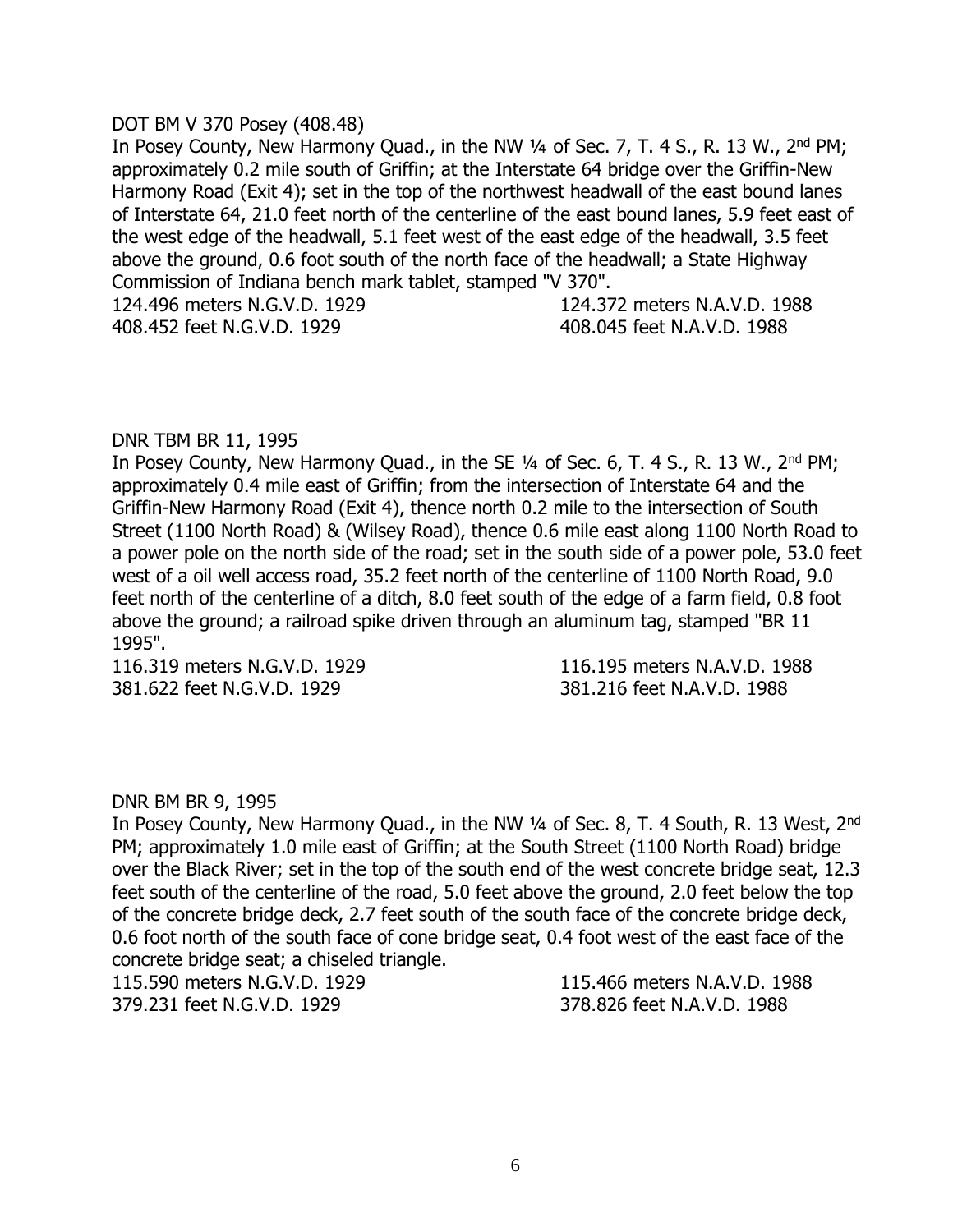## DNR BM POS 60, 1995

In Posey County, New Harmony Quad., in the NW 1/4 of Sec. 8, T. 4 S., R. 13 W., 2<sup>nd</sup> PM; approximately 1.5 miles east of Griffin; approximately 0.4 mile east along 1100 North Road from the 1100 North Road bridge over the Black River to a bend to the south, thence 0.1 mile south to the Willsey Road Bridge over a small swamp (low land); set in southwest corner of the bridge curb, 15.5 feet west of the centerline of the road, 0.7 foot above the road, 0.4 foot north of the south edge of the curb, 0.35 foot west of the east edge of the curb; a Department of Natural Resources control station tablet, stamped "POS 60 1995". 119.738 meters N.G.V.D. 1929 119.615 meters N.A.V.D. 1988 392.840 feet N.G.V.D. 1929 392.435 feet N.A.V.D. 1988

# DOT BM V 368 Posey

In Posey County, New Harmony Quad., in the NE 1/4 of Sec. 7, T. 4 South, R. 13 West, 2<sup>nd</sup> PM; approximately 1.0 mile east of Griffin; at the I 64 bridge over Black River (east bound lanes), in the SW corner of the bridge; set in the top of the south concrete guardrail of the bridge, 17.5 feet south of the centerline of the east bound lanes, 4.05 feet northeast of the northeast metal fence post and the northeast end of a fence line, about 3.0 feet above the road, 0.55 feet south of the north face of the concrete guardrail, 1.1 feet west of the west end of the metal guardrail; a State Highway Commission of Indiana Survey Bench Mark tablet, stamped "V 368 POSEY".

122.362 meters N.G.V.D. 1929 122.238 meters N.A.V.D. 1988 401.448 feet N.G.V.D. 1929 401.043 feet N.A.V.D. 1988

# USGS TBM UE 394

In Posey County, Poseyville Quad., in the NW  $\frac{1}{4}$  of Sec. 9, T. 4 S., R. 13 W.,  $2^{nd}$  PM; approximately 0.2 mile southwest of Barrett; approximately 0.25 mile generally southwest from the "T" road intersection in Barrett to the 1085 North Road small concrete culvert under the road; set in top of south concrete headwall of the culvert, 12.1 feet south of the centerline of 1085 North Road, 6.2 feet west of the east face of the headwall, 1.7 feet above the road, 0.45 feet south of the north face of the headwall, 0.45 feet north of the south face of the headwall; a chiseled square.

120.112 meters N.G.V.D. 1929 119.989 meters N.A.V.D. 1988 394.066 feet N.G.V.D. 1929 393.663 feet N.A.V.D. 1988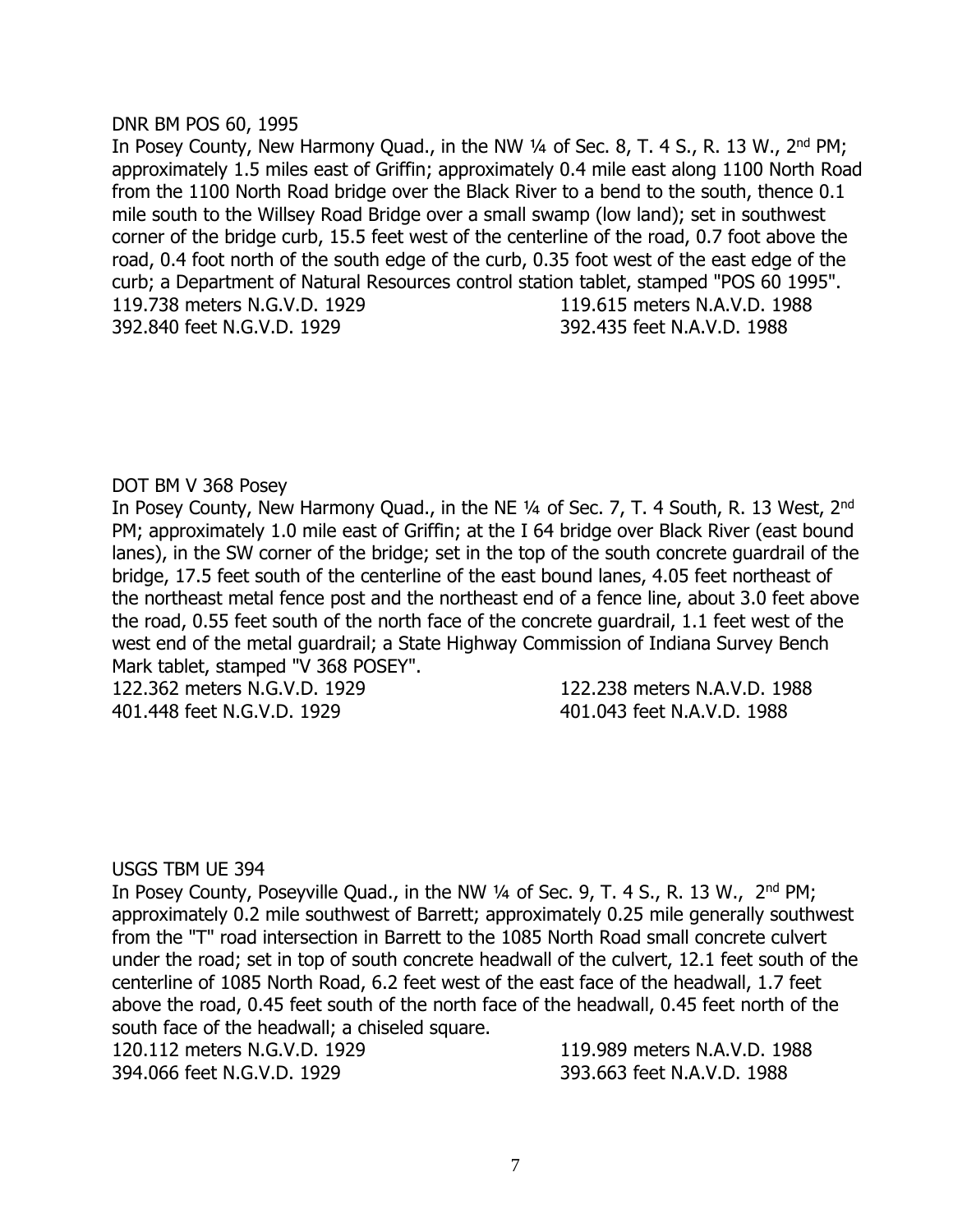#### DNR TBM BR 8, 1995

In Posey County, Poseyville Quad., in the NE 1/4 of Sec. 4, T. 4 South, R. 13 West, 2<sup>nd</sup> PM; approximately 0.5 mile north of Barrett; at the 200 East Road bridge over the Black River; set in the center concrete bridge support pillar on the east side of bridge, the concrete pillar is in the center of the river; 0.5 foot south of the north face of the pillar; 0.45 foot west of the east face of the pillar; 10.0 feet east of the centerline of the bridge; 2.65 feet north of the south face of the pillar; 0.9 foot below the surface of the wood bridge deck; a chiseled triangle.

115.610 meters N.G.V.D. 1929 115.487 meters N.A.V.D. 1988 379.297 feet N.G.V.D. 1929 378.893 feet N.A.V.D. 1988

#### DNR TBM BR 13, 1995

In Posey County, Poseyville Quad., in the NW 1/4 of Sec. 4, T. 4 S., R. 13 W., 2<sup>nd</sup> PM; at Barrett; at the "T" road intersection of 200 East Road and 1100 North Road, in the north east quadrant of the intersection; set in a 40 inch twin trunked Catalpa tree, 42.0 feet east of the centerline of 200 East Road, 15.0 feet north of the centerline of 1100 North Road, 2.4 feet above the ground; a railroad spike driven through an aluminum tag, stamped "IDNR TBM BR 13 1995".

388.354 feet N.G.V.D. 1929 387.950 feet N.A.V.D. 1988

118.370 meters N.G.V.D. 1929 118.248 meters N.A.V.D. 1988

#### DNR TBM BR 14, 1995

In Posey County, Poseyville Quad., in the SE 1/4 of Sec. 4, T. 4 S., R. 13 W., 2<sup>nd</sup> PM; approximately 0.5 mile northeast of Barrett; 0.8 mile east and north east along 1100 North Road from the "T" road intersection of 200 East Road and 1100 North Road in Barrett, to 4 oil tanks on the southeast side of the road; set in north side of a 20 inch Ash tree, about 60 feet southwest of the oil tanks, 47.0 feet west of a "Farrar Brothers Oil Co." sign post, 21.0 feet south of 1100 North Road, 1.3 feet above the ground; a railroad spike driven through an aluminum tag, stamped "IDNR TBM BR 14 1995".

396.631 feet N.G.V.D. 1929 396.229 feet N.A.V.D. 1988

120.893 meters N.G.V.D. 1929 120.771 meters N.A.V.D. 1988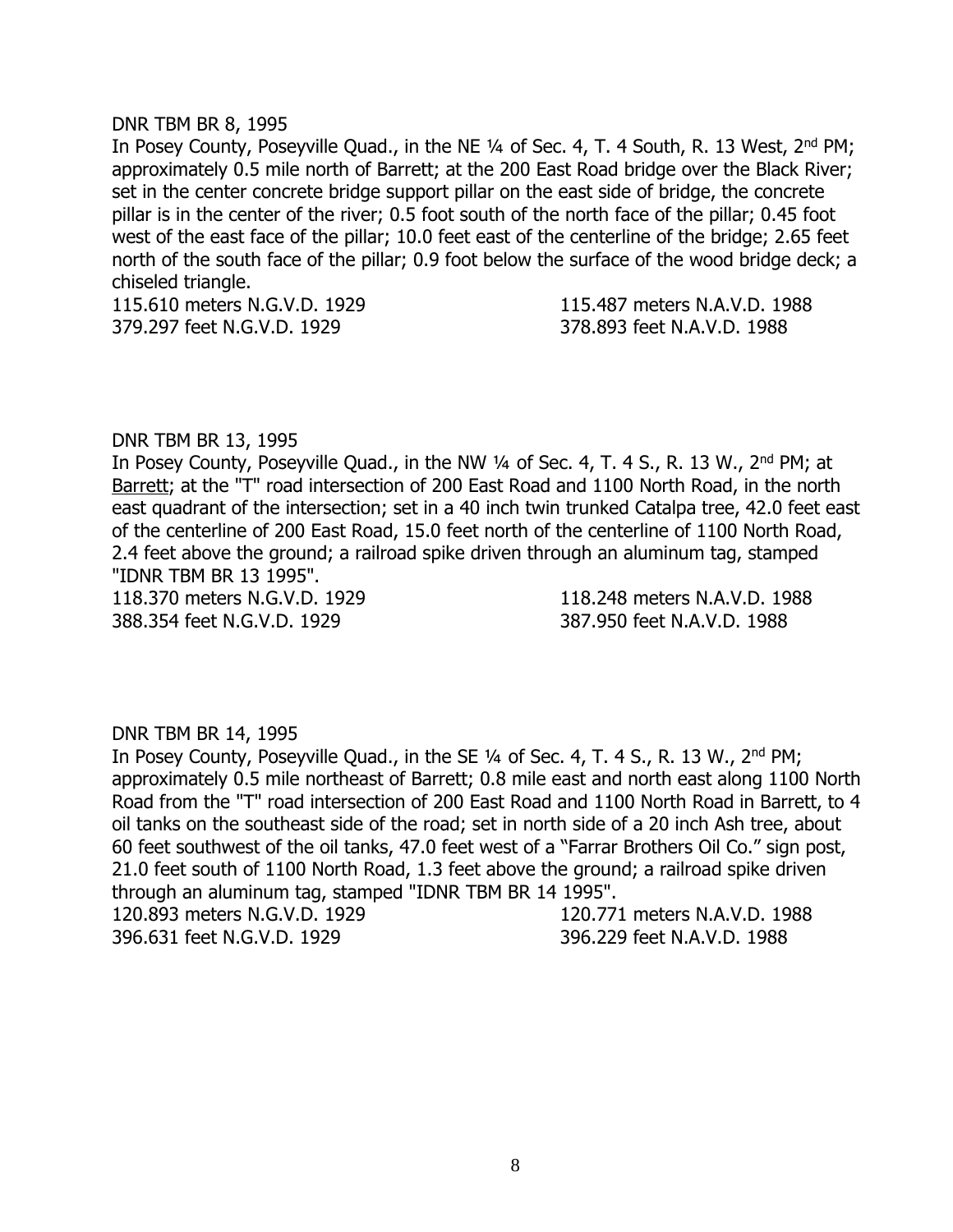#### DNR BM POS 34, 1995

In Posey County, Poseyville Quad., in the NE 1/4 of Sec. 4, T. 4 S., R. 13 W., 2<sup>nd</sup> PM; approximately 1.0 mile northeast of Barrett; at the "T" road intersection of 300 East Road and 1175 North Road, in the southwest quadrant of the intersection; set in the top of a concrete post, inside a 2 foot X 2 foot concrete pad, 26.4 feet south of the centerline of 1175 North Road, 12.6 feet south of a "T" road sign post, 6.5 feet south of the extended centerline of 300 East Road, 2.5 feet east of a 2 inch wooden post, 2.1 feet north of a witness post, 0.2 foot below the ground; a Department of Natural Resources control station tablet, stamped "POS 34 1995".

390.002 feet N.G.V.D. 1929 389.600 feet N.A.V.D. 1988

118.873 meters N.G.V.D. 1929 118.750 meters N.A.V.D. 1988

## DNR TBM POS 19, 1995

In Posey County, Poseyville Quad., in the NW 1/4 of Sec. 2, T. 3 S., R. 13 W., 2<sup>nd</sup> PM; approximately 2.1 miles northeast of Barrett; approximately 1.0 mile west along 1185 North Road from its intersection with 500 East Road to a power pole on the north side of the road; set in the power pole, 40 feet northeast of a 15 inch Sycamore tree in a stand of woods, 12.7 feet north of the centerline of 1185 North Road, 1.1 feet above the ground; a railroad spike driven through an aluminum tag, stamped "POS 19 1995". 125.904 meters N.G.V.D. 1929 125.781 meters N.A.V.D. 1988 413.069 feet N.G.V.D. 1929 412.668 feet N.A.V.D. 1988

#### DNR BM POS 35, 1995

In Posey County, Poseyville Quad., in the NW 1/4 of Sec. 1, T. 4 S., R. 13 W., 2<sup>nd</sup> PM; approximately 1.7 miles north-northeast of Stewartsville; at the intersection of 1175 North Road and Punkin Run Road ( 500 East Road), in the northeast quarter of the intersection; 52.3 feet northeast of a telephone pedestal on the west side of 500 East Road, 42.8 feet north of the centerline of 1175 North Road, 38.6 feet northwest of a stop sign post on 1175 North Road, 28.7 feet east of the centerline of Punkin Run Road ( 500 East Road), 2.6 feet east of power pole # 13/66/22, 0.3 foot below the ground; a Department of Natural Resources brass control station tablet, stamped "POS 35 1995". 129.742 meters N.G.V.D. 1929 129.620 meters N.A.V.D. 1988 425.662 feet N.G.V.D. 1929 425.262 feet N.A.V.D. 1988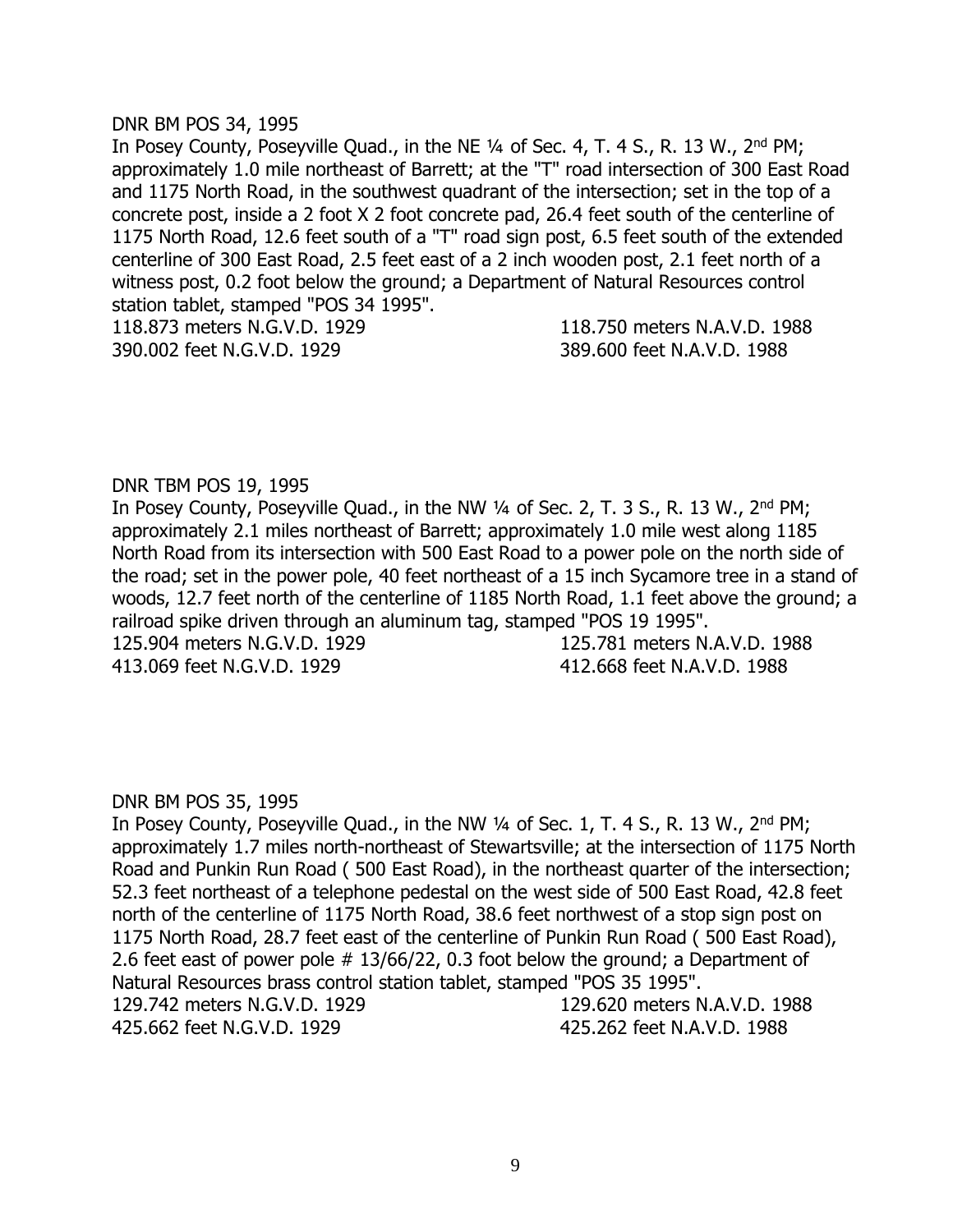#### DNR TBM BR 7, 1995

In Posey County, Poseyville Quad., in the SW 1/4 of Sec. 34, T. 3 South, R. 13 West, 2<sup>nd</sup> PM; approximately 1.4 miles northeast Barrett; at the 300 East Road bridge over Black River; set in the southeast concrete wingwall of the steel truss bridge, 11.0 feet east of centerline of road; 0.5 foot south of the north face of the concrete wingwall, 0.5 foot east of the west face of the concrete wingwall, 0.7 foot below the concrete bridge deck, 2.0 feet east of the east face of the concrete bridge deck; a chiseled triangle. 116.892 meters N.G.V.D. 1929 116.770 meters N.A.V.D. 1988 383.504 feet N.G.V.D. 1929 383.102 feet N.A.V.D. 1988

## DNR TBM BR 15, 1995

In Gibson County, Poseyville Quad., in the SW 1/4 of Sec. 27, T. 3 S., R. 13 W., 2<sup>nd</sup> PM; approximately 2.0 miles northeast of Barrett; at the Gibson - Posey County Line, at the intersection of 300 East Road and 1300 North Road in Posey County, and 1550 West Road and 850 South Road in Gibson County, in the northeast quarter of the intersection; set in a large power pole, 65.5 feet east of the Gibson County Road marker sign, 17.5 feet east of the extended centerline of 300 East Road from the south, 1.4 feet above the ground; a railroad spike driven through an aluminum tag, stamped "IDNR TBM BR 15 1995". 114.569 meters N.G.V.D. 1929 114.448 meters N.A.V.D. 1988 375.880 feet N.G.V.D. 1929 375.483 feet N.A.V.D. 1988

# DNR TBM BR 16, 1995

In Posey County, Poseyville Quad., in the NE 1/4 of Sec. 34, T. 3 S., R. 13 W., 2<sup>nd</sup> PM; approximately 3.0 miles north of Stewartsville; at the 1300 North Road (Posey-Gibson County Line Road) wood bridge over Higginbotham Ditch; set in the southeast wooden wingwall of the wooden bridge, 50.0 feet east of the centerline of Higginbotham Ditch, 14.4 feet south of the centerline of 1300 North Road (County Line Road), 3.3 feet west of the end of the bridge, 1.4 feet below the road; a railroad spike driven through an aluminum tag.

117.991 meters N.G.V.D. 1929 117.896 meters N.A.V.D. 1988 387.108 feet N.G.V.D. 1929 386.707 feet N.A.V.D. 1988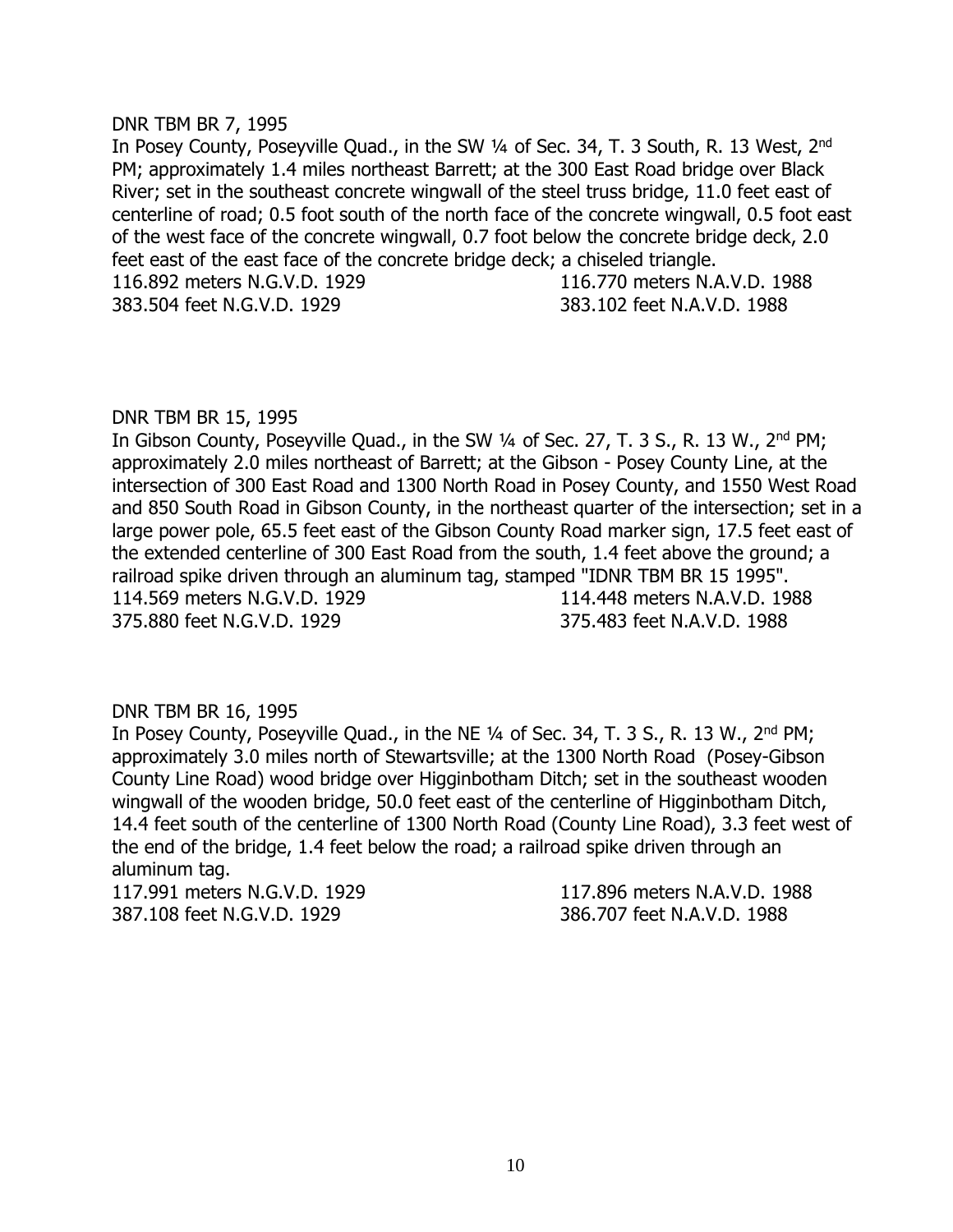#### DNR TBM BR 17, 1995

In Posey County, Poseyville Quad., in the NE 1/4 of Sec. 35, T. 3 S., R. 13 W., 2<sup>nd</sup> PM; approximately 2.8 miles north of Stewartsville; at the 1350 West Road bridge over Black River; set in the top of the northwest concrete wingwall of the bridge, 11.5 feet west of the centerline of the bridge, 2.3 feet west of the north steel guardrail support post, 0.5 foot north of the south face of the wingwall, about level with the road; a chiseled square. 119.469 meters N.G.V.D. 1929 119.347 meters N.A.V.D. 1988 391.959 feet N.G.V.D. 1929 391.559 feet N.A.V.D. 1988

## DNR TBM POS 18, 1995

In Posey County, Poseyville Quad., in the NE ¼ of Sec. 35, T. 3 S., R. 13 W, 2nd PM; approximately 2.5 mile north of Stewartsville; at the intersection of 1250 North Road and 500 East Road, in the northeast quarter of the intersection; set in the west side of a power pole on the east side of 500 East Road, 90.0 feet north of 1250 North Road, 19.5 feet east of 500 East Road, 1.1 feet above the ground; a railroad spike driven through an aluminum tag.

390.549 feet N.G.V.D. 1929 390.149 feet N.A.V.D. 1988

119.040 meters N.G.V.D. 1929 118.918 meters N.A.V.D. 1988

# DNR BM BR 6, 1995

In Posey County, Poseyville Quad., in the NW 1/4 of Sec. 36, T. 3 South, R. 13 West, 2<sup>nd</sup> PM; approximately 2.5 miles north-northeast of Stewartsville; at the 1250 North Road steel pony truss bridge over the Black River; set in the top of the northwest concrete bridge seat of the steel pony truss bridge, 15.0 feet north of the centerline of 1250 North Road, 0.4 foot east of the west face of the concrete bridge seat, 0.3 foot south of the north face of the concrete bridge seat, about level with the road; a chiseled triangle. 120.940 meters N.G.V.D. 1929 120.818 meters N.A.V.D. 1988 396.784 feet N.G.V.D. 1929 396.385 feet N.A.V.D. 1988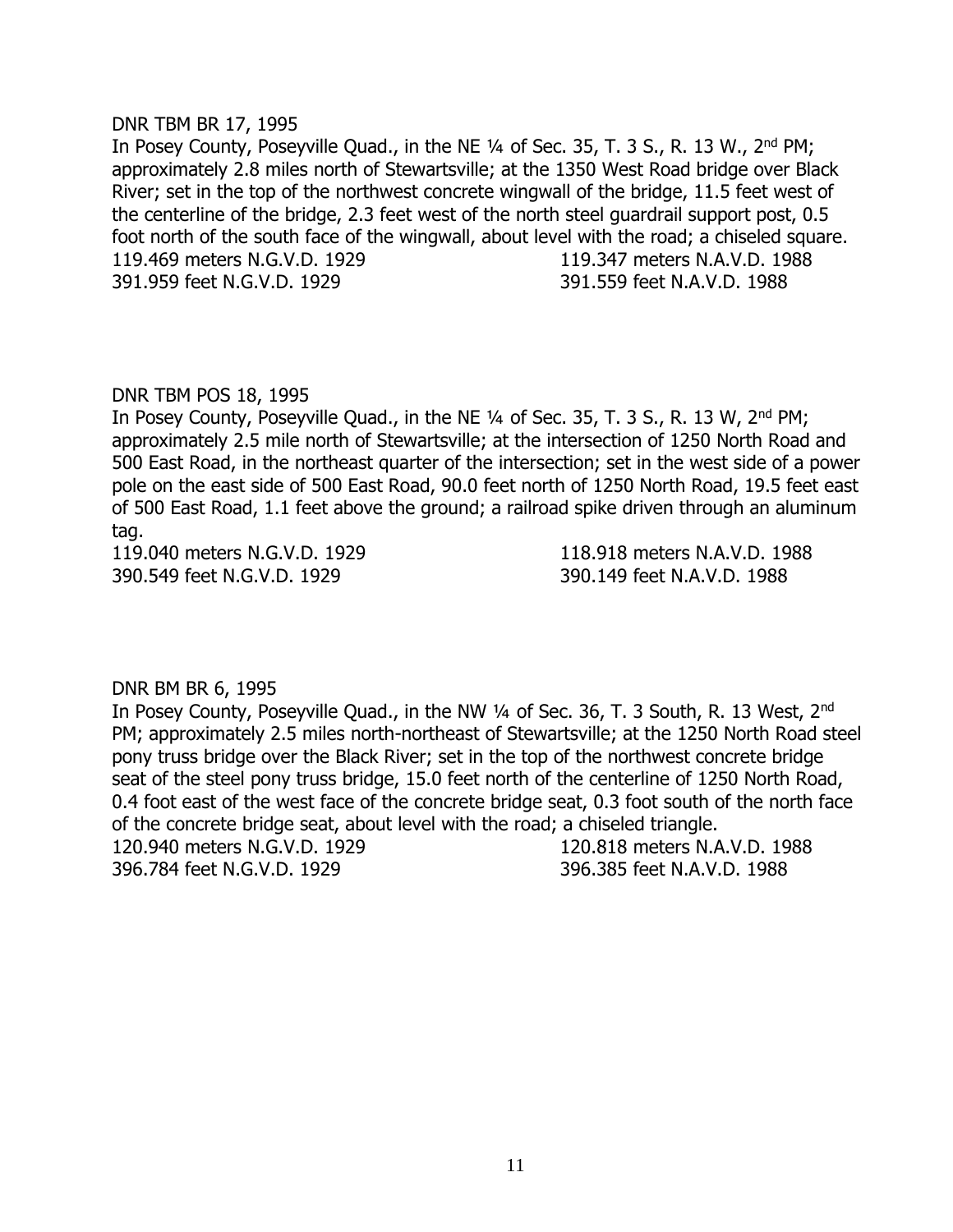#### USGS BM 68 DRD 1957

In Posey County, Poseyville Quad., in the NE 1/4 of Sec. 1., T. 4 S., R. 13 W., 2<sup>nd</sup> PM; approximately 2.0 miles northeast of Stewartsville; approximately 1.2 miles generally west along 1000 South Road from its intersection with State Road 165, to the "T" road intersection of 1150 North Road and 425 West Road, in the southwest quadrant of the "T" road intersection; set in the top of a concrete post, 42.0 feet northwest of a telephone pedestal, 26.5 feet south of the centerline of 1150 North Road, 17.0 feet north of a guy wire anchor, 16.5 feet west of the centerline of 425 West Road, 1.8 feet southeast of power pole #13/6C2/18, 0.3 foot above ground; a U.S. Geological Survey bench mark tablet, stamped "68 DRD 1957".

418.893 feet N.G.V.D. 1929 418.495 feet N.A.V.D. 1988

127.679 meters N.G.V.D. 1929 127.558 meters N.A.V.D. 1988

## DNR TBM BR 5, 1995

In Posey County, Poseyville Quad., in the NE 1/4 of Sec. 1, T. 4 S., R. 13 W., 2<sup>nd</sup> PM; approximately 2.0 miles northeast of Stewartsville; at the 1000 South Road bridge over the Black River; set in the northwest bridge seat, 31.9 feet west of a field access road, 14.4 feet north of the centerline of 1000 South Road, 1.8 feet below the bridge curb, 0.5 foot south of the north corner of the northeast bridge seat; a chiseled square. 122.412 meters N.G.V.D. 1929 122.290 meters N.A.V.D. 1988 401.612 feet N.G.V.D. 1929 401.215 feet N.A.V.D. 1988

#### DNR TBM BR 20, 1995

In Gibson County, Poseyville Quad., in the NW 1/4 of Sec. 5, T. 3 S., R. 12 W., 2<sup>nd</sup> PM; approximately 1.7 miles north of Poseyville; at the intersection of State Road 165 and County Line Road (1050 South Road), about 0.1 mile north of the State Road 165 bridge over the Black River, in the northeast quarter of the intersection; set in the south side of power pole #65 13/3/38, 94.5 feet east of the centerline of State Road 165, 47.0 feet east of a "STOP" sign post, 27.0 feet north of the centerline of County Line Road (1050 South Road), 5.0 feet above the level of County Line Road, 1.3 feet above the ground; a railroad spike driven through an aluminum tag, stamped "IDNR TBM BR 20, 1995". 126.208 meters N.G.V.D. 1929 126.087 meters N.A.V.D. 1988 414.068 feet N.G.V.D. 1929 413.672 feet N.A.V.D. 1988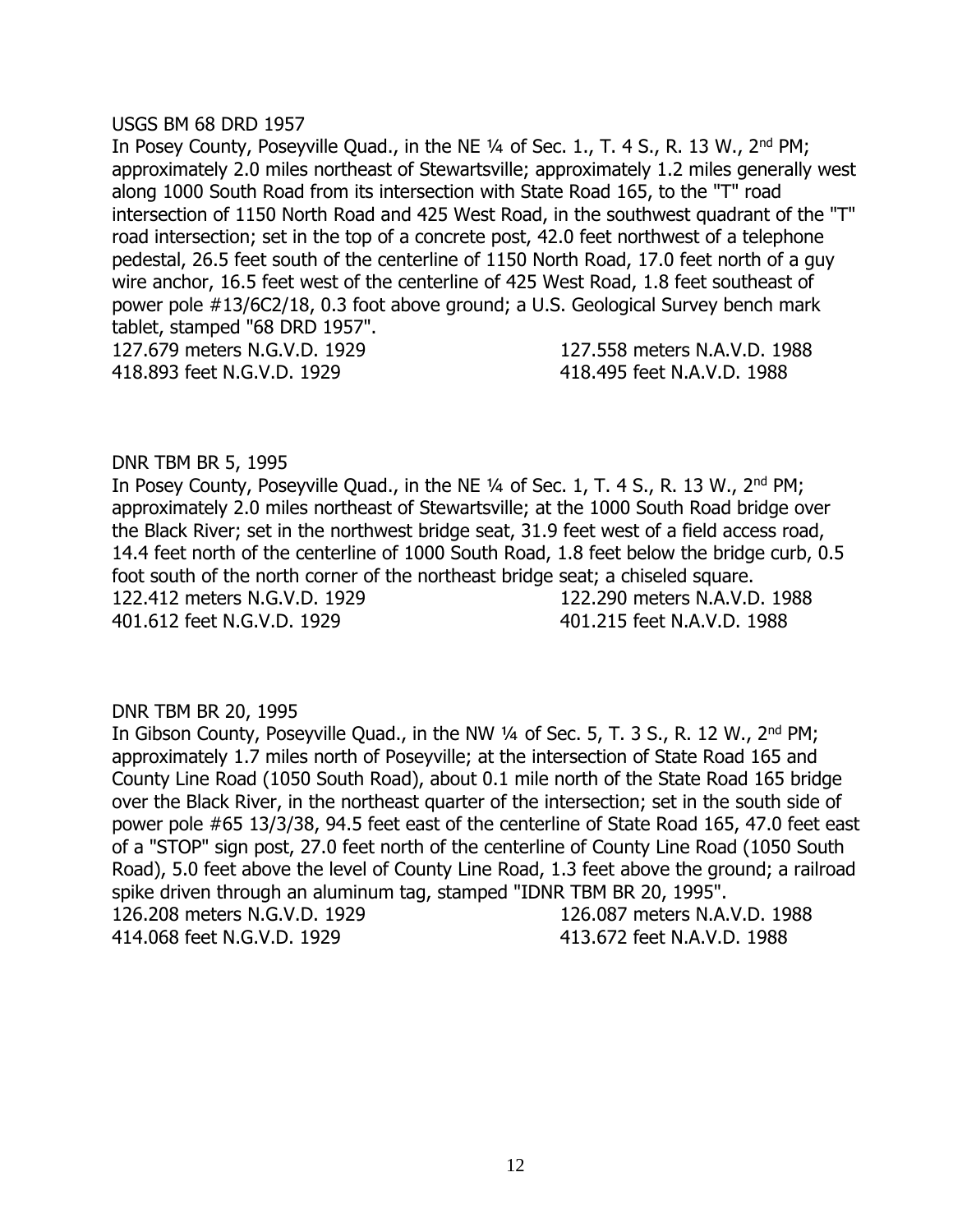## DOT BM V 633 65

In Posey County, Poseyville Quad., in the SE 1/4 of Sec. 6, T. 4 S., R. 12 W., 2<sup>nd</sup> PM; approximately 1.5 miles north of Poseyville; at the State Road 165 bridge over the Black River; set in the southwest corner of the bridge deck, 22.5 feet west of the centerline of State Road 165, 2.7 feet below the top of the west guardrail, 1.1 feet north of the south edge of bridge, 0.6 foot east of the west edge of bridge; a State Highway Commission of Indiana Bench Mark tablet, stamped "V 633 65".

124.552 meters N.G.V.D. 1929 124.431 meters N.A.V.D. 1988 408.634 feet N.G.V.D. 1929 408.238 feet N.A.V.D. 1988

## DNR TBM POS 61, 1995

In Gibson County, Poseyville Quad., in the NE 1/4 of Sec. 5, T. 4 S., R. 12 W., 2<sup>nd</sup> PM; approximately 1.7 miles north-northeast of Poseyville; at the "T" road intersection of County Line Road (Posey 1125 North Road - Gibson 1050 South) and 1075 West Road; set in the south side of the middle trunk of a triple trunk Shingle Oak tree, 72.0 feet west of the centerline of 1075 West Road, 44.4 feet northwest of a "STOP" sign post, 16.5 feet north of the centerline of County Line Road, 1.1 feet above the ground; a railroad spike driven through an aluminum tag, stamped "POS 61 1995". 128.934 meters N.G.V.D. 1929 128.814 meters N.A.V.D. 1988

423.012 feet N.G.V.D. 1929 422.617 feet N.A.V.D. 1988

#### DNR TBM BR 4, 1995

In Posey County, Poseyville Quad., in the SE 1/4 of Sec. 8, T. 4 S., R. 12 W., 2<sup>nd</sup> PM; approximately 1.0 mile northeast of Poseyville; at the "T" road intersection of Mulkey Road and 775 East Road; set in north side of power pole #929-1544 on the south side of Mulkey Road, 87.2 feet southwest of the southwest corner of the Mulkey Road bridge over the Black River, 60.2 feet west of the extended centerline of 775 East Road, 17.2 feet south of the centerline of Mulkey Road, 1.8 feet above the ground; a railroad spike driven through an aluminum tag "Not Stamped".

404.035 feet N.G.V.D. 1929 403.641 feet N.A.V.D. 1988

123.150 meters N.G.V.D. 1929 123.030 meters N.A.V.D. 1988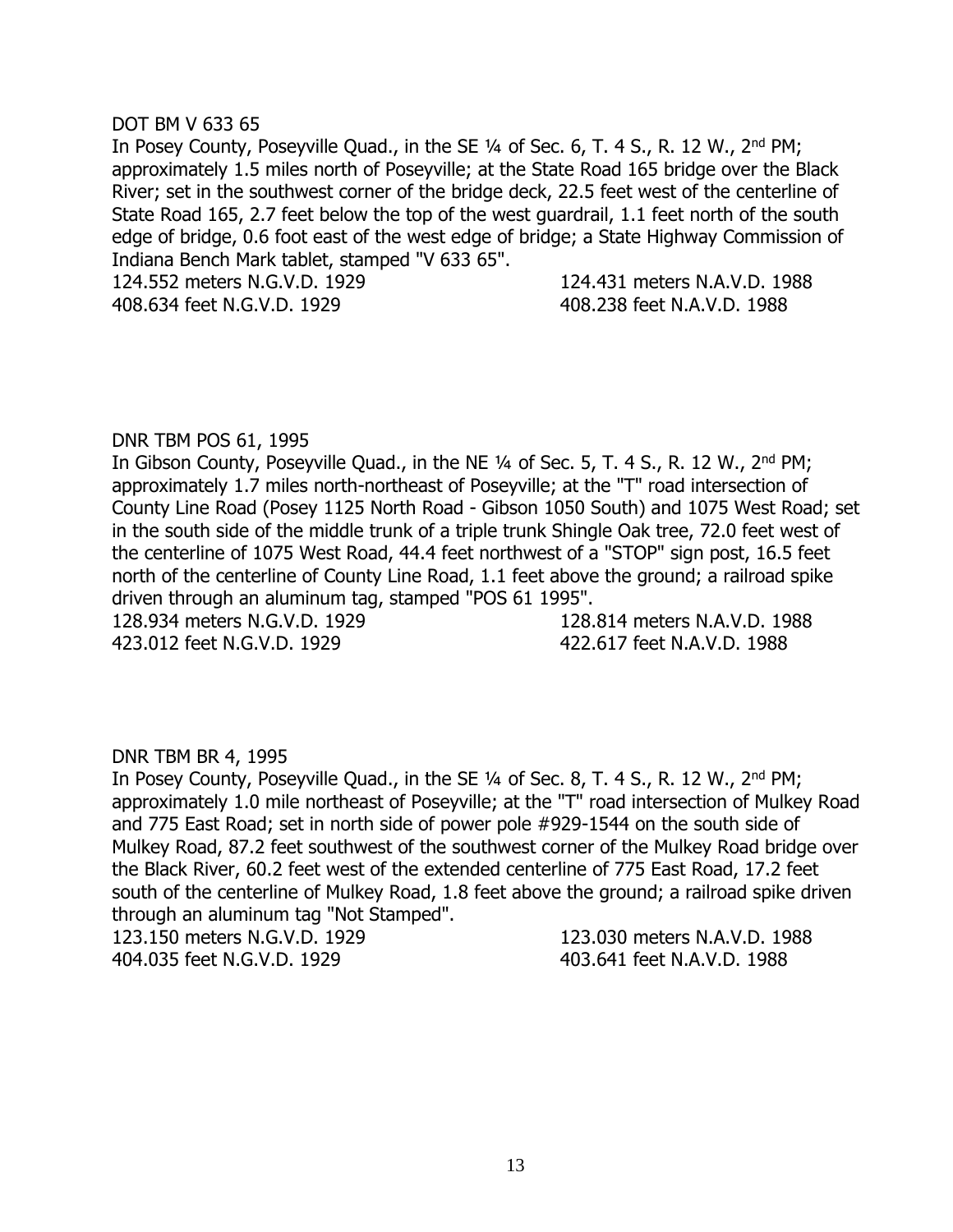#### DNR TBM BR 3, 1995

In Posey County, Poseyville Quad., in the SW 1/4 of Sec. 9, T. 4 S., R. 12 W., 2<sup>nd</sup> PM; approximately 1.3 miles northeast of Poseyville; at the "T" road intersection of Mulkey Road and 825 East Road; set in north side of power pole #929-1531 on the south side of Mulkey Road, 44.0 feet southwest of the southwest of corner of a bridge, 35.5 feet west of the extended centerline of 825 East Road, 16.4 feet south of the centerline of Mulkey Road, 1.5 feet above the ground; a railroad spike driven through an aluminum tag "Not Stamped".

124.407 meters N.G.V.D. 1929 124.287 meters N.A.V.D. 1988 408.159 feet N.G.V.D. 1929 407.765 feet N.A.V.D. 1988

#### DNR TBM POS 36, 1995

In Posey County, Cynthiana Quad., in the NE  $\frac{1}{4}$  of Sec. 9, T. 4 S., R. 12 W., 2<sup>nd</sup> PM; approximately 1.5 miles west of Cynthiana; at the intersection of Mulkey Road (1050 North Road) and 900 East Road, in the southwest quarter of the intersection; set in the north side of a power pole, 69.0 feet north of a railroad crossing sign post, 34.0 feet west of the centerline of 900 East Road, 16.5 feet south of the centerline of Mulkey Road (1050 North Road), 1.5 feet above the ground; a railroad spike driven through an aluminum tag, stamped "POS 36 1995". 124.064 meters N.G.V.D. 1929 123.944 meters N.A.V.D. 1988

407.032 feet N.G.V.D. 1929 406.640 feet N.A.V.D. 1988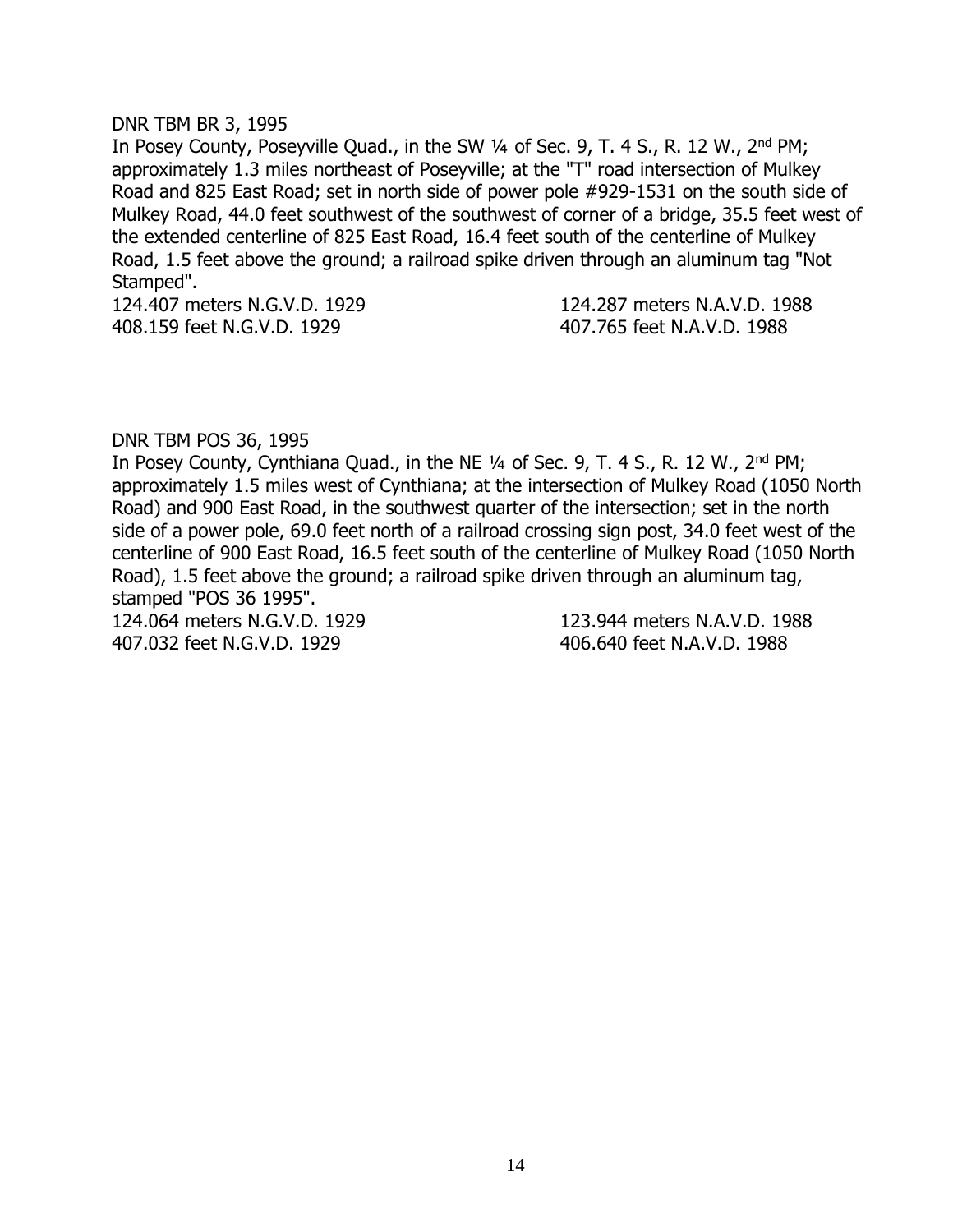#### DNR TBM BR 2, 1995

In Posey County, Cynthiana Quad., in the NE 1/4 of Sec. 9, T. 4 S., R. 12 W., 2<sup>nd</sup> PM; approximately 1.5 miles west of Cynthiana; at the 900 East Road metal bridge over the Black River; set in the east side of a power pole at the northwest corner of the bridge, 26.0 feet north of the centerline of the Black River, 18.0 feet west of the centerline of 900 East Road, 9.2 feet west of the northwest end of the metal girder, 1.0 foot above the ground; a railroad spike driven through an aluminum tag, stamped "IDNR TBM". 125.766 meters N.G.V.D. 1929 125.646 meters N.A.V.D. 1988 412.616 feet N.G.V.D. 1929 412.233 feet N.A.V.D. 1988

#### DNR TBM BR 24, 1995

In Posey County, Cynthiana Quad., in the SW 1/4 of Sec. 10, T. 4 S., R. 12 W., 2<sup>nd</sup> PM; approximately 1.0 mile west of Cynthiana; at the "T" road intersection of Mulkey Road (1050 North Road) and 950 East Road, in the southeast quadrant of the intersection; set in the north side of power pole #929-1498, 26.0 feet east of the centerline of 950 East Road, 22.5 feet south of the centerline of Mulkey Road, 11.0 feet northeast of a "STOP" sign post, 1.4 feet above the ground; a railroad spike driven through an aluminum tag, stamped "IDNR TBM BR 24 1995".

411.889 feet N.G.V.D. 1929 411.497 feet N.A.V.D. 1988

125.544 meters N.G.V.D. 1929 125.425 meters N.A.V.D. 1988

#### DNR BM POS 37, 1995

In Posey County, Cynthiana Quad., in the SW 1/4 of Sec. 11, T. 4 S., R. 12 W., 2<sup>nd</sup> PM; approximately 0.5 mile west of Cynthiana; at the "T" road intersection of Mulkey Road (1050 North Road) and 1000 East Road; set in the top of a concrete post, 40.6 feet east of the extended centerline of 1000 East Road, 27.0 feet south of the centerline of Mulkey Road, 22.9 feet east of the centerline of a driveway, 9.0 feet south of power pole #924- 1485, 7.3 feet east of the east post of a "Black River English Kennels" sign, 4.8 feet west of a fence line; a Department of Natural Resources control station tablet, stamped "POS 37 1995".

418.749 feet N.G.V.D. 1929 418.358 feet N.A.V.D. 1988

127.635 meters N.G.V.D. 1929 127.516 meters N.A.V.D. 1988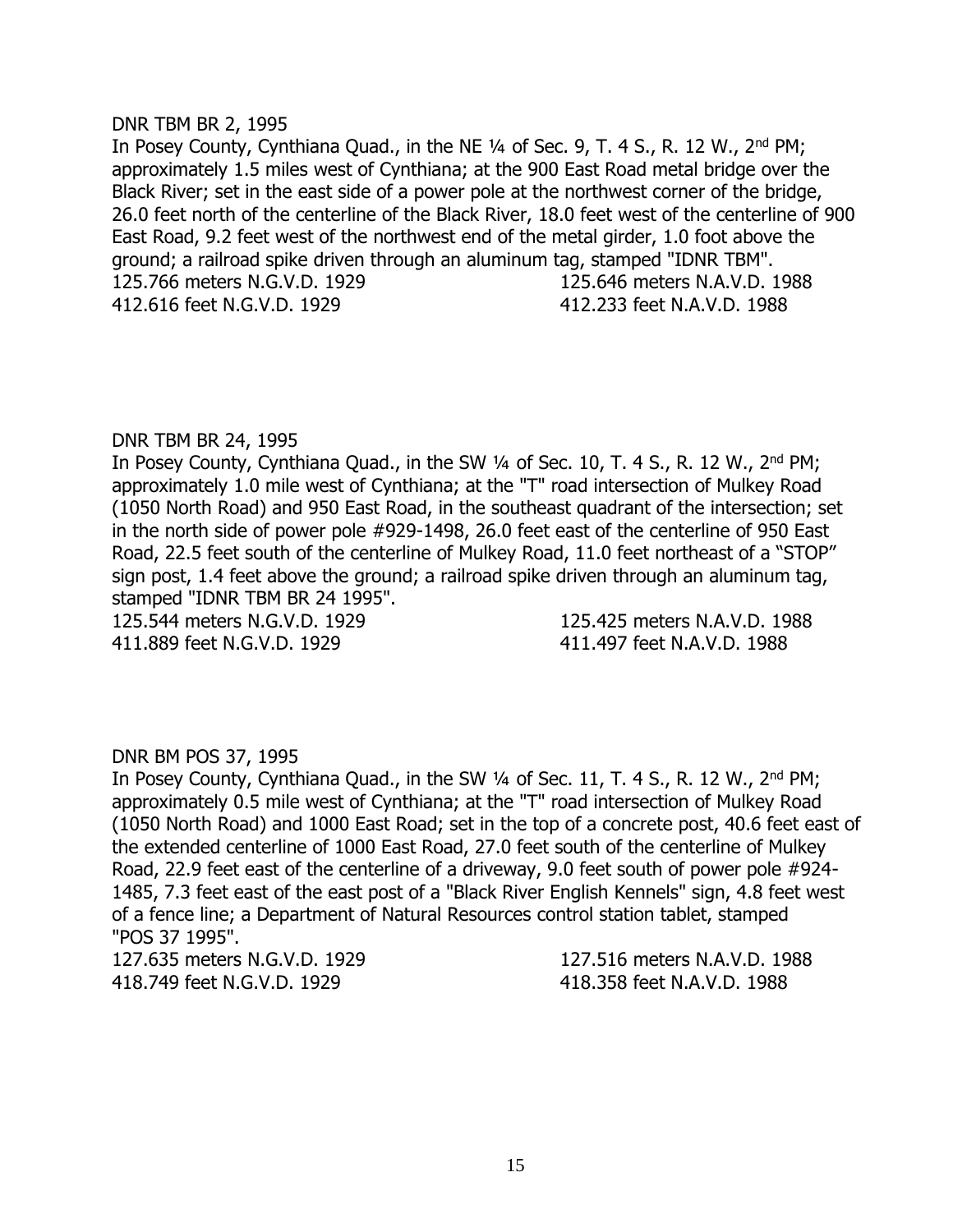#### DNR TBM BR 1, 1995

In Posey County, Cynthiana Quad., in the NE 1/4 of Sec. 3, T. 4 S., R. 12 W., 2<sup>nd</sup> PM; approximately 0.5 mile northwest of Cynthiana; at the 1000 East Road metal bridge over the Black River; set in the northeast corner of the southwest concrete wingwall of the bridge, 11.0 feet west of the centerline of 1000 East Road, 2.9 feet north of a sign, 0.7 foot west of the west end of the west rail; a chiseled square. 127.587 meters N.G.V.D. 1929 127.468 meters N.A.V.D. 1988

418.593 feet N.G.V.D. 1929 418.202 feet N.A.V.D. 1988

## DNR BM POS 38, 1995

In Posey County, Cynthiana Quad., in the SW 1/4 of Sec. 11, T. 4 S., R. 12 W., 2<sup>nd</sup> PM; at Cynthiana; at the "T" road intersection of Mulkey Road (County Road 1050 East) and State Road 68, in the northwest quadrant of the intersection; set in the top of a concrete post, 37.6 feet north of the centerline of State Road 68, 31.0 feet south of a 14 inch Honey Locust tree, 17.2 feet south of the centerline of a driveway, 15.1 feet west of the centerline of Mulkey Rod, 7.2 feet north of a "STOP" sign post, 0.5 foot below the level of the ground; a Department of Natural Resources brass control station tablet, stamped "POS 38 1995".

471.891 feet N.G.V.D. 1929 471.501 feet N.A.V.D. 1988

143.833 meters N.G.V.D. 1929 143.714 meters N.A.V.D. 1988

# DNR TBM POS 39, 1995

In Posey County, Cynthiana Quad., in the SE 1/4 of Sec. 11, T. 4 S., R. 12 W., 2<sup>nd</sup> PM; at Cynthiana; at the intersection of State Road 65 and State Road 68 in Cynthiana, in the southwest quarter of the intersection; set in the south side of PSI power pole #671-743 8/12, 24.1 feet northeast of the northeast corner, 21.6 feet south of the centerline of State Road 68, 16.2 feet west of the centerline of State Road 65, 1.2 feet above the ground; a railroad spike driven through an aluminum tag, stamped "POS 39 1995". 146.646 meters N.G.V.D. 1929 146.527 meters N.A.V.D. 1988 481.120 feet N.G.V.D. 1929 480.730 feet N.A.V.D. 1988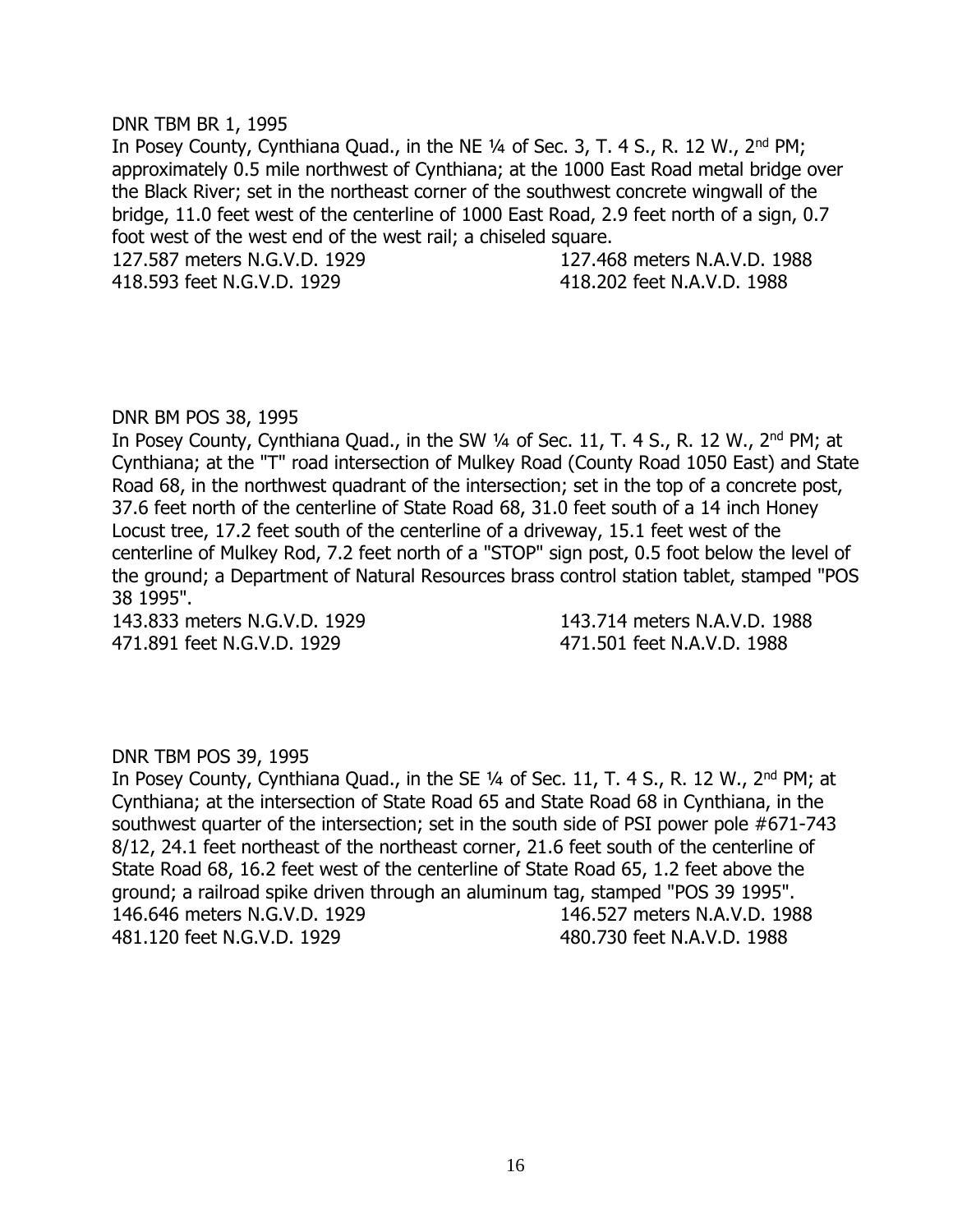## INDOT BM V 836/65

In Posey County, Cynthiana Quad., in the SE 1/4 of Sec. 14, T. 4 S., R. 12 W., 2<sup>nd</sup> PM; approximately 0.5 mile south of Cynthiana; at the State Road 65 concrete bridge over Big Creek; set in the southwest headwall of the bridge, 25.0 feet west of the centerline of State Road 65, 8.8 feet south of the north face of the headwall, 1.6 feet north of the south face of the headwall, 1.0 foot west of the west face of the concrete guardrail, 0.4 foot east of the west face of the headwall, level with the road; a Indiana Department of Highway Bench Mark tablet, stamped "V 836 65".

129.116 meters N.G.V.D. 1929 128.998 meters N.A.V.D. 1988 423.610 feet N.G.V.D. 1929 423.221 feet N.A.V.D. 1988

## USGS BM 21 WSM 1958

In Posey County, Cynthiana Quad., in the SW 1/4 of Sec. 12, T. 4 S., R. 12 W., 2<sup>nd</sup> PM; at Cynthiana; approximately 0.1 mile east along 1050 North Road from its intersection with State Road 65/State Road 68, at the south edge of the Liberty Cemetery; set in the top of a concrete post, 52.0 feet northeast of a "buried cable" sign post, 37.7 feet southwest of the southwest corner of the Delia F. Lowe grave stone, 35.5 feet north of power pole #675-770 on the south side of 1050 North Road, 26.0 feet east of the southeast corner of the Silas A. Prewit grave stone, 16.0 feet north of the centerline of 1050 North Road, 6.5 feet southwest of a power post (guy pole) #675-169, about 3.5 feet above the road, level with the ground; a U.S. Geological Survey Bench Mark tablet, stamped "21 WSM 1958". 134.407 meters N.G.V.D. 1929 134.288 meters N.A.V.D. 1988 440.966 feet N.G.V.D. 1929 440.577 feet N.A.V.D. 1988

# DNR TBM BIG 51, 1995

In Posey County, Cynthiana Quad., in the NW  $\frac{1}{4}$  of Sec. 12, T. 4 S., R. 12 W.,  $2^{nd}$  PM; approximately 0.25 mile southeast of Cynthiana; at the 1150 East Road (Showers Road) bridge over Big Creek; set in the southeast bridge seat, 16.6 feet north of a yellow gas line witness post, 16.0 feet east of the centerline of 1150 East Road, 1.7 feet south of the north edge of the bridge seat, 1.2 feet below the road, 0.8 foot east of the green gas line on the bridge, 0.6 foot west of the east edge of the bridge seat; a chiseled triangle. 125.651 meters N.G.V.D. 1929 125.532 meters N.A.V.D. 1988 412.238 feet N.G.V.D. 1929 411.849 feet N.A.V.D. 1988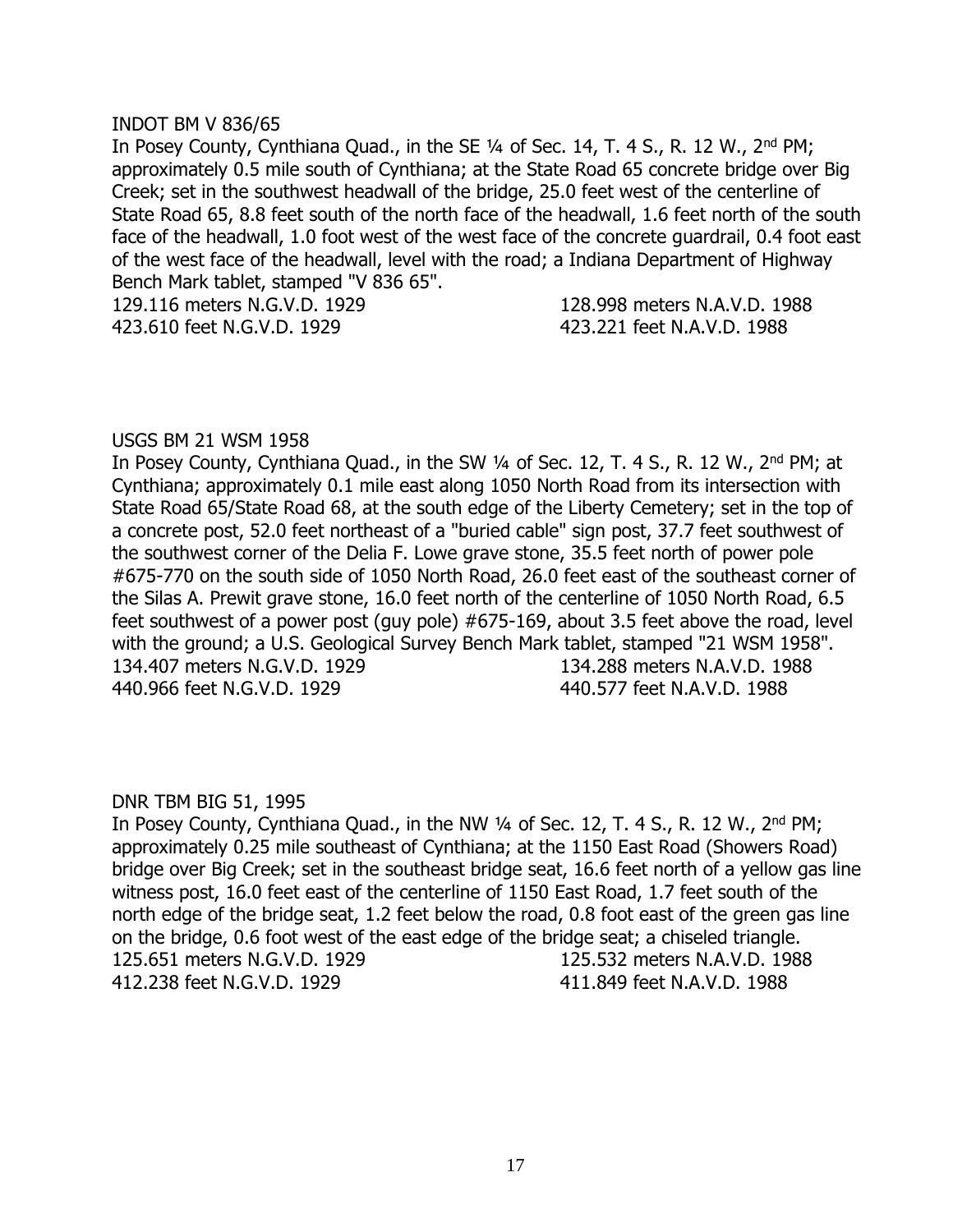#### DNR TBM BIG 60, 1995

In Posey County, Cynthiana Quad., in the SW 1/4 of Sec. 13, T. 4 S., R. 12 W., 2<sup>nd</sup> PM; approximately 0.75 mile south of Cynthiana; at the "T" road intersection of State Road 65 and Cynthiana Road (St. Wendell Road) (1100 East Road); set in the south side of power pole #13/5/108 15, about 700 feet generally south along State Road 65 from the State Road 65 bridge over Big Creek, 79.0 feet north of the centerline of State Road 65, 42.5 feet east of the extended centerline of Cynthiana Road, 1.9 feet above the ground; a railroad spike driven through an aluminum tag, stamped "BIG 60 1995". 136.728 meters N.G.V.D. 1929 136.610 meters N.A.V.D. 1988 448.582 feet N.G.V.D. 1929 448.194 feet N.A.V.D. 1988

## DNR TBM BIG 52, 1995

In Posey County, Cynthiana Quad., in the SW 1/4 of Sec. 13, T. 4 S., R. 12 W., 2<sup>nd</sup> PM; approximately 0.8 mile southeast of Cynthiana; at the "T" road intersection of State Road 65 and Showers Road; set in the south side of a power pole, 83.2 feet west of the centerline of Showers Road, 68.0 feet west of a street sign post, 39.5 feet north of the centerline of State Road 65, 1.1 feet above the ground; a railroad spike driven through aluminum tag, stamped "BIG 52 1995".

484.663 feet N.G.V.D. 1929 484.274 feet N.A.V.D. 1988

147.725 meters N.G.V.D. 1929 147.607 meters N.A.V.D. 1988

#### DNR TBM BIG 50, 1995

In Posey Co., Cynthiana Quad., in the SE 1/4 of Section 13, T. 4 S., R. 12 W., 2<sup>nd</sup> PM, approximately 0.75 mile southeast of Cynthiana; at the Gibson - Posey County Line Road bridge over Big Creek (the bridge over Big Creek has been removed, and only the bridge abutments remain); set in top of the first "I" beam east of the west end of the guardrail, 21.8 feet south of the north face of the south bridge abutment, 12.8 feet west of the extended centerline of County Line Road, 3.9 feet above the ground, 1.8 feet east of the west end of the aluminum guardrail; two filed notches

419.895 feet N.G.V.D. 1929 419.506 feet N.A.V.D. 1988

127.984 meters N.G.V.D. 1929 127.866 meters N.A.V.D. 1988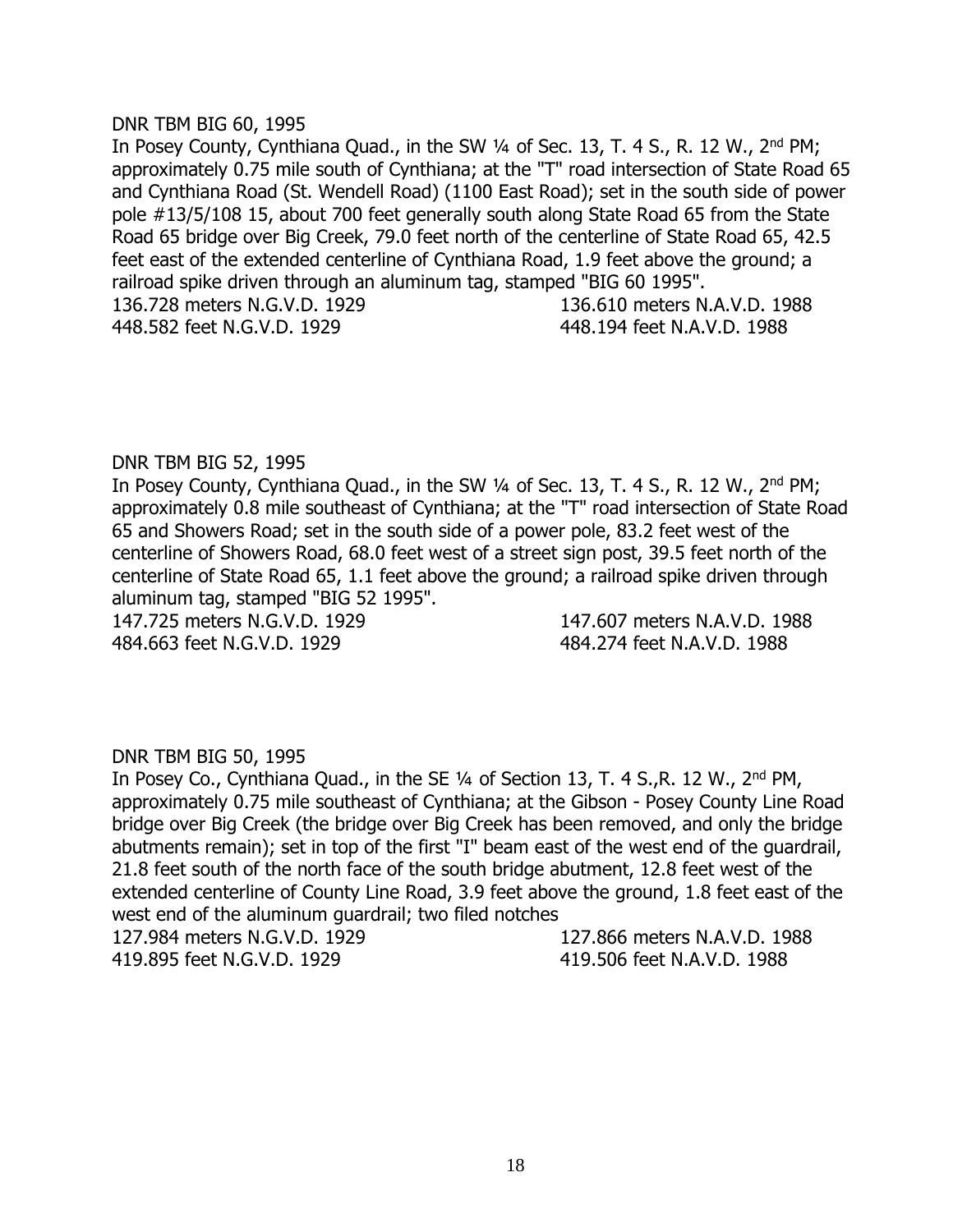#### USC&GS WASSMER 1961

In Vanderburgh County, Cynthiana Quad., in the NW 1/4 of Sec. 19, T. 4 S., R. 11 W., 2<sup>nd</sup> PM; approximately 1.25 miles southeast of Cynthiana; approximately 0.1 mile southeast along State Road 65 from the "T" road intersection of State Road 65 and the Vanderburgh - Posey County Line Road, on the northeast side of the road; set in the top of a concrete post, 103.89 feet southwest of reference mark No. 2, 82.97 feet north of reference mark No. 1, 58.7 feet northeast of the centerline of State Road 65, level with the ground; a U.S. Coast and Geodetic Survey triangulation station tablet, stamped "WASSMER 1961". 151.124 meters N.G.V.D. 1929 151.006 meters N.A.V.D. 1988 495.813 feet N.G.V.D. 1929 495.424 feet N.A.V.D. 1988

# INDOT BM V 322 POSEY 446.15

In Posey County, Cynthiana Quad., in the NE 1/4 of Sec. 23, T. 4 S., R. 12 W., 2<sup>nd</sup> PM; approximately 1.2 miles south of Cynthiana; at the St. Wendell Road bridge over Interstate 64; set in the north end of the east concrete guardrail, 16.7 feet east of the centerline of St. Wendell Road, 7.1 feet south of powerpole #L6/18, 0.8 foot above the ground, 0.3 foot south of the north face of the concrete guardrail; a State Highway Commission of Indiana bench mark tablet.

446.174 feet N.G.V.D. 1929 445.787 feet N.A.V.D. 1988

135.994 meters N.G.V.D. 1929 135.876 meters N.A.V.D. 1988

# DNR BM POS 40, 1995

In Posey County, Cynthiana Quad., in the NE 1/4 of Sec. 23, T. 4 S., R. 12 W., 2<sup>nd</sup> PM; approximately 1.25 miles south of Cynthiana; at the I-64 bridge over Big Creek (east bound lanes), (bridge #16\*5204 and at mile marker 15 & 95 E.); set in the southeast headwall of the bridge, 24.0 feet south of the centerline of the bridge, 0.68 foot south of the concrete guardrail, 0.65 foot east of the west face of the headwall, 0.52 foot north of the south face of the headwall; a Department of Natural Resources brass control station tablet, stamped "POS 40 1995".

416.894 feet N.G.V.D. 1929 416.506 feet N.A.V.D. 1988

127.070 meters N.G.V.D. 1929 126.951 meters N.A.V.D. 1988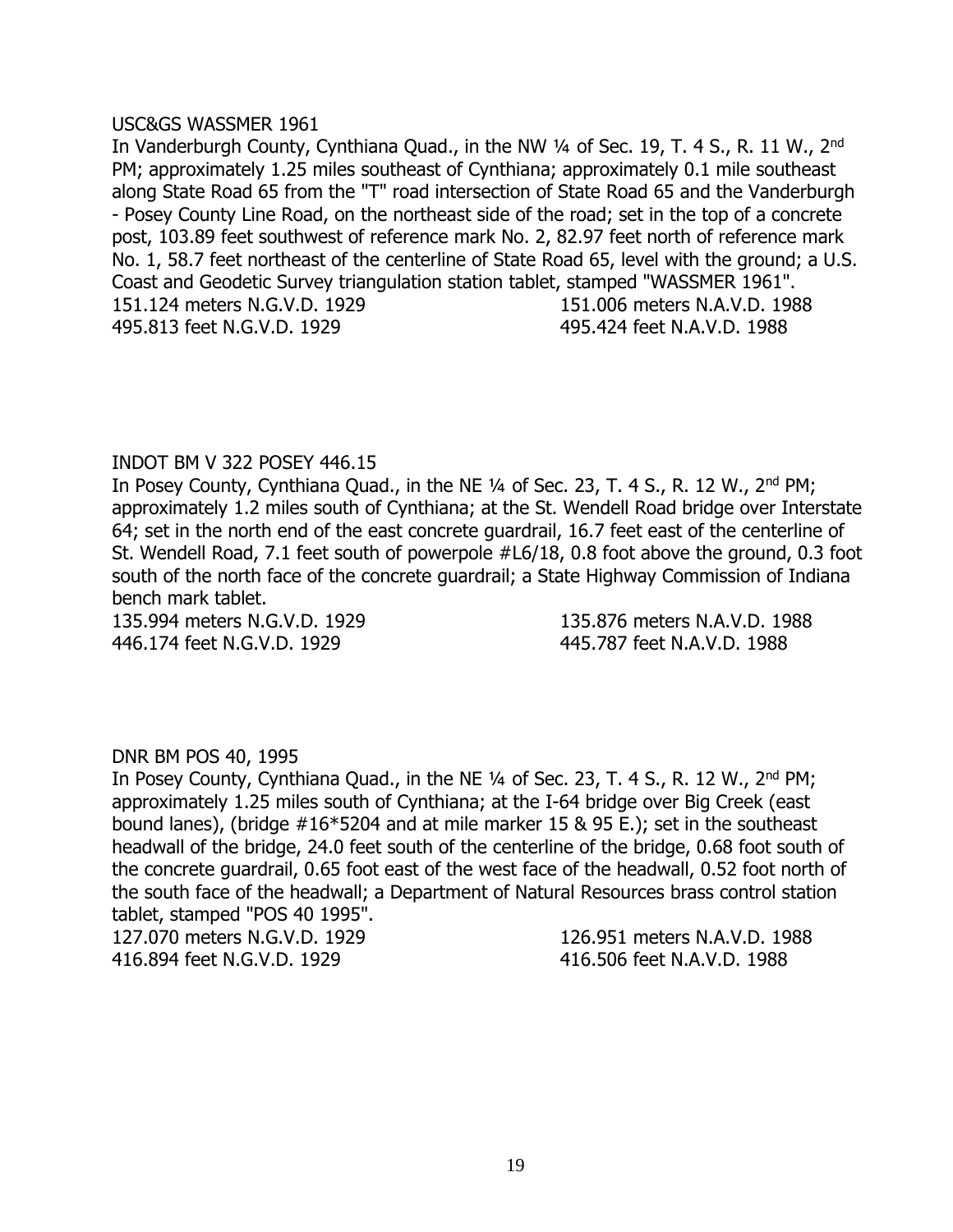#### DNR TBM BIG 61, 1995

In Posey County, Cynthiana Quad., in the SE 1/4 of Sec. 23, T. 4 S., R. 12 W., 2<sup>nd</sup> PM; approximately 1.5 miles south of Cynthiana; at the intersection of St. Wendell Road and Water Tank Road (County Road 850 North), in the southeast quarter of the intersection; set in the west side of power pole #13/5K/16, 39.7 feet south of the centerline of Water Tank Road, 26.0 feet north of a "STOP" sign post on the east side of St. Wendell Road, 15.6 feet east of the centerline of St. Wendell Road, 1.5 feet above the ground; a railroad spike driven through aluminum tag, stamped "BIG 61 1995". 129.898 meters N.G.V.D. 1929 129.780 meters N.A.V.D. 1988 426.173 feet N.G.V.D. 1929 425.786 feet N.A.V.D. 1988

DNR BM BIG 62, 1995

In Posey County, Cynthiana Quad., in the SE ¼ of Sec. 23, T. 4 S., R. 12 W., 2nd PM; approximately 1.5 miles south of Cynthiana; at the Water Tank Road (County Road 850 North) bridge over Big Creek; set in the southeast wingwall of the bridge, 17.5 feet northeast of a 60 inch Cottonwood tree on the high bank, 13.0 feet south of the centerline of Water Tank Road, 4.4 feet southeast of a yellow/black sign, 4.0 feet northwest of the southeast end of the concrete wingwall, level with road; a Department of Natural Resources brass control station tablet, stamped "BIG 62 1995". 124.713 meters N.G.V.D. 1929 124.595 meters N.A.V.D. 1988

409.162 feet N.G.V.D. 1929 408.774 feet N.A.V.D. 1988

# DNR BM POS 41, 1995

In Posey County, Cynthiana Quad., in the NW  $\frac{1}{4}$  of Sec. 25, T. 4 S., R. 12 W., 2<sup>nd</sup> PM; approximately 2.4 miles south of Cynthiana; at the St. Wendell Cynthiana Road bridge over Barr Creek; set in the southwest wingwall of bridge, 14.2 feet west of the centerline of the St. Wendell Cynthiana Road, 0.8 foot west of the east edge of the wingwall, 0.7 foot south of the north edge of the wingwall, level with road; a Department of Natural Resources brass control station tablet, stamped "POS 41 1995". 125.654 meters N.G.V.D. 1929 125.537 meters N.A.V.D. 1988

412.250 feet N.G.V.D. 1929 411.864 feet N.A.V.D. 1988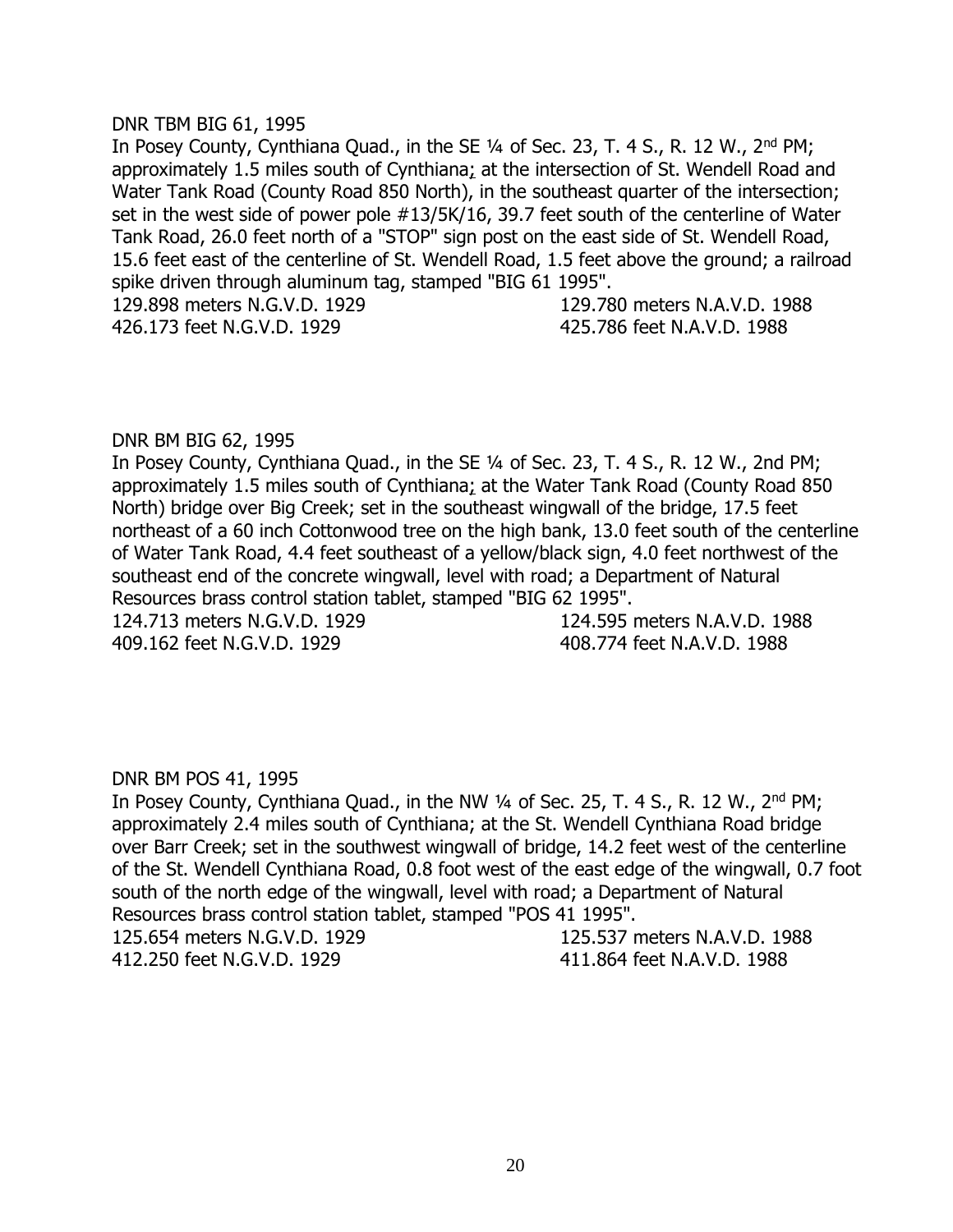## DNR BM POS 42, 1995

In Posey County, Cynthiana Quad., in the SW 1/4 of Sec. 25, T. 4 S., R. 12 W., 2<sup>nd</sup> PM; approximately 2.8 miles south of Cynthiana; at the intersection of St. Wendell Cynthiana Road and Emge Road, in southwest quarter of the intersection; set in the top of a concrete post inside a 2 foot X 2 foot concrete pad, 30.6 feet south of the centerline of Emge Road, 30.3 feet west of the centerline of the St. Wendell Cynthiana Road, 15.6 feet south of a "STOP" sign post, 13.5 feet southeast of a powerpole, 12.0 feet northwest of a power pole, 2.7 feet northeast of a witness post, a Department of Natural Resources brass control station tablet, stamped "POS 42 1995". 140.637 meters N.G.V.D. 1929 140.520 meters N.A.V.D. 1988 461.407 feet N.G.V.D. 1929 461.022 feet N.A.V.D. '88

# DNR TBM POS 44, 1995

In Posey County, Cynthiana Quad., in the SW 1/4 of Sec. 26, T. 4 S., R. 12 W., 2<sup>nd</sup> PM; approximately 2.8 miles south of Cynthiana; approximately 0.5 mile west along Emge Road from its intersection with St. Wendell Cynthiana Road to a power pole #85/35/4 with a transformer; set in the south side of the power pole, 74.0 feet west of a residence drive, 15.0 feet north of the centerline of Emge Road, 1.5 feet above the ground; a railroad spike driven through an aluminum tag, stamped "POS 44 1995".

134.866 meters N.G.V.D. 1929 134.749 meters N.A.V.D. 1988 442.473 feet N.G.V.D. 1929 442.089 feet N.A.V.D. 1988

# DNR BM POS 43, 1995

In Posey County, Cynthiana Quad., in the SW 1/4 of Sec. 26, T. 4 S., R. 12 W., 2<sup>nd</sup> PM; approximately 2.8 miles south of Cynthiana; at the Emge Road bridge over Big Creek; set in the northeast wingwall of the bridge, 13.5 feet north of the centerline of Emge Road, 2.0 feet southeast of the northwest edge of the wingwall, 1.5 feet north of a gas line witness post; a Department of Natural Resources control station tablet, stamped "POS 43 1995".

123.765 meters N.G.V.D. 1929 123.648 meters N.A.V.D. 1988 406.054 feet N.G.V.D. 1929 405.670 feet N.A.V.D. 1988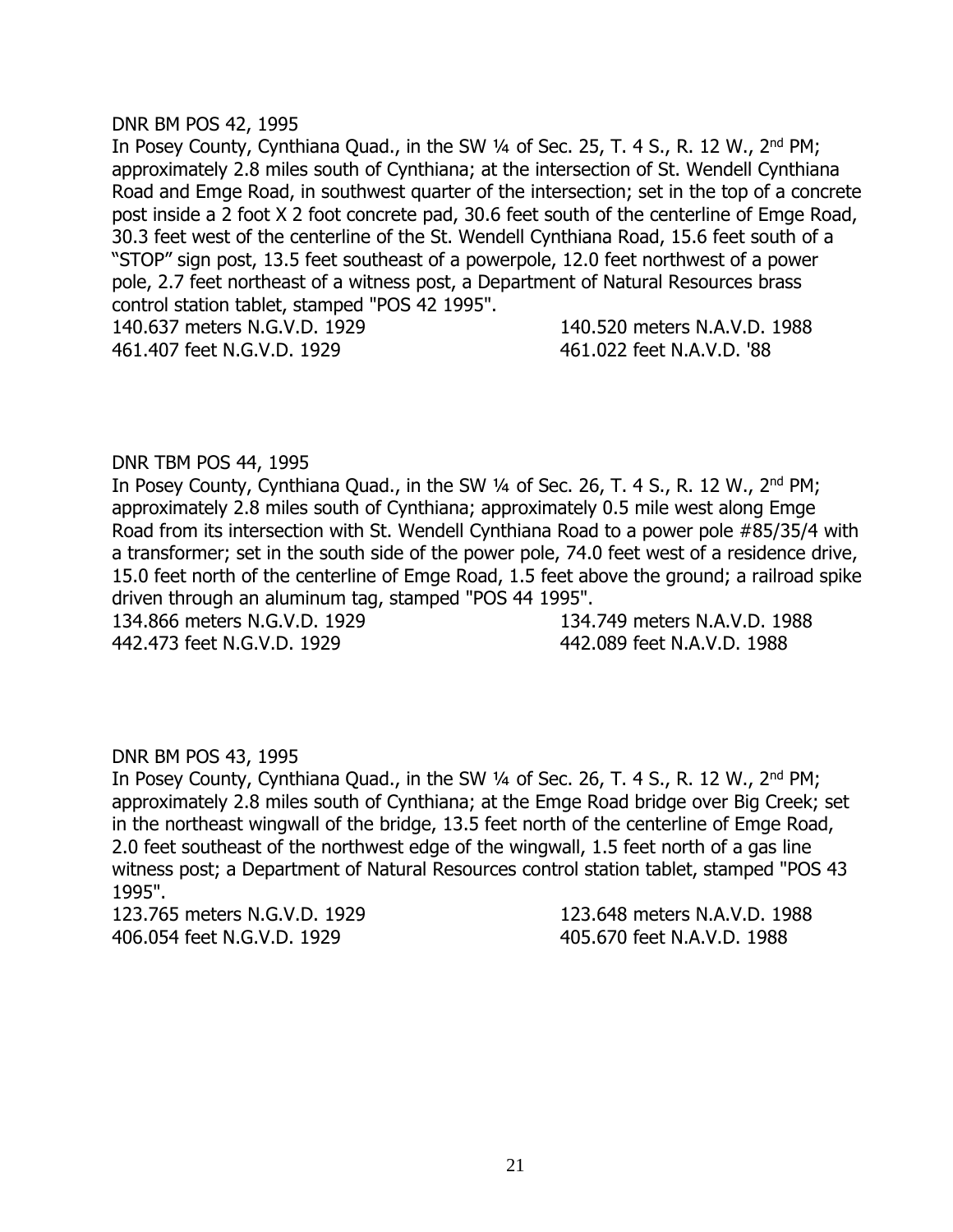#### DNR TBM POS 59, 1995

In Posey County, Cynthiana Quad., in the SE 1/4 of Sec. 27, T. 4 S., R. 12 W., 2<sup>nd</sup> PM; approximately 3.0 miles south-southwest of Cynthiana; approximately 0.8 mile east along Bender Road from its intersection with Mt. Pleasant Road to the Harold C. Bender farm on the north side of road; set in the southwest side of power pole  $# 15B/C/A 10/4C/47$ , with 2 cable boxes at the base of the pole, 156.0 feet east of the centerline of the residence drive, 23.0 feet north of the centerline of Bender Road, 1.5 feet above the ground; a railroad spike driven through an aluminum tag, stamped "IDNR TBM POS 59 1995". 128.377 meters N.G.V.D. 1929 128.261 meters N.A.V.D. 1988 421.185 feet N.G.V.D. 1929 420.802 feet N.A.V.D. 1988

## DNR TBM BIG 63, 1995

In Posey County, Cynthiana Quad., in the SW 1/4 of Sec. 27, T. 4 S., R. 12 W., 2<sup>nd</sup> PM; approximately 3.0 miles southwest of Cynthiana; at the intersection of 700 North Road (Bender Road) and Mt. Pleasant Road; set in the south side of a power pole, 54.4 feet east of the centerline of Mt. Pleasant Road, 38.8 feet north of a telephone pedestal #L6700 P-24 on the south side of 700 North Road, 13.6 feet north of the centerline of 700 North Road, 1.0 foot above the ground; a railroad spike driven through aluminum tag, stamped "IDNR TBM BIG 63 1995".

434.274 feet N.G.V.D. 1929 433.892 feet N.A.V.D. 1988

132.367 meters N.G.V.D. 1929 132.251 meters N.A.V.D. 1988

#### USGS BM 49 DRD 1957

In Posey County, Cynthiana Quad., in the SW 1/4 of Sec. 34, T. 4 S., R. 12 W., 2<sup>nd</sup> PM; approximately 3.75 miles southwest of Cynthiana; at the Mt. Pleasant Road bridge over Caney Creek; set in the southwest concrete wingwall of the bridge, 13.6 feet south of the centerline of Mt. Pleasant Road, 7.4 feet northeast of a weight limit sign post, level with road; a U.S. Geological Survey tablet, stamped "49 DRD 1957". **NOTE:** (USGS PUB page 2, - description stated that it was set in the southeast wingwall?) 122.090 meters N.G.V.D. 1929 121.974 meters N.A.V.D. 1988 400.557 feet N.G.V.D. 1929 400.177 feet N.A.V.D. 1988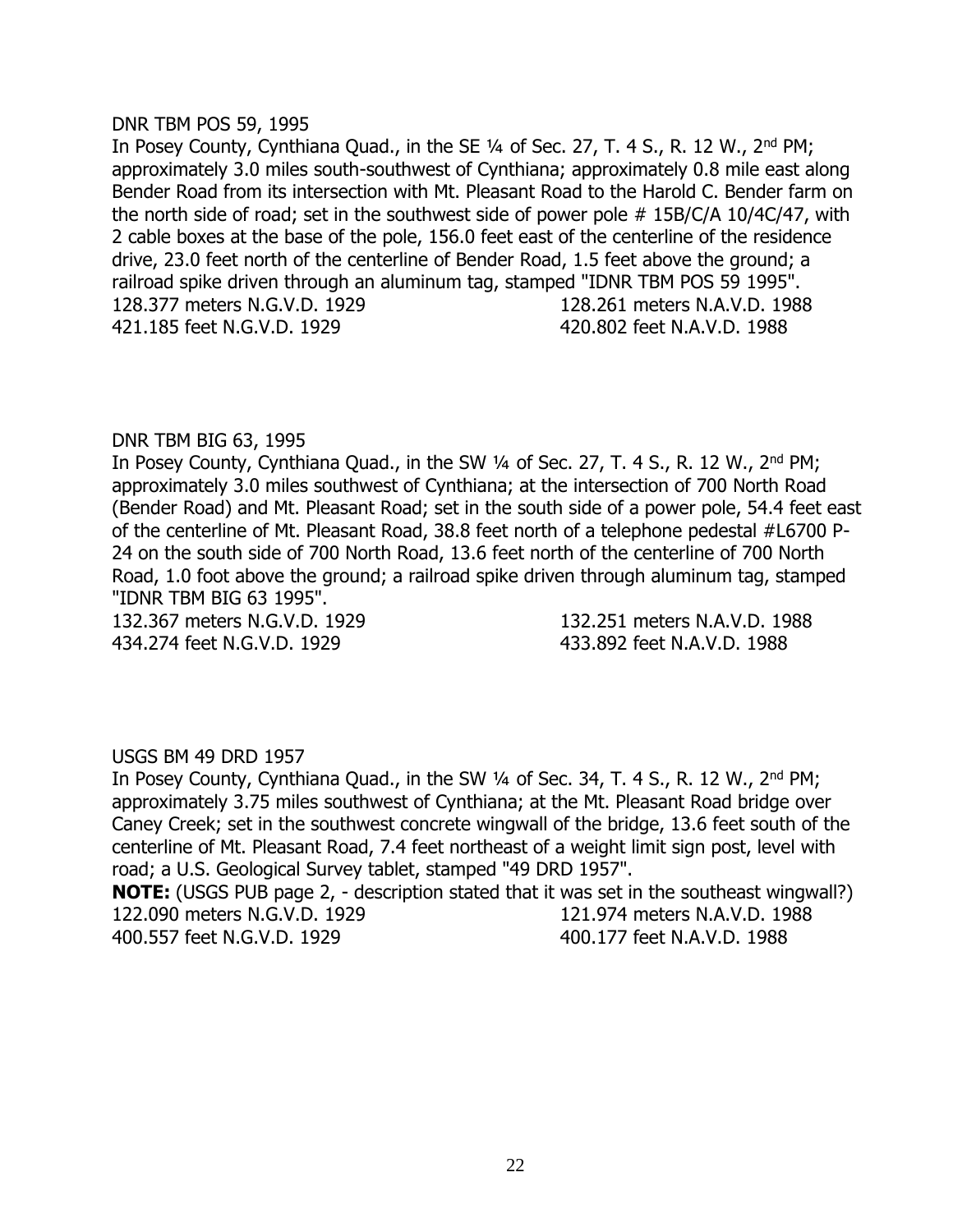#### USGS Reference Mark

In Posey County, Cynthiana Quad., in the SW 1/4 of Sec. 34, T. 4 S., R. 12 W., 2<sup>nd</sup> PM; approximately 3.75 miles southwest of Cynthiana; at the Mt. Pleasant Road bridge over Caney Creek; set in the northwest concrete wingwall, 23.8 feet north of USGS BM "49 DRD 1957", 10.8 feet north of the centerline of Mt. Pleasant Road; a chiseled square. 122.073 meters N.G.V.D. 1929 121.957 meters N.A.V.D. 1988 400.500 feet N.G.V.D. 1929 400.119 feet N.A.V.D. 1988

# DNR TBM BIG 64, 1995

In Posey County, Cynthiana Quad., in the SW 1/4 of Sec. 34, T. 4 S., R. 12 W., 2<sup>nd</sup> PM; approximately 4.0 miles southwest of Cynthiana; at the 600 North Road bridge over Big Creek; set in the southwest concrete wingwall of the bridge, 30.7 feet east of a crude oil pipeline warning witness post, 12.6 feet southwest of the centerline of 600 North Road, 0.1 foot above the road; a chiseled triangle.

121.970 meters N.G.V.D. 1929 121.854 meters N.A.V.D. 1988 400.162 feet N.G.V.D. 1929 399.783 feet N.A.V.D. 1988

# DNR TBM BIG 65, 1995

In Posey County, Kasson Quad., in the NW 1/4 of Sec. 2, T. 5 S., R. 12 W., 2<sup>nd</sup> PM; approximately 1.7 miles northwest of St. Wendel; approximately 0.7 mile generally west and north along 540 North Road (John Wills Road) from its "T" road intersection with 1050 East Road (Tenberge Road) to a farm on both sides of road; set in the west side of power pole #88/4/13 with a transformer and a cable box attached on the south side of the pole, 46.2 feet north of a mailbox (T. Reynolds #10010), 27.8 feet north of the centerline of the road, 19.0 feet southwest of the northwest of corner of a metal shed, 1.1 feet above the ground; a railroad spike driven through an aluminum tag, stamped "BIG 65 1995".

NOTE : \*the railroad spike is twisted\*

143.914 meters N.G.V.D. 1929 143.799 meters N.A.V.D. 1988

472.159 feet N.G.V.D. 1929 471.780 feet N.A.V.D. 1988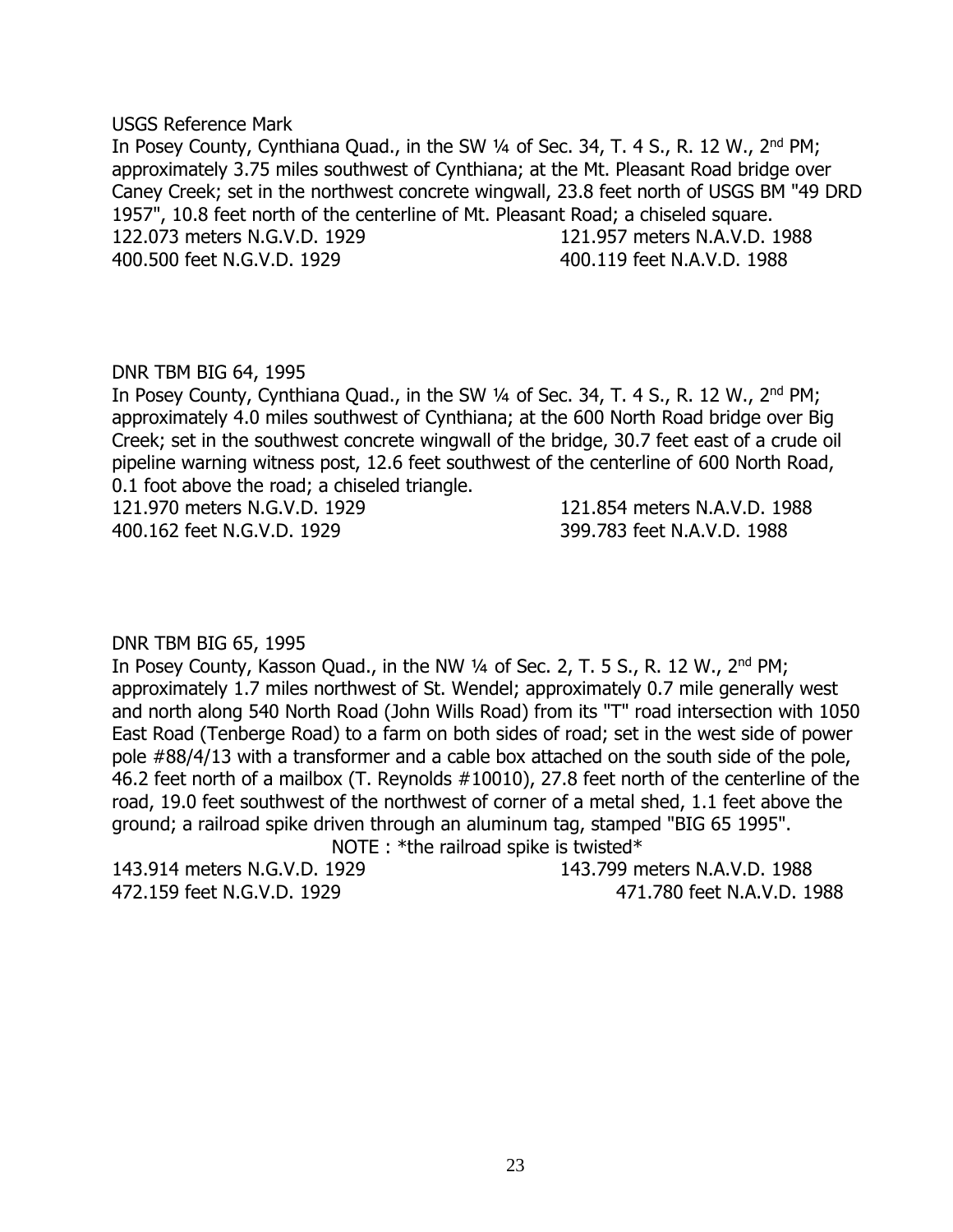## DNR BM BIG 66 1995

In Posey County, Kasson Quad., in the SE 1/4 of Sec. 2, T. 5 S., R. 12 W., 2<sup>nd</sup> PM; approximately 1.5 miles northwest of St. Wendel; at the "T" road intersection of 540 North Road (John Will Road) and 1050 East Road (Tenberge Road); set in the top of a concrete post, 65.6 feet west of the extended centerline of 1050 East Road, 54.2 feet northeast of a mailbox post, 43.6 feet southeast of a power pole, 33.3 feet east of the centerline of a residence drive, 29.2 feet north of the centerline of 540 North Road, 26.4 feet southeast of a 8 inch railroad tie used as a property corner, 0.3 foot below the ground; a Department of Natural Resources brass control station tablet, stamped "BIG 66 1995". 145.794 meters N.G.V.D. 1929 145.679 meters N.A.V.D. 1988 478.327 feet N.G.V.D. 1929 477.948 feet N.A.V.D. 1988

# DNR BM POS 45, 1995

In Posey County, Kasson Quad., in the SW 1/4 of Sec. 2, T. 5 S., R. 12 W., 2<sup>nd</sup> PM; approximately 1.5 miles west of St. Wendel; at the "T" road intersection of 500 North Road and 1050 East Road; set in the top of a concrete post, 40.5 feet west of the extended centerline of 1050 East Road, 30.7 feet northwest of a 5 inch Apple tree, 26.9 feet northeast of a 4 inch Apple tree, 22.1 feet west of a power pole with a telephone pedestal, and with a transformer on the east side of the pole, 22.0 feet south of the centerline of 500 North Road, 2.5 feet above the road; a Department of Natural Resources brass control station tablet, stamped "POS 45 1995".

439.062 feet N.G.V.D. 1929 438.685 feet N.A.V.D. 1988

133.827 meters N.G.V.D. 1929 133.712 meters N.A.V.D. 1988

# DNR TBM BIG 67, 1995

In Posey County, Kasson Quad., in the SW 1/4 of Sec. 2, T. 5 S., R. 12 W., 2<sup>nd</sup> PM; approximately 1.8 miles west of St. Wendel; at the "L" intersection of 500 North Road (Spahn Road) and 1000 East Road, on the north side of 500 North Road (Spahn Road); set in the south side of a 45 inch Oak tree, 35.0 feet east of the centerline of 1000 East Road, 29.0 feet east of a road direction sign pointing to the south, 15.0 feet north of the centerline of 500 North Road, 0.3 foot above the road; a railroad spike driven through an aluminum tag, stamped "IDNR TBM BIG 67 1995".

401.166 feet N.G.V.D. 1929 400.789 feet N.A.V.D. 1988

122.276 meters N.G.V.D. 1929 122.161 meters N.A.V.D. 1988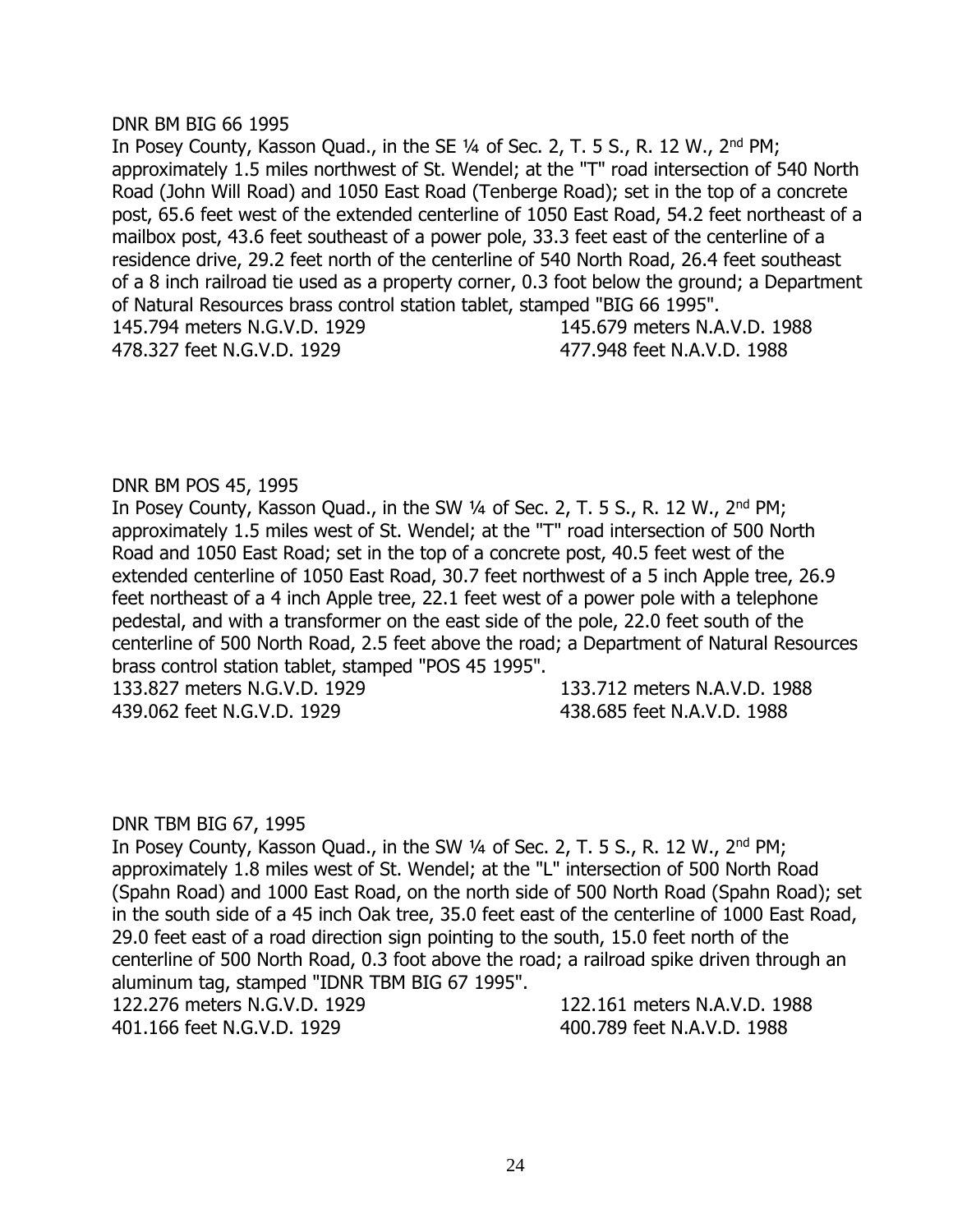#### DNR BM POS 46, 1995

In Posey County, Kasson Quad., in the SE 1/4 of Sec. 10, T. 5 S., R. 12 W., 2<sup>nd</sup> PM; approximately 2.2 miles west of St. Wendel; at the "T" road intersection of 450 North Road (Blake Road) and 950 East Road (Schmitt Road), in the southeast quadrant of the intersection; set in the top of a concrete post, 42.3 feet south of the centerline of 450 North Road, 29.0 feet east of the centerline of 950 East Road, 17.0 feet south of the south edge of a metal pipe, 14.0 feet south of the northern most Cedar tree, 6.5 feet east of a "STOP" sign post on 950 East Road, 4.6 feet north of a Cedar tree, 4.5 feet south of 2 foot in diameter concrete circle under the ground with rebar, 0.2 foot below the ground; a Department of Natural Resources brass control station tablet, stamped "POS 46 1995". 121.127 meters N.G.V.D. 1929 121.013 meters N.A.V.D. 1988 397.399 feet N.G.V.D. 1929 397.024 feet N.A.V.D. 1988

## DNR BM BIG 68, 1995

In Posey County, Kasson Quad., in the NW 1/4 of Sec. 10, T. 5 S., R. 12 W., 2<sup>nd</sup> PM; approximately 2.6 miles west of St. Wendel; at the 475 North Road bridge over Big Creek; set in the southeast wingwall of the bridge, 10.3 feet south of the centerline of 475 North Road, 2.0 feet east of the south metal bridge support, 1.0 foot north of the south edge of the concrete wingwall, 0.9 foot east of the west edge of the concrete wingwall; a Department of Natural Resources brass control station tablet, stamped "BIG 68 1995". 121.579 meters N.G.V.D. 1929 121.464 meters N.A.V.D. 1988 398.879 feet N.G.V.D. 1929 398.504 feet N.A.V.D. 1988

# DNR BM POS 47, 1995

In Posey County, Kasson Quad., in the NE  $\frac{1}{4}$  of Sec. 15, T. 5 S., R. 12 W., 2<sup>nd</sup> PM; approximately 2.2 miles southwest of St. Wendel; at the 950 East Road (Schmitt Road) small bridge over Clear Creek; set in the southwest concrete wingwall of the bridge, 15.0 feet west of the centerline of 950 East Road (Schmitt Road),2.1 feet west of the west guardrail, 0.6 foot south of the north edge of the concrete wingwall, 0.5 foot north of the south edge of the concrete wingwall; a Department of Natural Resources brass control station tablet, stamped "POS 47 1995".

122.285 meters N.G.V.D. 1929 122.171 meters N.A.V.D. 1988 401.197 feet N.G.V.D. 1929 400.823 feet N.A.V.D. 1988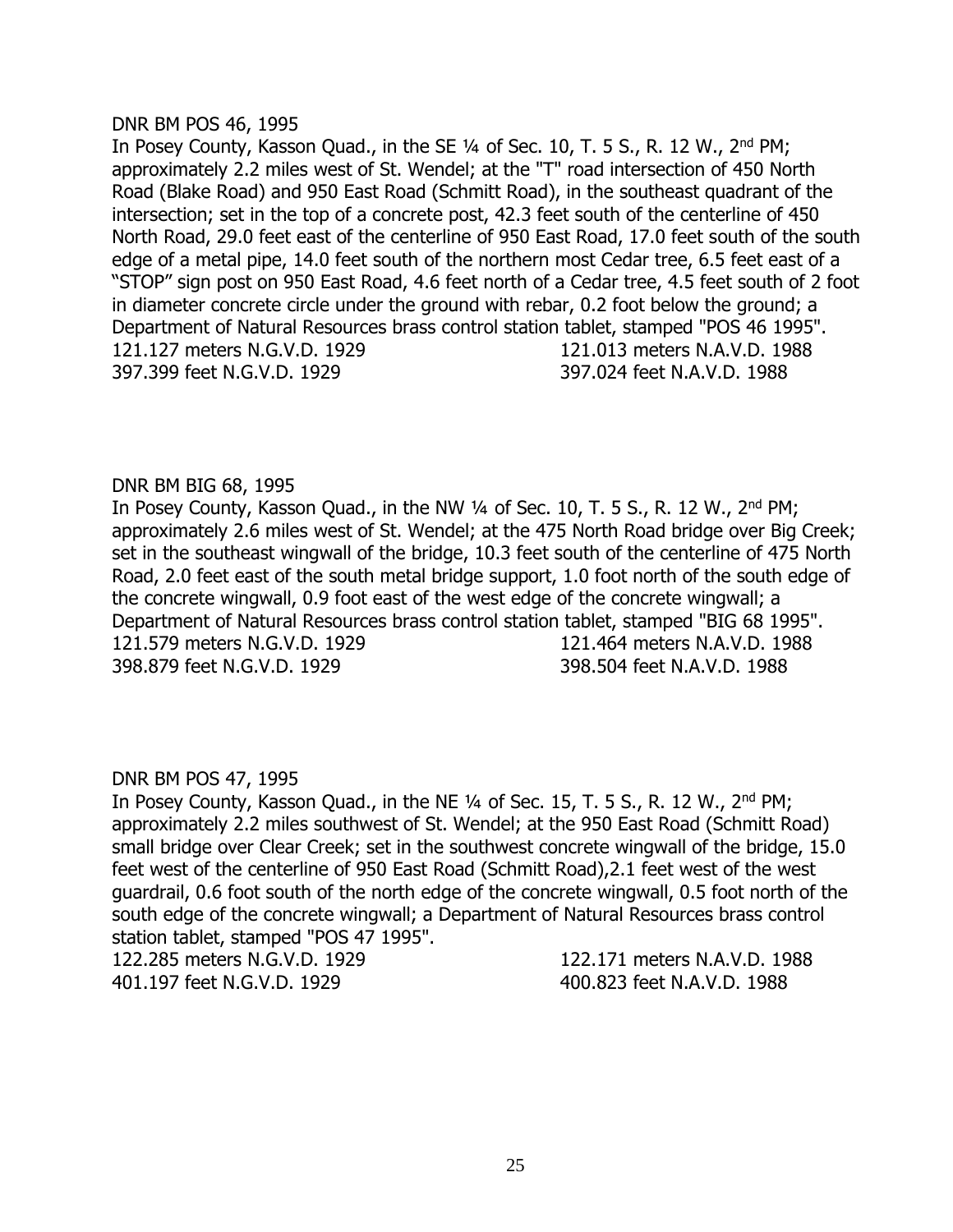## DNR TBM BIG 69, 1995

In Posey County, Kasson Quad., in the NW 1/4 of Sec. 15, T. 5 S., R. 12 W., 2<sup>nd</sup> PM; approximately 2.4 miles southwest of St. Wendel; at the intersection of 350 North Road (Winary Road) and 950 East Road (Schmitt Road), in the northeast quarter of the intersection; set in the west side of power pole #72-4-0-5 (with cable box), 68.3 feet north of the centerline of Winary Road, 44.0 feet northeast of the Schmitt Road "STOP" sign post, 14.5 feet east of the centerline of 950 East Road (Schmitt Road), 1.3 feet above the ground; a railroad spike driven through an aluminum tag, stamped "IDNR TBM BIG 69 1995".

138.514 meters N.G.V.D. 1929 138.400 meters N.A.V.D. 1988 454.441 feet N.G.V.D. 1929 454.067 feet N.A.V.D. 1988

# DNR BM BIG 70, 1995

In Posey County, Wadesville Quad., in the SE 1/4 of Sec. 16, T. 5 S., R. 12 W., 2<sup>nd</sup> PM; approximately 0.5 mile northeast of Blairsville; at the Effineer Road and Motz Lane curve, on the southeast side of the Effineer Road and Motz Lane curve; set in the top of a concrete post, 65.0 feet northeast of the northeast corner of a red brick house  $\#$  ; 64.0 feet southwest of a power pole; 49.0 feet southeast of the centerline of the curve in the road; 7.0 feet southeast of a end fence post, 5.0 feet east of an orange DNR witness post along the fence line, 0.4 foot below the ground; a Indiana Department of Natural Resources brass control station tablet, stamped "BIG 70 1995". 137.175 meters N.G.V.D. 1929 137.061 meters N.A.V.D. 1988

450.049 feet N.G.V.D. 1929 449.676 feet N.A.V.D. 1988

# DNR TBM BIG 55, 1995

In Posey County, Wadesville Quad., in the NW 1/4 of Sec. 21, T. 5 S., R. 12 W., 2<sup>nd</sup> PM; at Blairsville; at the intersection of State Road 66 and 850 East Road (Stierly Road), in the northeast quarter of the intersection; set in power pole #95 57, 58.2 feet northwest of a metal "stop light" post, 29.0 feet east of the centerline of 850 East Road, 15.7 feet south of the centerline of an entrance to a gas station on 850 East Road, 1.5 feet above the ground; a railroad spike driven through an aluminum tag, stamped "IDNR TBM BIG 55 1995".

423.184 feet N.G.V.D. 1929 422.813 feet N.A.V.D. 1988

128.987 meters N.G.V.D. 1929 128.874 meters N.A.V.D. 1988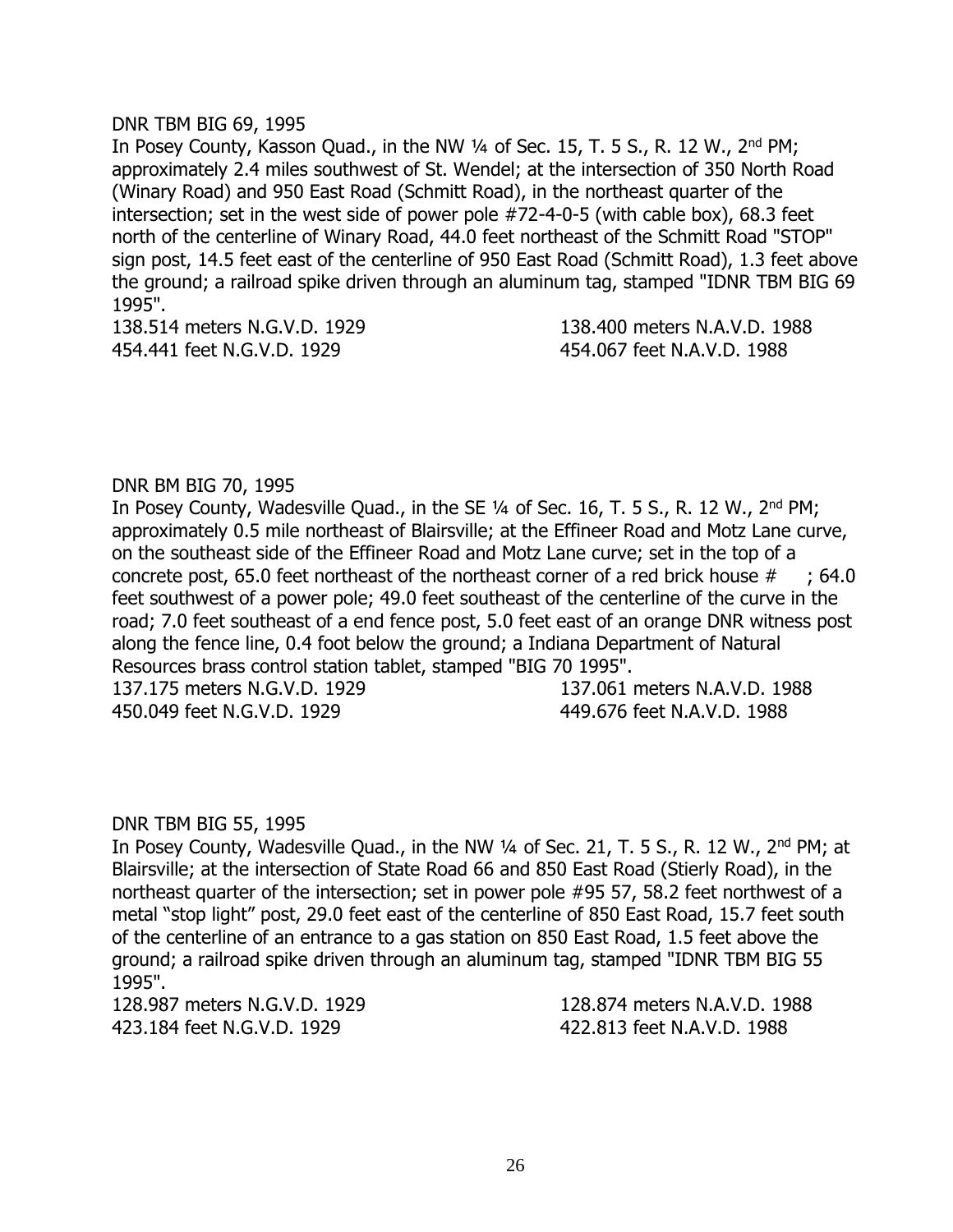#### BM USGS Gaging Station

In Posey County, Wadesville Quad., in the SW 1/4 of Sec. 16, T. 5 S., R. 12 W., 2<sup>nd</sup> PM; approximately 0.4 mile northwest of Blairsville; at the State Road 66 bridge over Big Creek, in the northeast corner of the bridge; set in the top of the concrete guardrail, 23.1 feet north of the centerline of State Road 66, 2.7 feet above the level of the road; 1.45 feet west of the east face of the concrete guardrail; 0.45 feet south of the north face of the concrete guardrail; a U. S. Geological Survey Gaging Station tablet. 120.637 meters N.G.V.D. 1929 120.524 meters N.A.V.D. 1988 395.790 feet N.G.V.D. 1929 395.418 feet N.A.V.D. 1988

## DOT BM V 808

In Posey County, Wadesville Quad., in the SW  $\frac{1}{4}$  of Sec. 16, T. 5 S., R. 12 W., 2<sup>nd</sup> PM; approximately 0.4 mile northwest of Blairsville; at the State Road 66 bridge over Big Creek, in the northwest corner of the bridge; set in the top of the concrete guardrail, 23.6 feet north of the centerline of State Road 66, 2.8 feet above the road; 0.85 foot east of the west face of the concrete guardrail; 0.45 foot south of the north face of the concrete guardrail; a Indiana Department of Highways tablet, stamped "V 808".

395.784 feet N.G.V.D. 1929 395.412 fee N.A.V.D. 1988

120.635 meters N.G.V.D. 1929 120.522 meters N.A.V.D. 1988

# BM USGS Gaging Station

In Posey County, Wadesville Quad., in the SW 1/4 of Sec. 16, T. 5 S., R. 12 W., 2<sup>nd</sup> PM; approximately 0.4 mile northwest of Blairsville; at the State Road 66 bridge over Big Creek, in the southwest corner of the bridge; set in the top of the concrete guardrail, 23.5 feet south of the centerline of State Road 66, 2.8 feet above the level of the road; 0.65 feet east of the west face of the concrete guardrail; 0.45 feet north of the south face of the concrete guardrail; a U. S. Geological Survey Gaging Station tablet. 120.627 meters N.G.V.D. 1929 120.154 meters N.A.V.D. 1988 395.759 feet N.G.V.D. 1929 395.387 feet N.A.V.D. 1988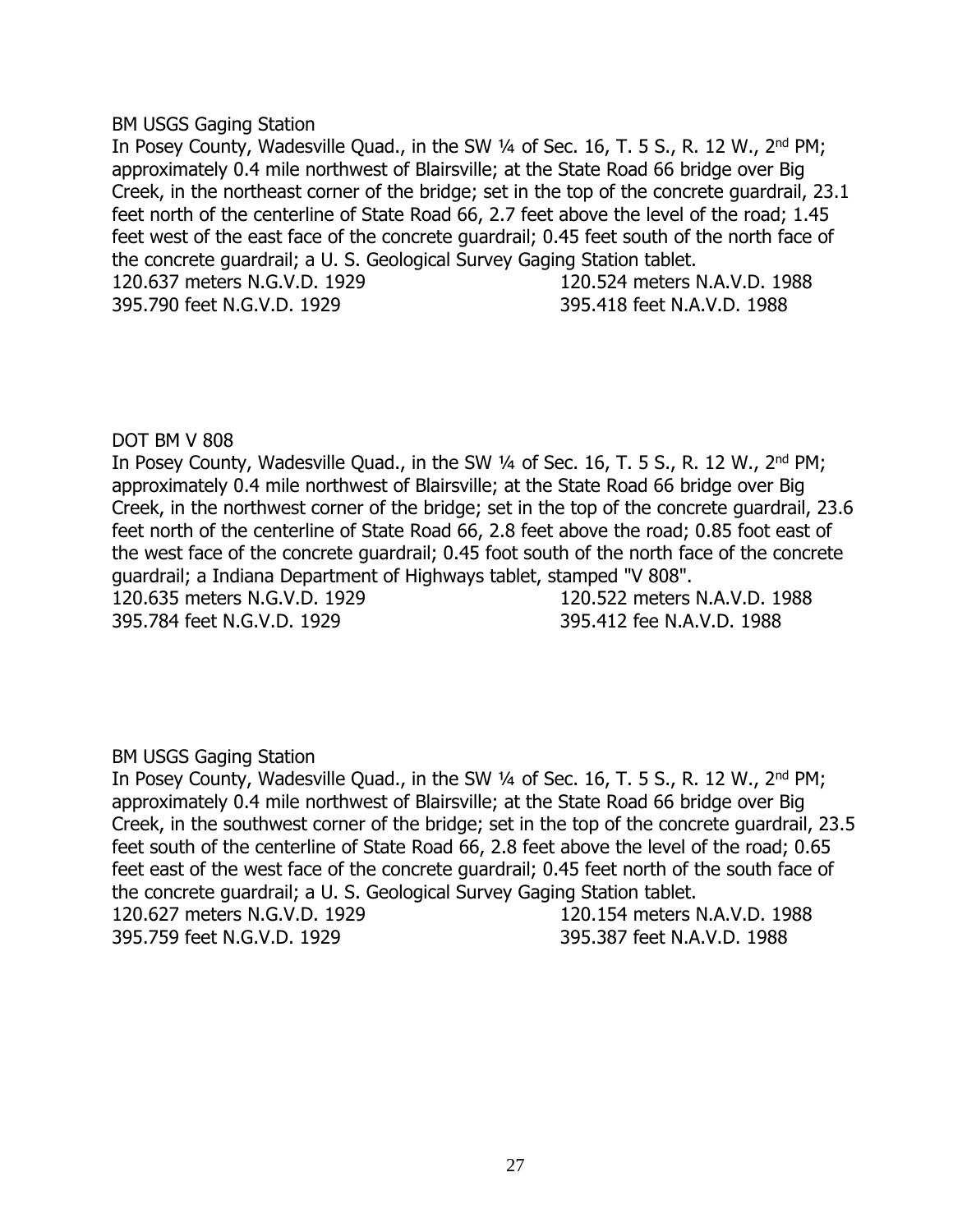#### DNR BM POS 48, 1995

In Posey County, Wadesville Quad., in the NE 1/4 of Sec. 21, T. 5 S., R. 12 W., 2<sup>nd</sup> PM; at Blairsville; at the South Terrace School, on the north side of 250 North Road (Haines Road); set in the top of a concrete post, on top of a small mound, 180.4 feet west of the centerline of the most westerly entrance to the school, 77.3 feet southwest of the west soccer goal post, 30.6 feet north of the centerline of 250 North Road; 29.6 feet northeast of a power pole on the north side of the road, 25.0 feet east of a telephone pedestal, 0.4 foot below the ground; a Department of Natural Resources brass control station tablet, stamped "POS 48 1995". 118.646 meters N.G.V.D. 1929 118.534 meters N.A.V.D. 1988

389.259 feet N.G.V.D. 1929 388.889 feet N.A.V.D. 1988

## DNR BM POS 49, 1995

In Posey County, Wadesville Quad., in the SE 1/4 of Sec. 20, T. 5 S., R. 12 W., 2<sup>nd</sup> PM; approximately 0.5 mile west of Blairsville; at the Haines Road (250 North Road) bridge over Big Creek; set in the northwest concrete wingwall, 13.0 feet north of the centerline of Haines Road, 7.5 feet northeast of a bridge sign, 5.0 feet north of the north metal guardrail, 0.7 foot north of the south break in slope of the wingwall, 0.6 foot west of the east edge of the wingwall; a Department of Natural Resources brass control station tablet, stamped "POS 49 1995".

390.168 feet N.G.V.D. 1929 389.798 feet N.A.V.D. 1988

118.923 meters N.G.V.D. 1929 118.811 meters N.A.V.D. 1988

DNR TBM BIG 71, 1995In Posey County, Wadesville Quad., in the SW ¼ of Sec. 19, T. 5 S., R. 12 W., 2<sup>nd</sup> PM; approximately 1.1 miles west of Blairsville; at the "T" road intersection of 250 North Road (Haines Road) and 700 East Road, in the southwest quadrant of the intersection; set in the south side of power pole #Y76/158 on the south side of 250 North Road, 24.0 feet west of the extended centerline of 700 East Road, 17.5 feet south of the centerline of 250 North Road, 15.5 feet east of a telephone pedestal, 15.5 feet east of a telephone pedestal; a railroad spike driven through an aluminum tag, stamped "IDNR TBM BIG 71 1995".

125.333 meters N.G.V.D. 1929 125.221 meters N.A.V.D. 1988 411.198 feet N.G.V.D. 1929 410.829 feet N.A.V.D. 1988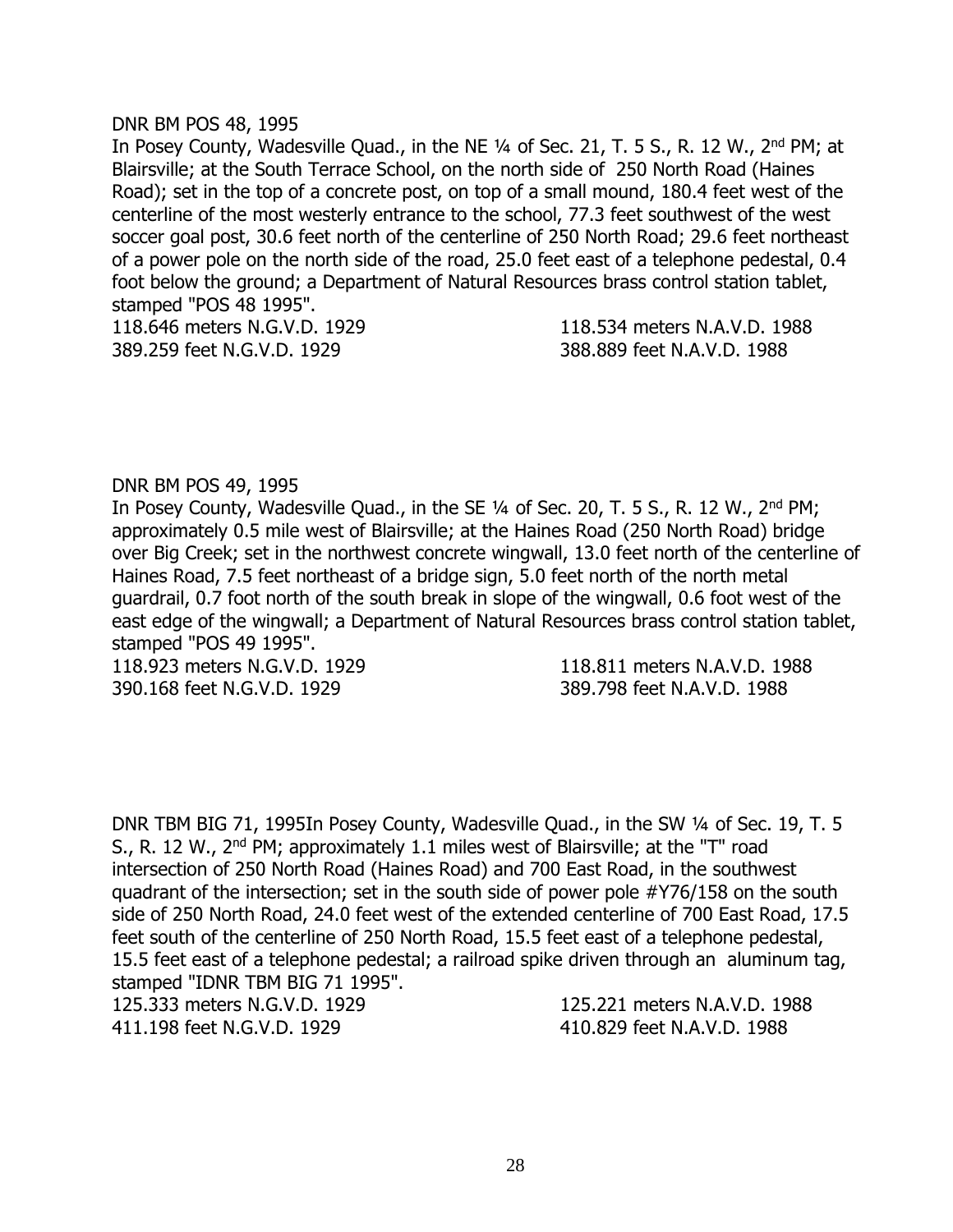#### DNR TBM POS 50, 1995

In Posey County, Wadesville Quad., in the SE 1/4 of Sec. 19, T. 5 S., R. 12 W., 2<sup>nd</sup> PM; approximately 1.7 miles southwest of Blairsville; at the intersection of 675 East Road and 200 North Road; set in a 12 inch Cedar tree on the south side of 200 North Road, 100.0 feet east of the centerline of 675 East Road, 14.5 feet south of the centerline of 200 North Road, 1.5 feet above the ground; a railroad spike driven through an aluminum tag, stamped "IDNR TBM POS 50 1995".

121.454 meters N.G.V.D. 1929 121.342 meters N.A.V.D. 1988 398.472 feet N.G.V.D. 1929 398.104 feet N.A.V.D. 1988

#### DNR BM POS 51, 1995

In Posey County, Wadesville Quad., in the SE 1/4 of Sec. 30, T. 5 S., R. 12 W., 2<sup>nd</sup> PM; approximately 2.1 miles southwest of Blairsville; at the 675 East Road bridge over Big Creek; set in the northwest headwall, 9.0 feet west of the centerline of 675 East Road, 1.0 foot west of a bridge sign, 0.35 foot east of the west face of the headwall; a Department of Natural Resources brass control station tablet, stamped "POS 51 1995". 117.270 meters N.G.V.D. 1929 117.158 meters N.A.V.D. 1988 384.745 feet N.G.V.D. 1929 384.377 feet N.A.V.D. 1988

DNR BM BIG 72, 1995

In Posey County, Wadesville Quad., in the NW 1/4 of Sec. 30, T. 5 S., R. 12 W., 2<sup>nd</sup> PM; approximately 2.2 miles southwest of Blairsville; at the Metz Road (175 North Road) bridge over Lick Creek; set in the southeast wingwall, 19.0 feet east of the centerline of Lick Creek, 9.0 feet south of the centerline of Metz Road, 0.7 foot southeast of the southeast corner of the south concrete guardrail, 0.4 foot east of the west edge of the wingwall, level with road; a Department of Natural Resources brass control station tablet, stamped "BIG 72 1995".

116.609 meters N.G.V.D. 1929 116.497 meters N.A.V.D. 1988 382.575 feet N.G.V.D. 1929 382.208 feet N.A.V.D. 1988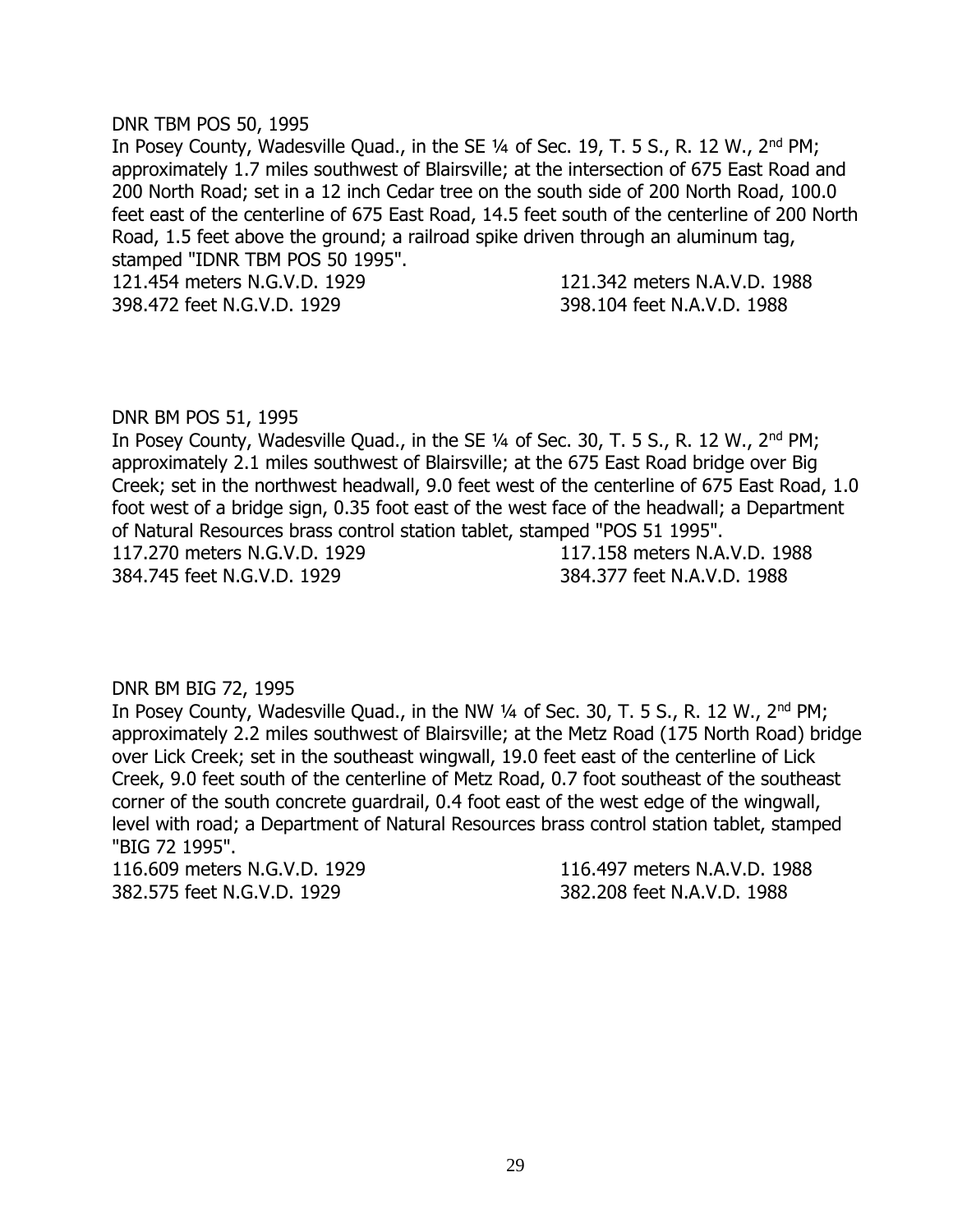#### DNR TBM BIG 77, 1995

In Posey County, Wadesville Quad., in NE 1/4 of Sec. 25, T. 5 S., R. 13 W., 2<sup>nd</sup> PM; approximately 2.6 miles southwest of Blairsville; at the "T" road intersection of 165 North Road and 575 East Road; set in the east side of power pole #A/2/2/1, 41.0 feet south of the extended centerline of 165 North Road, 20.5 feet south of the centerline of a farm road leading to a farm shed, 15.0 feet east of the centerline of 575 East Road, 1.5 feet above the ground, 1.0 foot east of a fence; a railroad spike driven through an aluminum tag, stamped "IDNR TBM BIG 77 1995".

130.224 meters N.G.V.D. 1929 130.112 meters N.A.V.D. 1988

427.242 feet N.G.V.D. 1929 426.876 feet N.A.V.D. 1988

#### DNR BM BIG 76, 1995

In Posey County, Wadesville Quad., in the NE 1/4 of Sec. 36, T. 5 S., R. 13 W., 2<sup>nd</sup> PM; approximately 1.0 mile east-northeast of Oliver; at the intersection of 575 East Road and 75 North Road; set in the north concrete guardrail of a small bridge over a small unnamed creek, about 150 feet west of 575 East Road, 9.0 feet north of the centerline of 75 North Road, 4.7 feet east of the west edge of the concrete guardrail, 2.1 feet above the road, 0.5 foot south of the north face of the north guardrail; a Department of Natural Resources brass control station tablet, stamped "BIG 76 1995".

115.804 meters N.G.V.D. 1929 115.693 meters N.A.V.D. 1988 379.935 feet N.G.V.D. 1929 379.571 feet N.A.V.D. 1988

DNR TBM BIG 73, 1995

In Posey County, Wadesville Quad., in the NW 1/4 of Sec. 31, T. 5 S., R. 12 W., 2<sup>nd</sup> PM; approximately 1.5 miles east-northeast of Oliver; at the 75 North Road bridge over Big Creek, on the northwest corner of the bridge; set in the north flange bolt of the north bridge support, the 8th flange bolt from the bottom, 9.0 feet north of the centerline of the bridge, 3.4 feet east of the west end of the bridge, 1.5 feet above the ground; a chiseled cross.

116.914 meters N.G.V.D. 1929 116.803 meters N.A.V.D. 1988 383.576 feet N.G.V.D. 1929 383.212 feet N.A.V.D. 1988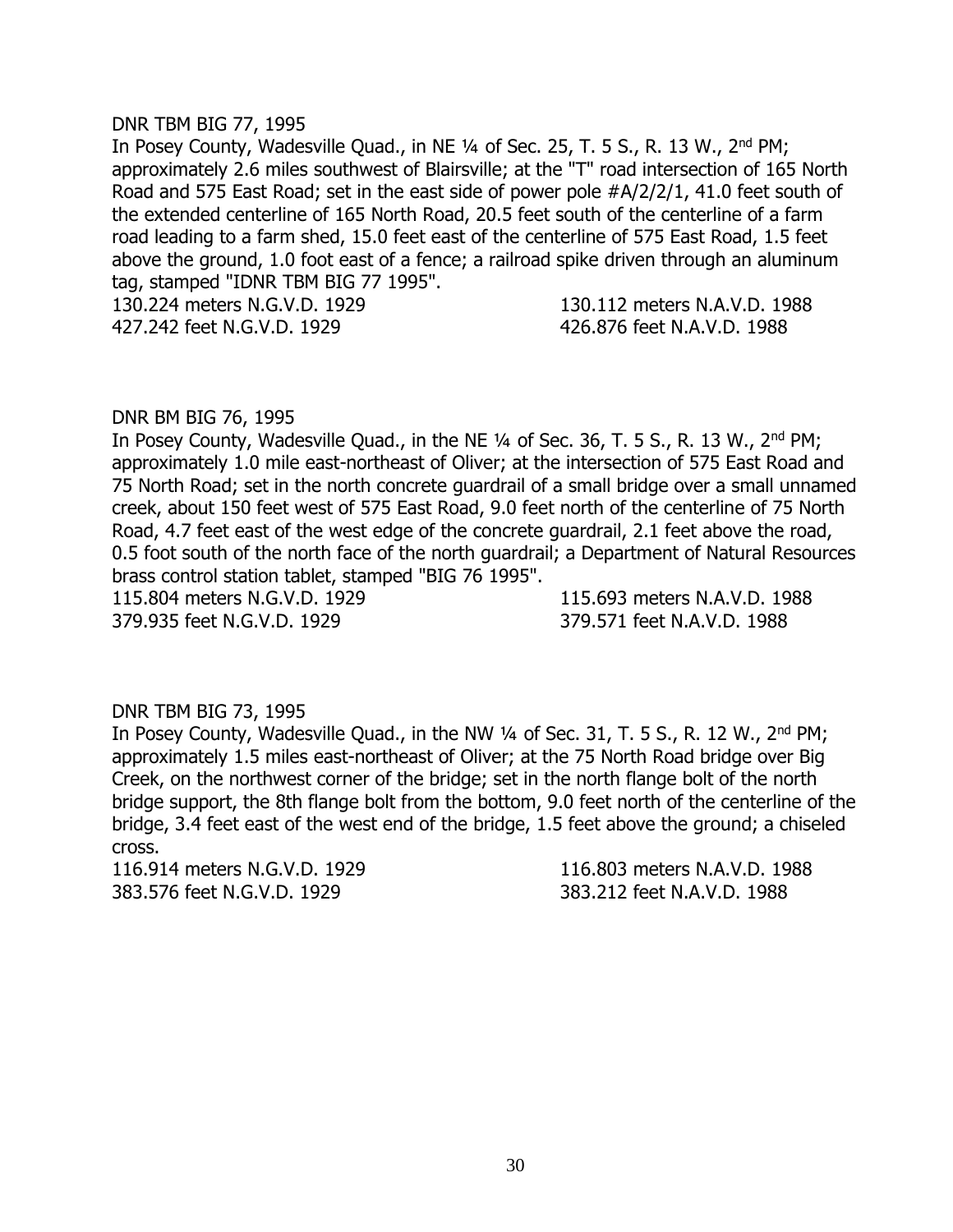#### DNR TBM BIG 74, 1995

In Posey County, Wadesville Quad., in the SE 1/4 of Sec. 35, T. 5 S., R. 13 W., 2<sup>nd</sup> PM; approximately 0.5 mile east of Oliver; at the intersection of 50 North Road and 500 East Road, in the southwest quarter of the intersection; set in a power pole, 36.0 feet west of a telephone pedestal attached to a telephone pole, 18.0 feet west of the centerline of 500 East Road; 37.0 feet south of the centerline of 50 North Road; 1.3 feet above ground; a railroad spike driven through an aluminum tag, stamped "IDNR TBM BIG 74 1995". 120.976 meters N.G.V.D. 1929 120.865 meters N.A.V.D. 1988 396.901 feet N.G.V.D. 1929 396.538 feet N.A.V.D. 1988

## USGS TBM UE 384

In Posey County, Wadesville Quad., in the SW 1/4 of Sec. 36, T. 5 S., R. 13 W., 2<sup>nd</sup> PM; approximately 0.9 mile southeast of Oliver; at the Pfeiffer Road bridge over Big Creek, in the northwest corner of the bridge; set in the concrete bridge abutment, 11.0 feet north of Pfeiffer Road; 0.7 foot west of the east face of the concrete abutment; 0.7 foot north of the south face of the abutment; a chiseled square.

116.948 meters N.G.V.D. 1929 116.838 meters N.A.V.D. 1988 383.688 feet N.G.V.D. 1929 383.325 feet N.A.V.D. 1988

# DNR BM BIG 75, 1995

In Posey County, Wadesville Quad., in the SW 1/4 of Sec. 35, T. 5 S., R. 13 W., 2<sup>nd</sup> PM; at Oliver; at the intersection of 50 North Road and 450 East Road, in the southeast quarter of the intersection; set in the top of a concrete post, 204.0 feet east of the centerline of 450 East Road, 77.0 feet east of the west most corner fence post, 15.5 feet south of the centerline of 50 North Road, 13.0 feet east of a guy pole; 8.0 feet west of the east most corner fence post, 6.0 feet north of a guy wire, 0.3 foot below the ground; a Department of Natural Resources brass control station tablet, stamped "BIG 75 1995". 135.254 meters N.G.V.D. 1929 135.144 meters N.A.V.D. 1988

443.747 feet N.G.V.D. 1929 434.385 feet N.A.V.D. 1988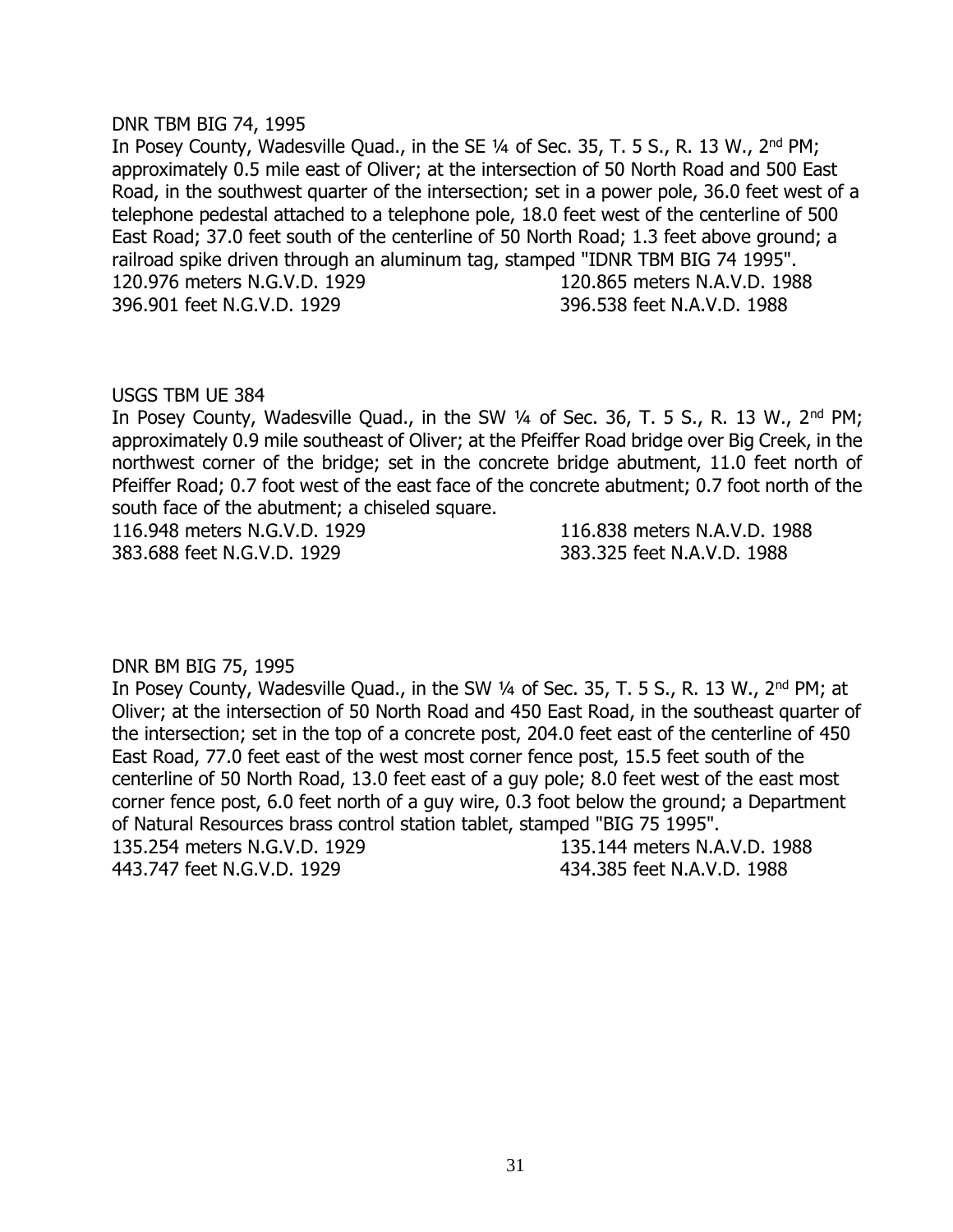DNR TBM BIG 85, 1995In Posey County, Wadesville Quad., in the SE 1/4 of Sec. 2, T. 6 S., R. 13 W., 2<sup>nd</sup> PM; approximately 1.0 mile south of Oliver; at the "T" road intersection of 450 East Road and 50 South Road, in the southeast quadrant of the intersection; set in a power pole, 48.0 feet south of intersection 50 South Road and 450 East Road, 44.0 feet south of the south post of a "T"-road sign post, on the east side of 450 East Road, 14.5 feet east of 450 East Road, 1.5 feet above the ground; a railroad spike driven through an aluminum tag, stamped "IDNR TBM BIG 85 1995".

115.685 meters N.G.V.D. 1929 115.575 meters N.A.V.D. 1988 379.544 feet N.G.V.D. 1929 379.184 feet N.A.V.D. 1988

## DNR BM POS 52, 1995

In Posey County, Wadesville Quad., in the SE 1/4 of Sec. 2, T. 6 S., R. 13 W., 2<sup>nd</sup> PM; approximately 1.2 miles south of Oliver; at the 450 East Road bridge over Big Creek, in the southwest corner of the bridge; set in the concrete bridge seat, 16.5 feet west of the centerline of 450 East Road, 2.5 feet below the level of the road; 2.0 feet north of the concrete wingwall, 0.6 foot east of the west face of the bridge seat, 0.5 foot south of the north face of the bridge seat; a Department of Natural Resources brass control station tablet, stamped "POS 52 1995".

379.975 N.G.V.D. 1929 Feet 379.707 N.A.V.D. 1988 Feet

115.817 N.G.V.D. 1929 Meters 115.707 N.A.V.D. 1988 Meters

#### DNR TBM BIG 777, 1995

In Posey County, Wadesville Quad., in the NE 1/4 of Sec. 11, T. 6 S., R. 13 W., 2<sup>nd</sup> PM; approximately 1.5 miles south of Oliver; at the "L" road intersection of 475 East Road and 125 South Road, in the northwest quadrant of the intersection; set in the north side of a power pole on the north side of 125 South Road, 31.0 feet west of the extended centerline of 475 East Road, 21.0 feet north of the centerline of 125 South Road, 12.0 feet west of the west metal fence post, 1.1 feet above the ground; a railroad spike driven through an aluminum tag, stamped "IDNR TBM BIG 777 1995".

433.950 feet N.G.V.D. 1929 433.591 feet N.A.V.D. 1988

132.268 meters N.G.V.D. 1929 132.159 meters N.A.V.D. 1988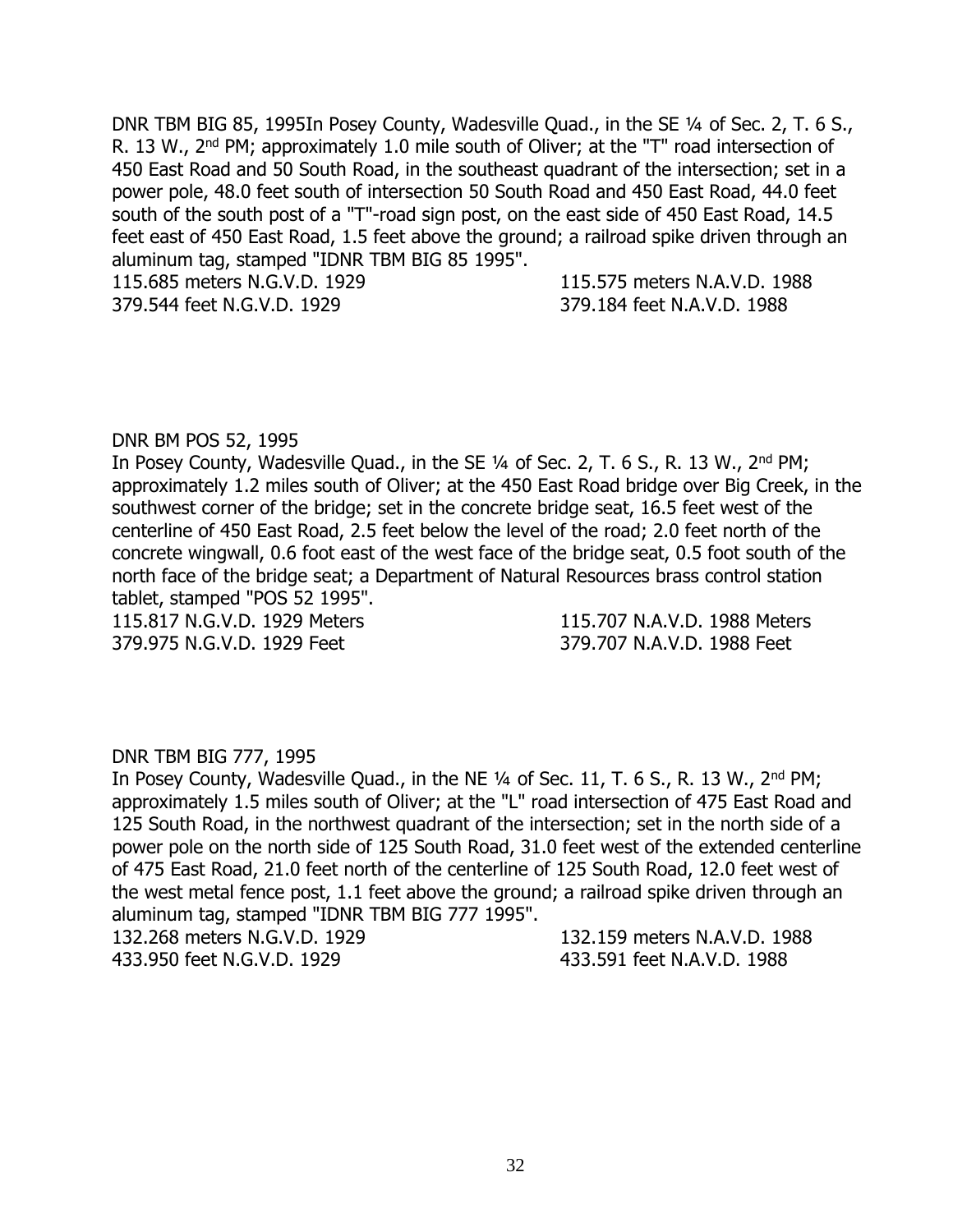#### DNR TBM BIG 78, 1995

In Posey County, Wadesville Quad., in the NE 1/4 of Sec. 14, T. 6 S., R. 13 W., 2<sup>nd</sup> PM; approximately 2.2 miles south of Oliver; at the "T" road intersection of 475 East Road and 200 South Road, in the northwest quadrant of the intersection; set in the south side of power pole #45/4/8/1, 67.0 feet west of the centerline of 200 South Road, 17.5 feet north of the centerline of 475 East Road, 1.0 foot west of a telephone pedestal, 0.7 foot above the ground; a railroad spike driven through an aluminum tag, stamped "BIG 78 1995". 126.129 meters N.G.V.D. 1929 126.020 meters N.A.V.D. 1988 413.809 feet N.G.V.D. 1929 413.451 feet N.A.V.D. 1988

DNR TBM BIG 86, 1995In Posey County, Wadesville Quad., in the NW ¼ of Sec. 14, T. 6 S., R. 13 W., 2<sup>nd</sup> PM; approximately 2.2 miles south of Oliver; approximately 0.5 mile east along 200 South Road from its intersection with 375 East Road; set in the north side of power pole #82/9/8, 19.0 feet south of the centerline of 200 South Road, 0.9 foot above the ground; a railroad spike driven through an aluminum tag, stamped "IDNR TBM BIG 86 1995".

437.267 N.G.V.D. 1929 Feet 436.910 N.A.V.D. 1988 Feet

133.279 N.G.V.D. 1929 Meters 133.170 N.A.V.D. 1988 Meters

# DNR TBM POS 53, 1995

In Posey County, Wadesville Quad., in the NE 1/4 of Sec. 15, T. 6 S., R. 13 W., 2<sup>nd</sup> PM; approximately 2.2 miles south of Oliver; at the intersection of 200 South Road (Johnson Road) and 375 East Road, in the southeast quarter of the intersection; 22.5 feet south of the centerline of 200 South Road, 19.0 feet east of the centerline of 375 East Road, 7.0 feet north of a "STOP" sign post on 375 East Road facing south, 1.3 feet above the ground; a railroad spike driven through an aluminum tag, stamped "IDNR TBM POS 53 1995".

129.724 meters N.G.V.D. 1929 129.616 meters N.A.V.D. 1988 425.604 feet N.G.V.D. 1929 425.247 feet N.A.V.D. 1988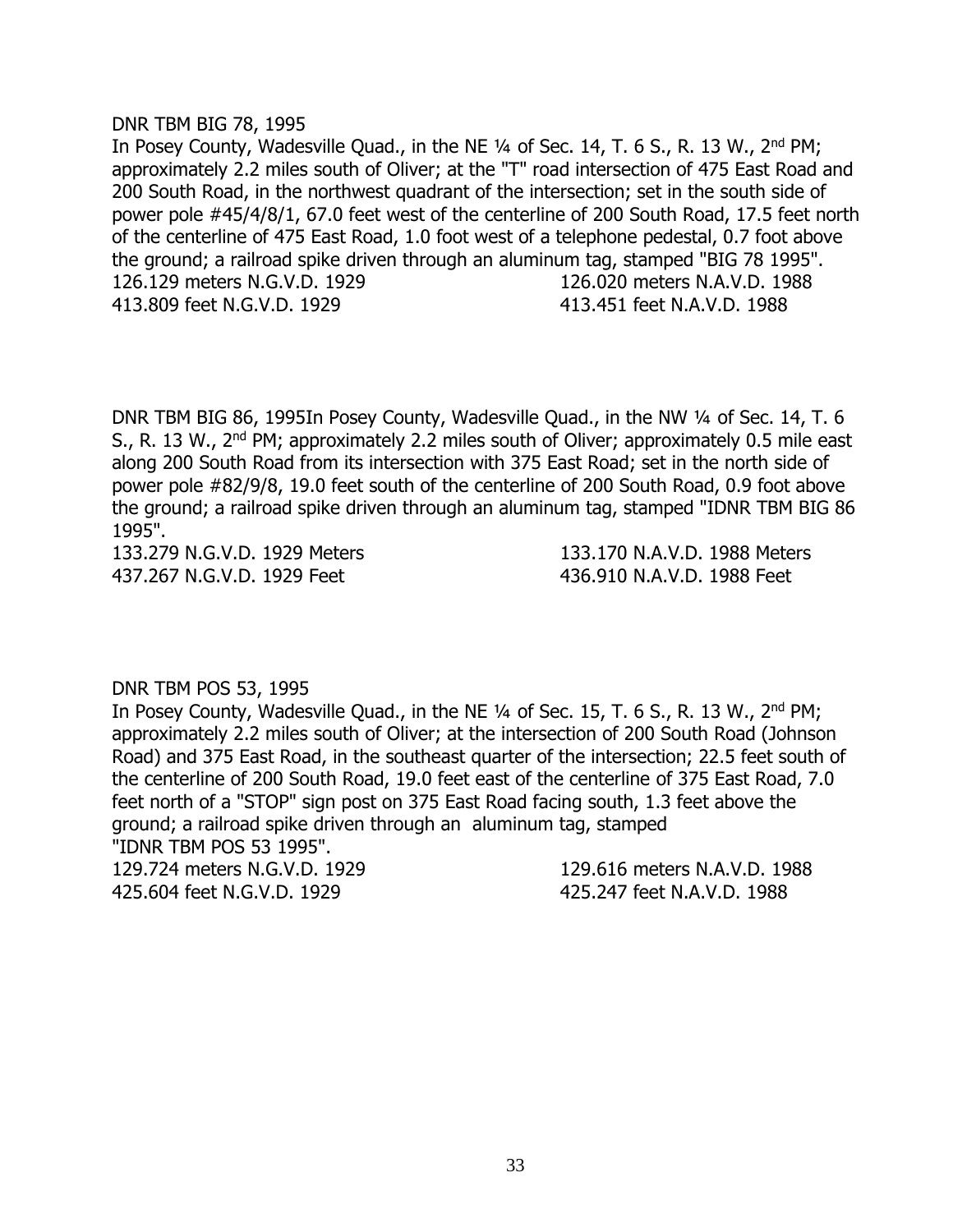## DNR BM POS 54, 1995

In Posey County, Wadesville Quad., in the SE 1/4 of Sec. 9, R. 6 S., R. 13 W., 2<sup>nd</sup> PM; approximately 2.2 miles southwest of Oliver; at the 200 South Road (Johnson Road) bridge over a small unnamed creek; set in the north concrete guardrail, 14.0 feet north of the centerline of 200 South Road, 2.7 feet above the ground, 0.75 foot east of the west end of the north concrete guardrail, 0.35 foot south of the north edge of the concrete guardrail; a Department of Natural Resources brass control station tablet, stamped "POS 54 1995".

115.974 meters N.G.V.D. 1929 115.866 meters N.A.V.D. 1988 380.492 feet N.G.V.D. 1929 380.137 feet N.A.V.D. 1988

# DNR BM POS 55 1995

In Posey County, Solitude Quad., in the SE 1/4 of Sec. 8, T. 6 S., R. 13 W., 2<sup>nd</sup> PM; approximately 0.3 mile southeast of Solitude; at the 200 South Road (Johnson Road) bridge over Olive Creek; set in the southeast corner of the bridge seat, 13.3 feet south of the centerline of 200 East Road, 1.4 feet below the level of the road, 0.6 foot east of the west edge of the bridge seat, 0.6 foot north of the south edge of the bridge seat; a Department of Natural Resources brass control station tablet, stamped "POS 55 1995". 113.317 meters N.G.V.D. 1929 113.209 meters N.A.V.D. 1988 371.775 feet N.G.V.D. 1929 371.421 feet N.A.V.D. 1988

# DNR TBM BIG 79, 1995

In Posey County, Solitude Quad., in the SW 1/4 of Sec. 8, T. 6 S., R. 13 W., 2<sup>nd</sup> PM; approximately 0.2 mile south of Solitude; at the "T" road intersection of State Road 69 and 200 South Road, in the southeast quarter of the intersection; set in the southwest side of a power pole, 73.0 feet east of the centerline of State Road 69, 54.0 feet east of a "STOP" sign post on 200 South Road, 24.0 feet east of the guy wire base of the power pole, 19.0 feet south of the centerline of 200 South Road, 1.0 foot above the ground; a railroad spike driven through an aluminum tag, stamped "IDNR TBM BIG 79 1995". 117.206 N.G.V.D. 1929 Meters 117.098 N.A.V.D. 1988 Meters 384.532 N.G.V.D. 1929 Feet 384.179 N.A.V.D. 1988 Feet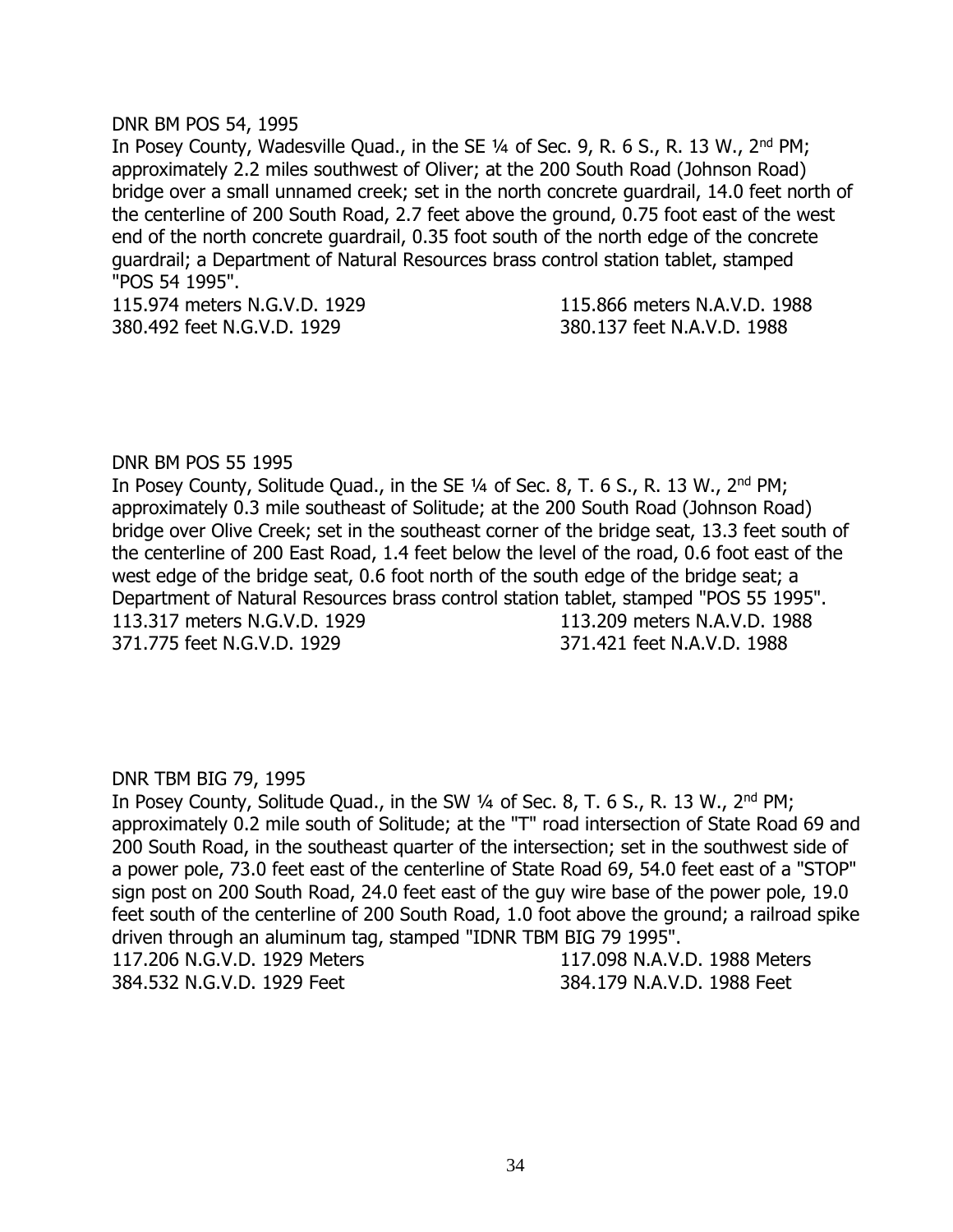#### INDOT BM V 482 POS 377.91

In Posey County, Solitude Quad,. in the SW 1/4 of Sec. 8., T. 6 S., R. 13 W., 2<sup>nd</sup> PM; at Solitude; at the State Road 69 bridge over Big Creek; set in the southwest corner of the concrete headwall of the bridge, 24.0 feet west of the centerline of State Road 69, 1.9 feet north of the south end of the wingwall, 1.2 feet west of a metal guardrail, 0.5 foot east of the west end of the wingwall, flush with the road; a State Highway Commission of Indiana Bench Mark tablet.

377.747 N.G.V.D. 1929 Feet 377.394 N.A.V.D. 1988 Feet

115.137 N.G.V.D. 1929 Meters 115.030 N.A.V.D. 1988 Meters

#### USGS BM TT 3 DWP 1956

In Posey County, Solitude Quad., in the SW 1/4 of Sec. 17, T. 6 S., R. 13 W., 2<sup>nd</sup> PM; approximately 0.7 mile south of Solitude; at the intersection of State Road 69 and 250 South Road, in the northeast quarter of the intersection; set in the top of a concrete post, 33.8 feet east of the centerline of State Road 69, 23.0 feet north of the centerline of 250 South Road, 12.0 feet northwest of power pole #22046, 11.0 feet south of a power pole; a U.S. Geological Survey Bench Mark tablet, stamped "TT3 DWP 1956 385". 117.254 meters N.G.V.D. 1929 117.147 meters N.A.V.D. 1988 384.690 feet N.G.V.D. 1929 384.338 feet N.A.V.D. 1988

DNR TBM BIG 80, 1995In Posey County, Solitude Quad., in the NE ¼ of Sec. 18, T. 6 S., R. 13 W., 2<sup>nd</sup> PM; approximately 1.0 mile southwest of Solitude; approximately 0.8 mile west along 250 South Road from its intersection with State Road 69 to a power pole with transformer on the north side of the road; set in the south side of the power pole, 63.0 feet west of a Petroleum Pipeline Valve (6) Farm Bureau Oil Co., 57.0 feet west of a meter pole, 16.5 feet north of the centerline of 250 South Road, 1.2 feet above the ground; a railroad spike driven through an aluminum tag, stamped "IDNR TBM BIG 80 1995". 118.525 meters N.G.V.D. 1929 118.418 meters N.A.V.D. 1988 388.859 feet N.G.V.D. 1929 388.508 feet N.A.V.D. 1988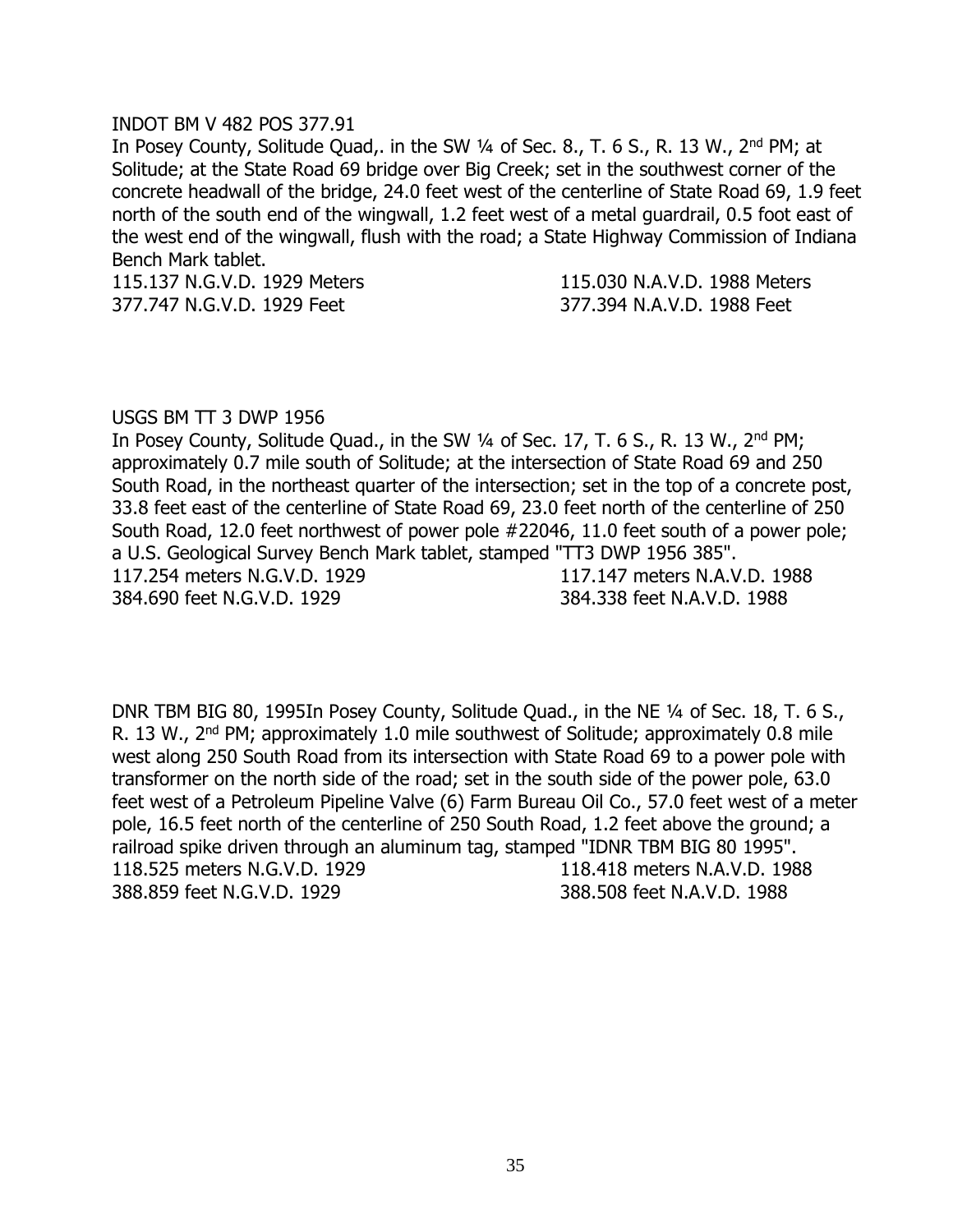## DNR TBM BIG 81, 1995

In Posey County, Solitude Quad., in the NW  $\frac{1}{4}$  of Sec. 13, T. 6 S., R. 14 W., 2<sup>nd</sup> PM; approximately 1.0 mile east of Grafton; at the "T" road intersection of 250 South Road and 50 West Road, in the southwest quadrant of the intersection; set in the north side of power pole #X 2684 on the south side of 250 South Road, 28.0 feet south of a telephone pedestal, 16.0 feet west of the extended centerline of 50 West Road, 15.0 feet south of the centerline of 250 South Road, 4.8 feet west of the western most sign post, 1.6 feet above the ground; a railroad spike driven through an aluminum tag, stamped "IDNR TBM BIG 81 1995".

118.130 meters N.G.V.D. 1929 118.024 meters N.A.V.D. 1988 387.566 feet N.G.V.D. 1929 387.216 feet N.A.V.D. 1988

# DNR TBM BIG 58, 1995

In Posey County, Solitude Quad., in the NW 1/4 of Sec. 13, T. 6 S., R. 14 W., 2<sup>nd</sup> PM; approximately 0.6 mile east of Grafton; at the 250 South Road metal bridge over Big Creek; set in the northwest wingwall of the bridge, 10.0 feet north of the centerline of 250 South Road, 4.2 feet west of the north metal span of the bridge, 0.6 foot south of the north end of the concrete wingwall, 0.4 foot west of the east end of the concrete wingwall, 0.2 foot below the level of the road; a chiseled triangle.

372.410 feet N.G.V.D. 1929 372.062 feet N.A.V.D. 1988

113.511 meters N.G.V.D. 1929 113.405 meters N.A.V.D. 1988

# USGS TBM UE 377

In Posey County, Solitude Quad., in the SW 1/4 of Sec. 14, T. 6 S., R. 14 W., 2<sup>nd</sup> PM; at Grafton; at the intersection of 160 West Road (Grafton Road) and 250 South Road; set in the top of a small concrete culvert on east side of 160 West Road, south of the Paul Benthall residence, 20.0 feet south of the extended centerline of 250 South Road, 17.0 feet east of the extended centerline of the 160 West Road bridge over Big Creek, 1.0 foot above the road; a chiseled square.

114.959 meters N.G.V.D. 1929 114.853 meters N.A.V.D. 1988 377.160 feet N.G.V.D. 1929 376.812 feet N.A.V.D. 1988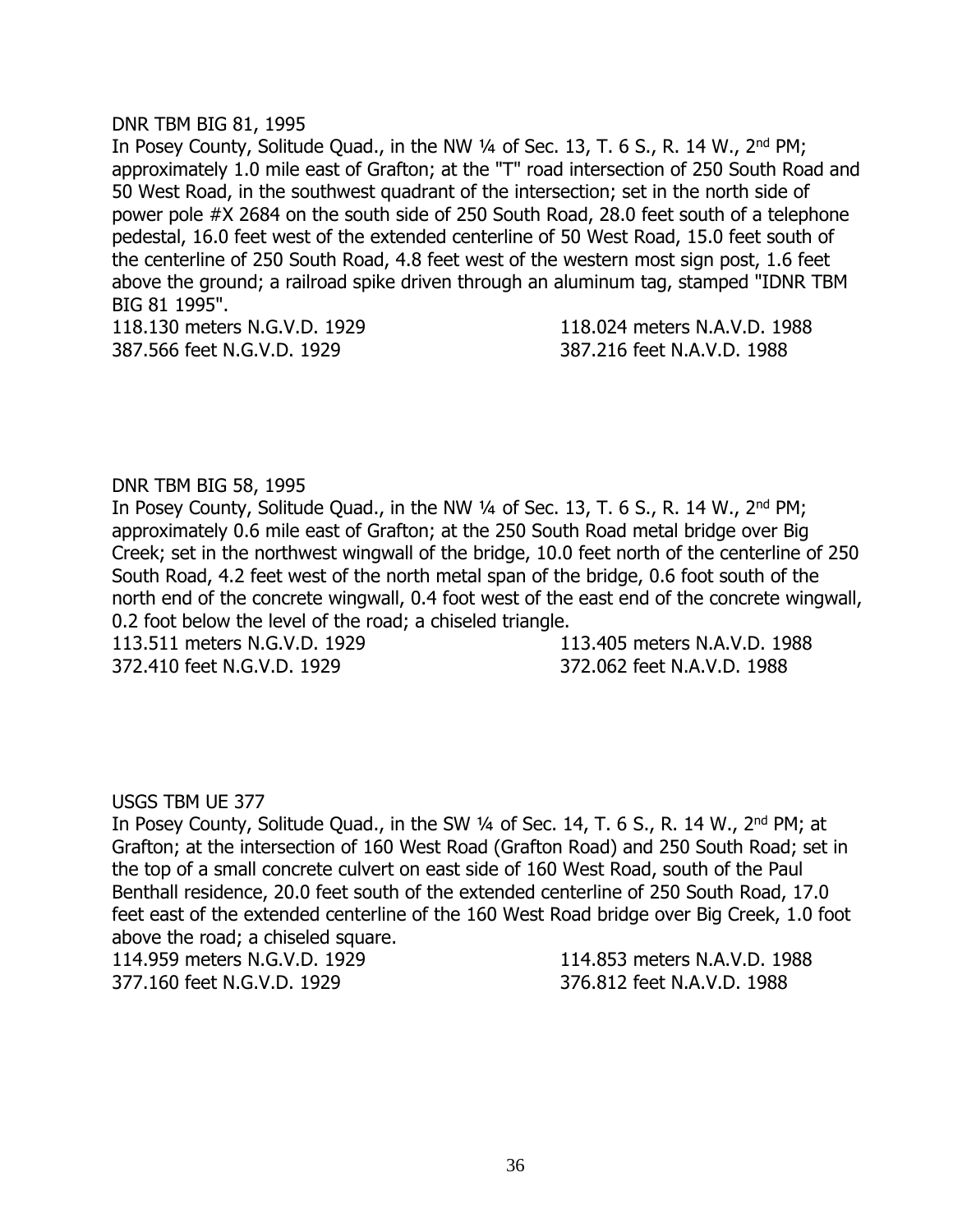#### DNR TBM BIG 59, 1995

In Posey County, Solitude Quad., in the SW 1/4 of Sec. 14, T. 6 S., R.14 W., 2<sup>nd</sup> PM; at Grafton; at the 160 West Road concrete bridge over Big Creek; set in the southeast wingwall of the bridge, 16.1 feet east of the centerline of 160 West Road, 2.9 feet below the top of the concrete guardrail, 0.5 foot west of the east edge of the wingwall, 0.4 foot south of the north edge of the wingwall, level with the road; a chiseled triangle. 114.129 meters N.G.V.D. 1929 114.023 meters N.A.V.D. 1988 374.438 feet N.G.V.D. 1929 374.091 feet N.A.V.D. 1988

## DNR TBM POS 62, 1995

In Posey County, Mount Vernon Quad., in the NW 1/4 of Sec. 23, T. 6 S., R. 14 W., 2<sup>nd</sup> PM; approximately 3.8 miles northwest of Mt. Vernon; at the intersection of 160 West Road and 350 South Road, in the southeast quarter of the intersection; set in the north side of a power pole with a telephone pedestal, 107.5 feet east of the centerline of 160 West Road, 13.0 feet south of the centerline of 350 South Road, 2.0 feet above the ground; a railroad spike driven through an aluminum tag, stamped "POS 62 1995". 127.890 meters N.G.V.D. 1929 127.784 meters N.A.V.D. 1988

419.585 feet N.G.V.D. 1929 419.239 feet N.A.V.D. 1988

# DNR BM POS 57, 1995

In Posey County, Mount Vernon Quad., in the NE 1/4 of Sec. 22, T. 6 S., R. 14 W., 2<sup>nd</sup> PM; approximately 4.2 miles northwest of Mt. Vernon; at the 350 South Road concrete bridge over a small unnamed creek; set in the north concrete guardrail of the bridge, 9.5 feet north of the centerline of 350 South Road, 5.2 feet west of the east edge of the concrete guardrail, 1.2 feet above the road, 0.5 foot north of the south edge of the concrete guardrail, 0.5 foot south of the north edge of the concrete guardrail; a Department of Natural Resources brass control station tablet, stamped "POS 57 1995". 117.418 meters N.G.V.D. 1929 117.313 meters N.A.V.D. 1988

385.228 feet N.G.V.D. 1929 384.884 feet N.A.V.D. 1988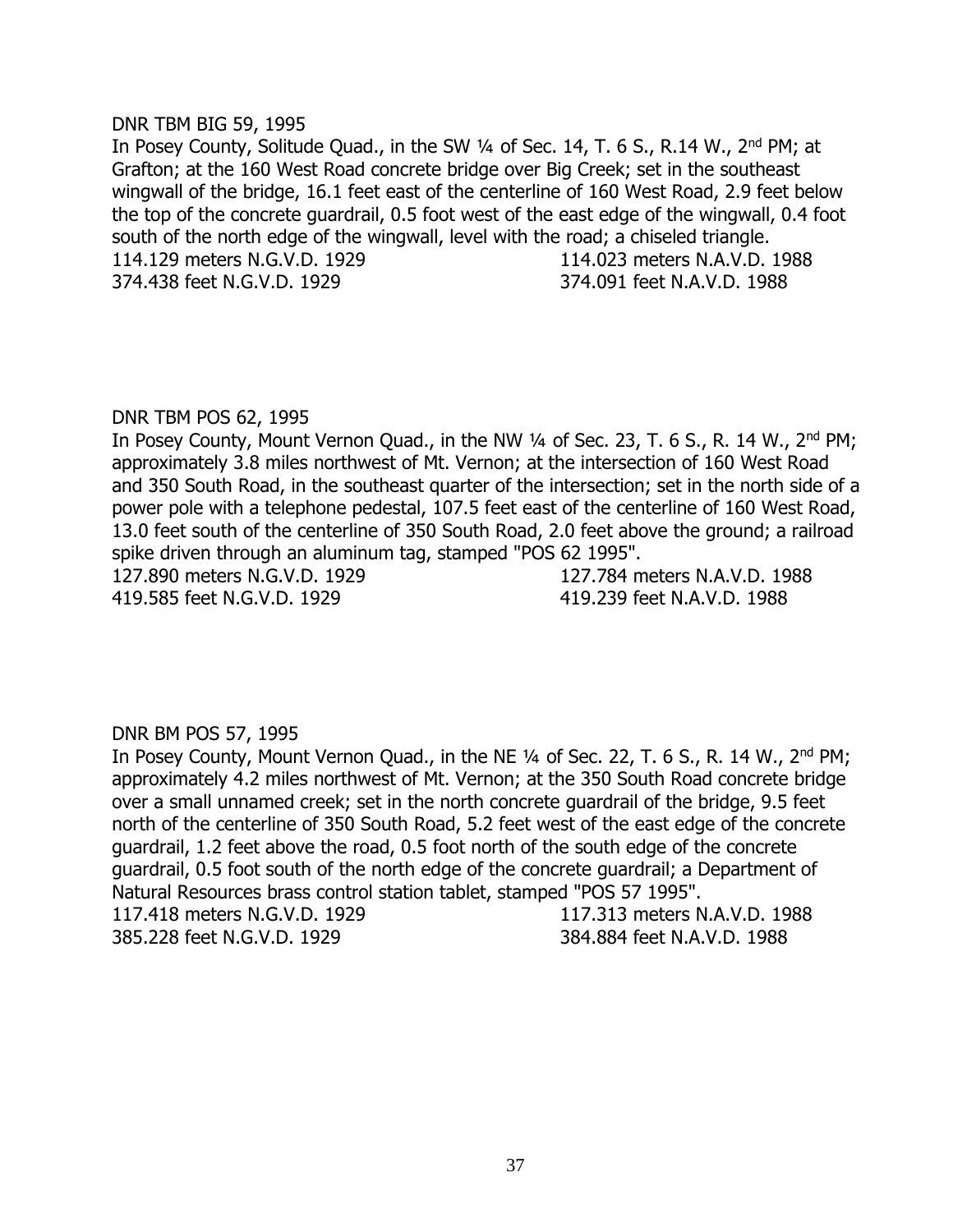#### DNR TBM POS 63, 1995

In Posey County, Mount Vernon Quad., in the SW 1/4 of Sec. 22, T. 6 S., R. 14 W., 2<sup>nd</sup> PM; approximately 4.3 miles northwest of Mt. Vernon; at the "T" road intersection of 350 South Road and 275 West Road, in the southwest quadrant of the intersection; set in the east side of a power pole with a transformer, 159.0 feet south of the centerline of 350 South Road, 41.0 feet south of the southeast anchor of a large propane tank, 18.0 feet west of the centerline of 275 West Road, 1.4 feet above the ground; a railroad spike driven through an aluminum tag, stamped "POS 63 1995".

122.362 meters N.G.V.D. 1929 122.257 meters N.A.V.D. 1988 401.449 feet N.G.V.D. 1929 401.105 feet N.A.V.D. 1988

#### DNR TBM POS 64, 1995

In Posey County, Mount Vernon Quad., in the SW 1/4 of Sec. 22, T. 6 S., R. 14 W., 2<sup>nd</sup> PM; approximately 4.0 miles northwest of Mt. Vernon; at the "T" road intersection of 400 South Road and 275 West Road, in the northwest quarter of the intersection; set in the east side of a power pole with a transformer and a telephone pedestal, 83.5 feet west of the centerline of 275 West Road, 16.0 feet north of the centerline of 400 South Road, 1.3 feet above the ground; a railroad spike driven through an aluminum tag, stamped "IDNR TBM POS 64 1995".

457.625 feet N.G.V.D. 1929 457.281 feet N.A.V.D. 1988

139.484 meters N.G.V.D. 1929 139.380 meters N.A.V.D. 1988

#### DNR TBM POS 65, 1995

In Posey County, Mount Vernon Quad., in the SE 1/4 of Sec. 21, T. 6 S., R. 14 W., 2<sup>nd</sup> PM; approximately 4.2 miles northwest of Mt. Vernon; at the "T" road intersection of 300 West Road and 400 South Road, in the southeast quarter of the intersection; set in a 2.8 foot X 2.8 foot old concrete railroad signal pedestal, 56.8 feet east of the centerline of 300 West Road, 30.5 feet south of the centerline of 400 South Road, 11.2 feet east of the centerline of the railroad track, 1.9 feet above the ground; a chiseled triangle.

374.985 feet N.G.V.D. 1929 374.642 feet N.A.V.D. 1988

114.296 meters N.G.V.D. 1929 114.191 meters N.A.V.D. 1988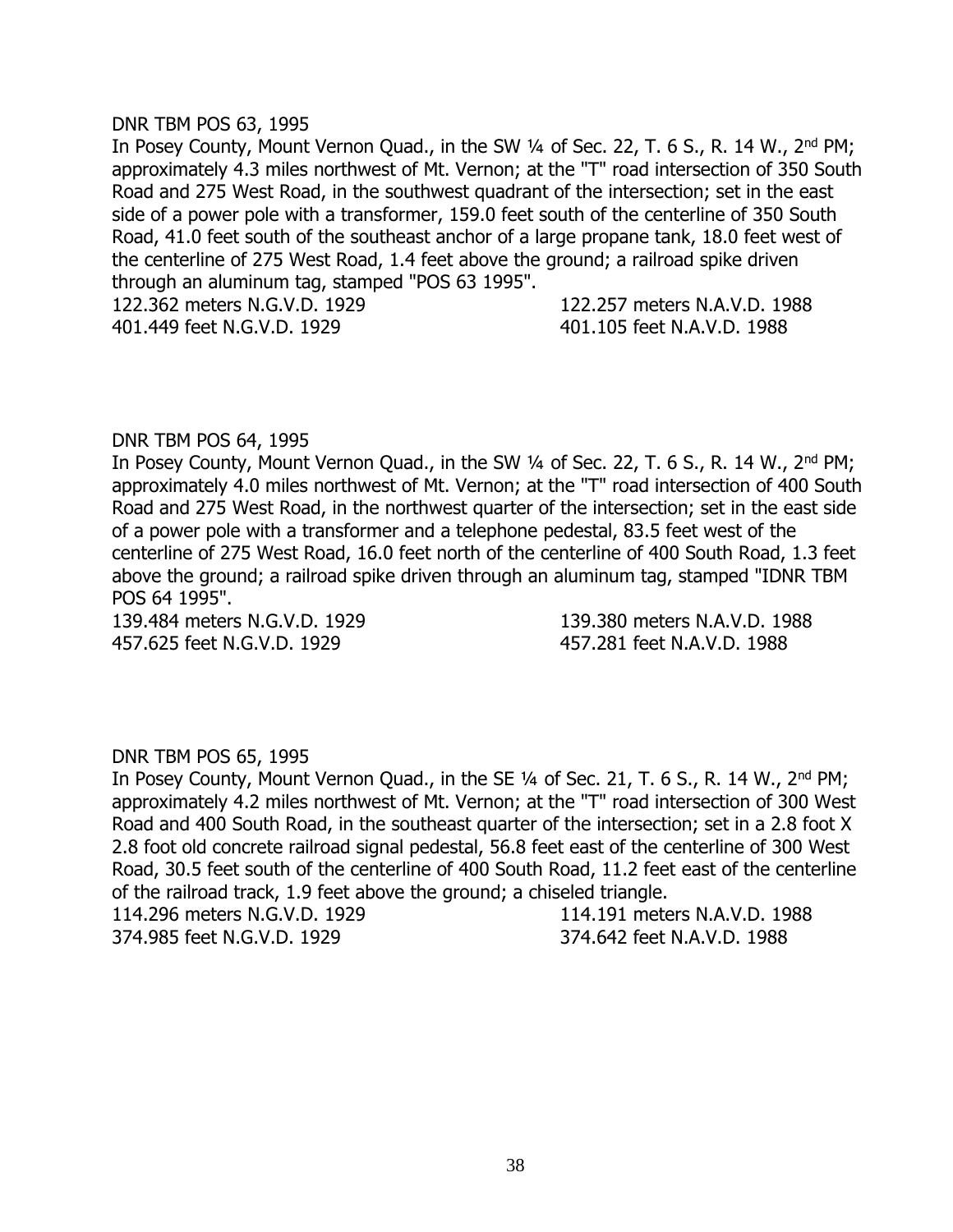## DNR BM POS 58, 1995

In Posey County, Mount Vernon Quad., in the NW 1/4 of Sec. 21, T. 6 S., R. 14 W. 2<sup>nd</sup> PM; approximately 5.2 miles northwest of Mt. Vernon; at the 350 West Road bridge over Big Creek; set in the northwest headwall of the bridge, 118 feet north of the centerline of Big Creek, 9.5 feet west of the centerline of 350 West Road, 0.6 foot west of the west guardrail, level with the road; a Department of Natural Resources brass control station tablet, stamped "POS 58 1995".

111.291 meters N.G.V.D. 1929 111.186 meters N.A.V.D. 1988 365.126 feet N.G.V.D. 1929 364.783 feet N.A.V.D. 1988

## DNR TBM POS 66, 1995

In Posey County, Mount Vernon Quad., in the NW 1/4 of Sec. 34, T. 6 S., R. 14 W., 2<sup>nd</sup> PM; approximately 3.7 miles northwest of Mt. Vernon; at the 300 West Road bridge over Whipple Ditch, on east side of 300 West Road; set in power pole #80-145, 46.0 feet south of the centerline of Whipple Ditch, 15.0 feet east of the centerline of 300 West Road, 1.0 foot above the ground; a railroad spike driven through an aluminum tag, stamped IDNR TBM "POS 66 1995".

109.960 meters N.G.V.D. 1929 109.856 meters N.A.V.D. 1988 360.761 feet N.G.V.D. 1929 360.420 feet N.A.V.D. 1988

# DNR TBM POS 67, 1995

In Posey County, Mount Vernon Quad., in the NW 1/4 of Sec. 3, T. 7 S., R. 14 W., 2<sup>nd</sup> PM; approximately 3.5 miles west-northwest of Mt. Vernon; at the "T" road intersection of 300 West Road and 600 South Road, in the southeast quadrant of the intersection; set in the west side of a 48 inch Cottonwood tree, 31.5 feet south of the centerline of 600 South Road, 21.5 feet east of the centerline of 300 West Road, 0.7 foot above the ground; a railroad spike driven through an aluminum tag, stamped "IDNR TBM POS 67 1995". 109.600 meters N.G.V.D. 1929 109.496 meters N.A.V.D. 1988 359.578 feet N.G.V.D. 1929 359.238 feet N.A.V.D. 1988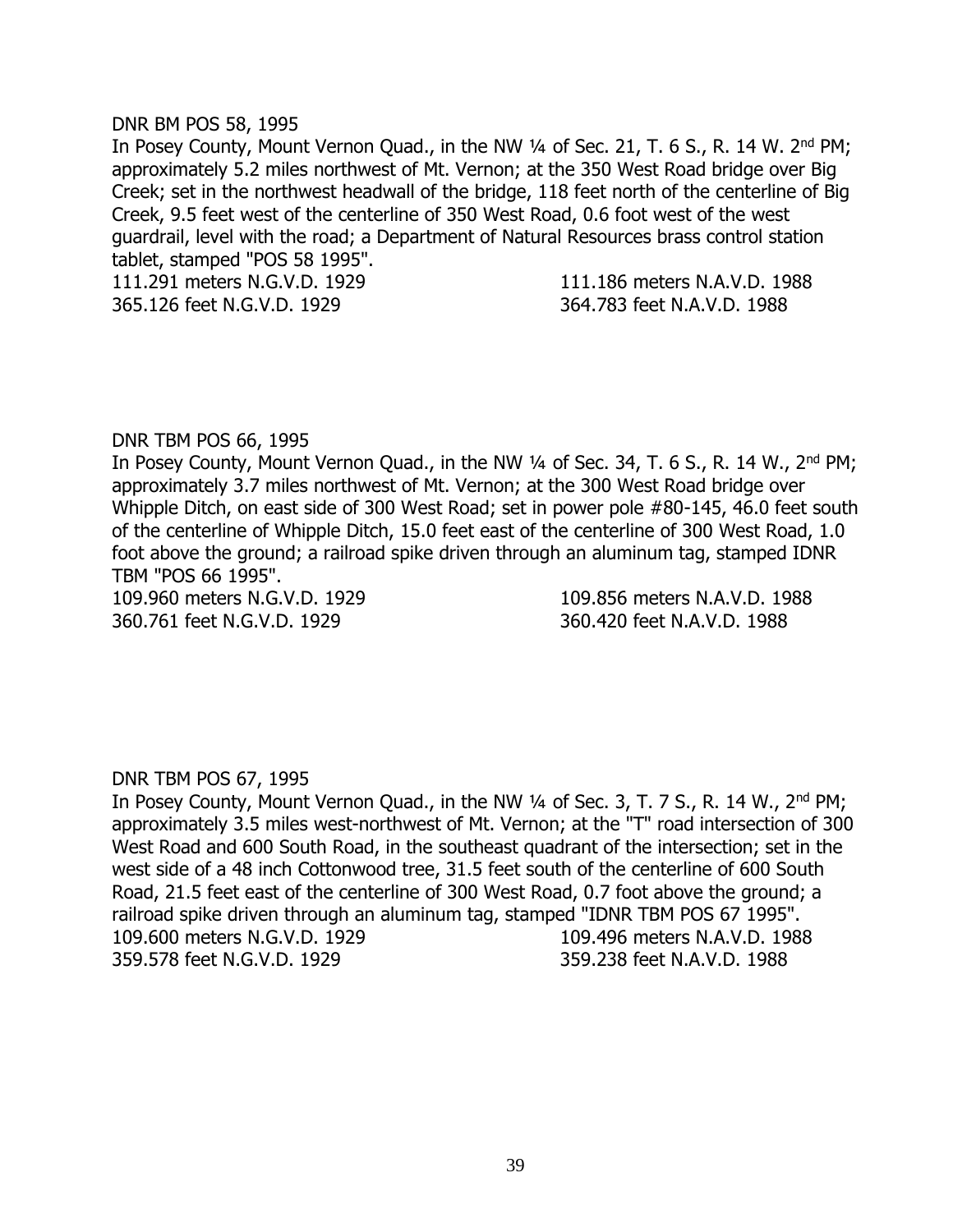#### DNR TBM POS 68, 1995

In Posey County, Mount Vernon Quad., in the SE 1/4 of Sec. 4, T. 7 S., R. 14 W., 2<sup>nd</sup> PM; approximately 3.5 miles west of Mt. Vernon; at the 300 West Road bridge over Pitcher Creek; set in the west side of a 12 inch Maple tree, 35.0 feet south of the centerline of Pitcher Creek, 21.5 feet west of the centerline of 300 West Road, 1.4 feet above the ground; a railroad spike driven through an aluminum tag, stamped "POS 68 1995". 108.479 meters N.G.V.D. 1929 108.376 meters N.A.V.D. 1988 355.902 feet N.G.V.D. 1929 355.563 feet N.A.V.D. 1988

## DNR TBM POS 69, 1995

In Posey County, Mount Vernon Quad., in the NW 1/4 of Sec. 15, T. 7 S., R. 14 W., 2<sup>nd</sup> PM; approximately 3.5 miles west of Mt. Vernon; at the intersection of 300 West Road and 800 South Road, in the southeast quarter of the intersection; set in the north side of a 24 inch Catalpa tree, 42.0 feet south of the centerline of 800 South Road, 33.0 feet northeast of a horse shoe in the east headwall of a culvert under 300 West Road, 26.0 feet east of the centerline of 300 West Road, 23.0 feet south of a guy pole with a telephone pedestal on the south side, 1.0 foot above the ground; a railroad spike driven through an aluminum tag, stamped "IDNR TBM POS 69 1995".

363.948 feet N.G.V.D. 1929 363.611 feet N.A.V.D. 1988

110.932 meters N.G.V.D. 1929 110.829 meters N.A.V.D. 1988

# DNR TBM POS 70, 1995

In Posey County, Mount Vernon Quad,. in the NW 1/4 of Sec. 15, T. 7 S., R. 14 W., 2<sup>nd</sup> PM; approximately 3.0 miles west of Mt. Vernon; at the 800 South Road small bridge over a unnamed creek; set in the east end of the south concrete guardrail, 10.5 feet south of the centerline of 800 South Road, 3.5 feet west of the east end of the concrete guardrail, 2.2 feet above the ground, 0.4 foot north of the south edge of the concrete guardrail; a chiseled triangle.

368.660 feet N.G.V.D. 1929 368.324 feet N.A.V.D. 1988

112.368 meters N.G.V.D. 1929 112.265 meters N.A.V.D. 1988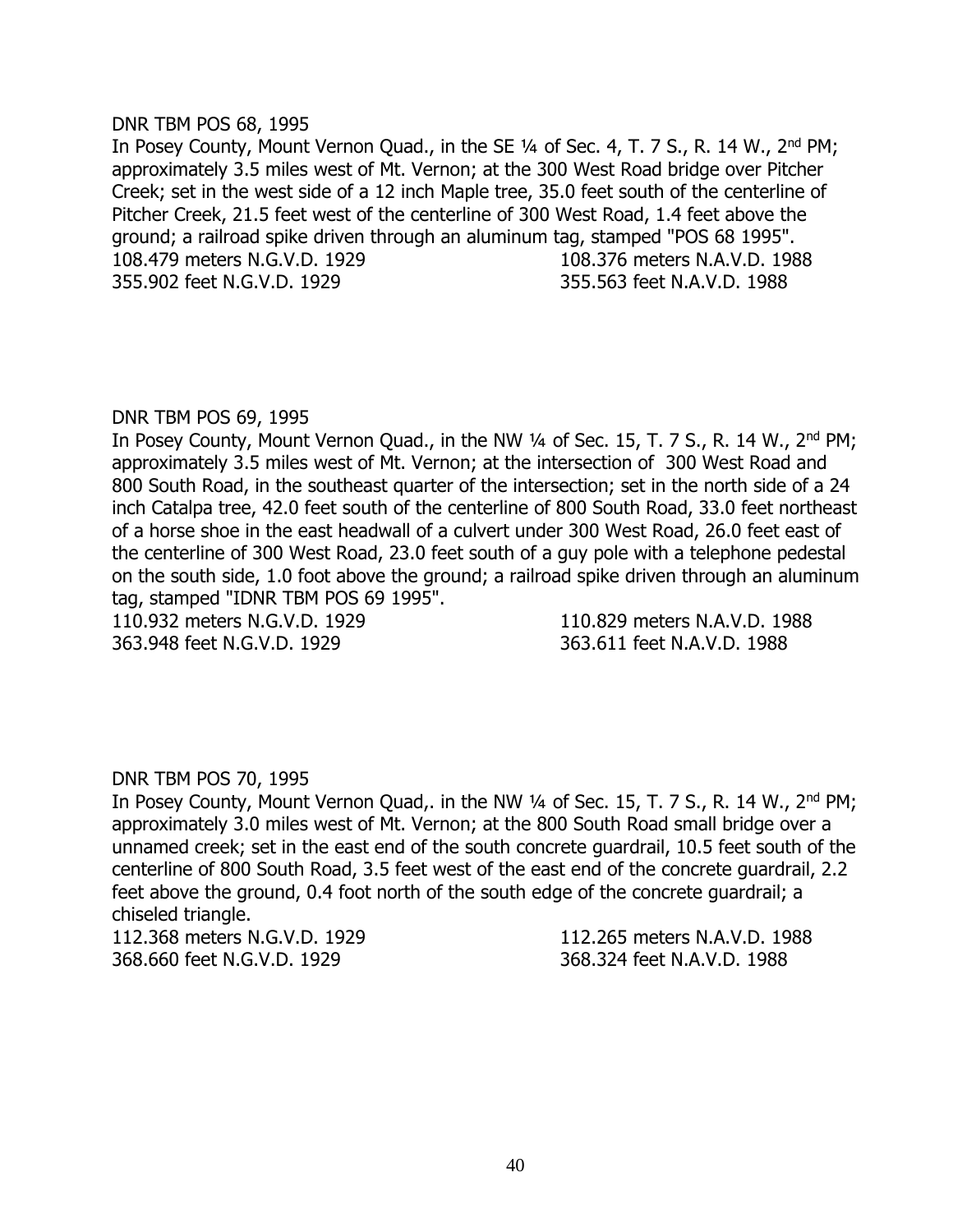## DNR TBM POS 71, 1995

In Posey County, Mount Vernon Quad., in the SW 1/4 of Sec. 10, T. 7 S., R. 14 W., 2<sup>nd</sup> PM; approximately 2.5 miles west of Mt. Vernon; at the intersection of 800 South Road and 200 West Road, at the 800 South Road bridge over an unnamed creek; set in the north concrete guardrail of the bridge, 157.0 feet west of the centerline of 200 West Road, 9.0 feet north of the centerline of 800 South Road, 5.8 feet east of the west end of the north concrete guardrail, 2.2 feet above the ground, 0.4 foot south of the north edge of the north concrete guardrail, 0.3 foot above the concrete guardrail; a metal semi-circle dome shaped rebar with 2 filed notches projecting out of the north concrete guardrail of the bridge.

383.819 feet N.G.V.D. 1929 383.483 feet N.A.V.D. 1988

116.988 meters N.G.V.D. 1929 116.886 meters N.A.V.D. 1988

# DNR TBM POS 72, 1995

In Posey County, Mount Vernon Quad., in the SE 1/4 of Sec. 11, T. 7 S., R. 14 W., 2<sup>nd</sup> PM; approximately 1.8 miles west of Mt. Vernon; at the "T" road intersection of 800 South Road and 125 West Road, in the northwest quadrant of the intersection; set in power pole #2232, 24.0 feet north of the centerline of 800 South Road, 15.0 feet west of the centerline of 125 West Road, 0.9 foot above the ground; a railroad spike driven through an aluminum tag, stamped "IDNR TBM POS 72 1995".

424.115 feet N.G.V.D. 1929 423.781 feet N.A.V.D. 1988

129.271 meters N.G.V.D. 1929 129.169 meters N.A.V.D. 1988

DNR BM POS 73, 1995In Posey County, Mount Vernon Quad., in the NW ¼ of Sec. 13, T. 7 S., R. 14 W., 2<sup>nd</sup> PM; approximately 1.5 miles west-southwest of Mt. Vernon; at the "T" road intersection of New State Road 69 and 850 South Road, in the northwest quadrant of the intersection; set in the top of a 4 inch  $X$  4 inch concrete post with "GE CO P/L" stamped on the side, 135.0 feet north of the extended centerline of 850 South Road, 100.0 feet west of the centerline of New State Road 69, 80 feet northwest of the northwest light post at the intersection, 80 feet northwest of the northwest light post at the intersection, 34.0 feet north of a petroleum pipeline main, 2.3 feet above the ground; a metal tablet not stamped.

400.359 feet N.G.V.D. 1929 400.025 feet N.A.V.D. 1988

122.030 meters N.G.V.D. 1929 121.928 meters N.A.V.D. 1988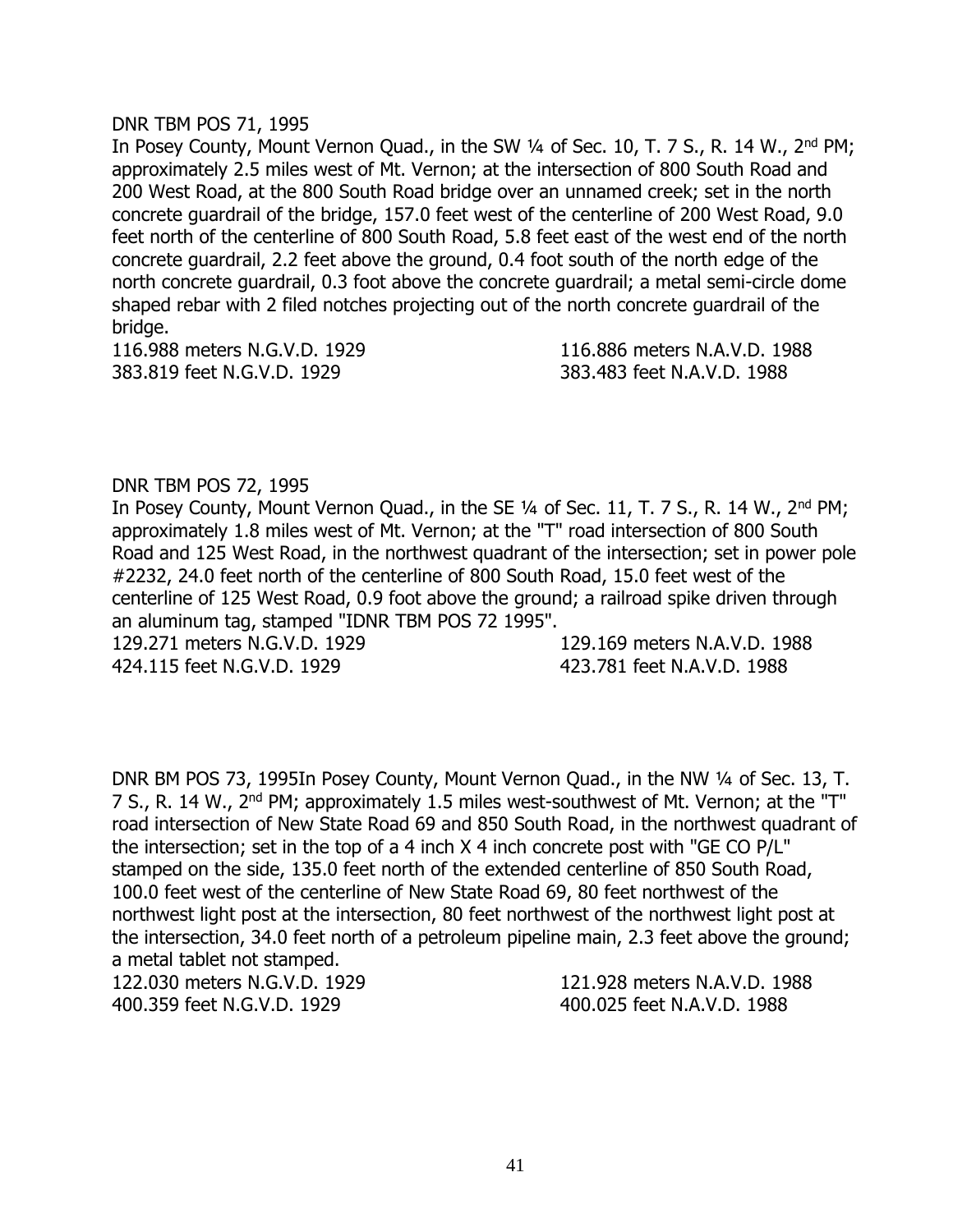## USC&GS BM Q 318, 1965

In Posey County, Mount Vernon Quad., in the NW 1/4 of Sec. 18, T. 7 S., R. 13 W., 2<sup>nd</sup> PM; approximately 0.4 mile southwest of Mt. Vernon; at the Marathon Mount Vernon Terminal entrance on Old State Road 69; set in the center of the concrete base of a metal power line #24, 84.0 feet northwest of the centerline of Old State Road 69, 30 feet north of the extended centerline of the Marathon Terminal entrance, 18.0 feet northwest of the northwest most rail of the tracks; a US Coast and Geodetic Survey bench mark tablet, stamped "Q 318 1965".

396.400 feet N.G.V.D. 1929 396.069 feet N.A.V.D. 1988

120.823 meters N.G.V.D. 1929 120.722 meters N.A.V.D. 1988

# USC&GS P 318, 1965

In Posey County, Mount Vernon Quad., in the SE 1/4 of Sec. 7, T. 7 S., R. 13 W., 2<sup>nd</sup> PM; at Mt. Vernon; at the intersection of Old State Road 69 (Park Street) and Second Street, in the northwest quarter of the intersection; set in the south corner of the east most of 4 concrete anchor base post for a large metal power line, 50.0 feet north of the centerline of Second Street, 35.0 feet west of the centerline of Old State Road 69, 18.5 feet northeast of a railroad signal post, 15.8 feet south of a fire hydrant, 0.5 foot above the ground; a US Coast and Geodetic Survey bench mark, stamped "P 318 1965".

383.940 feet N.G.V.D. 1929 383.611 feet N.A.V.D. 1988

117.025 meters N.G.V.D. 1929 116.925 meters N.A.V.D. 1988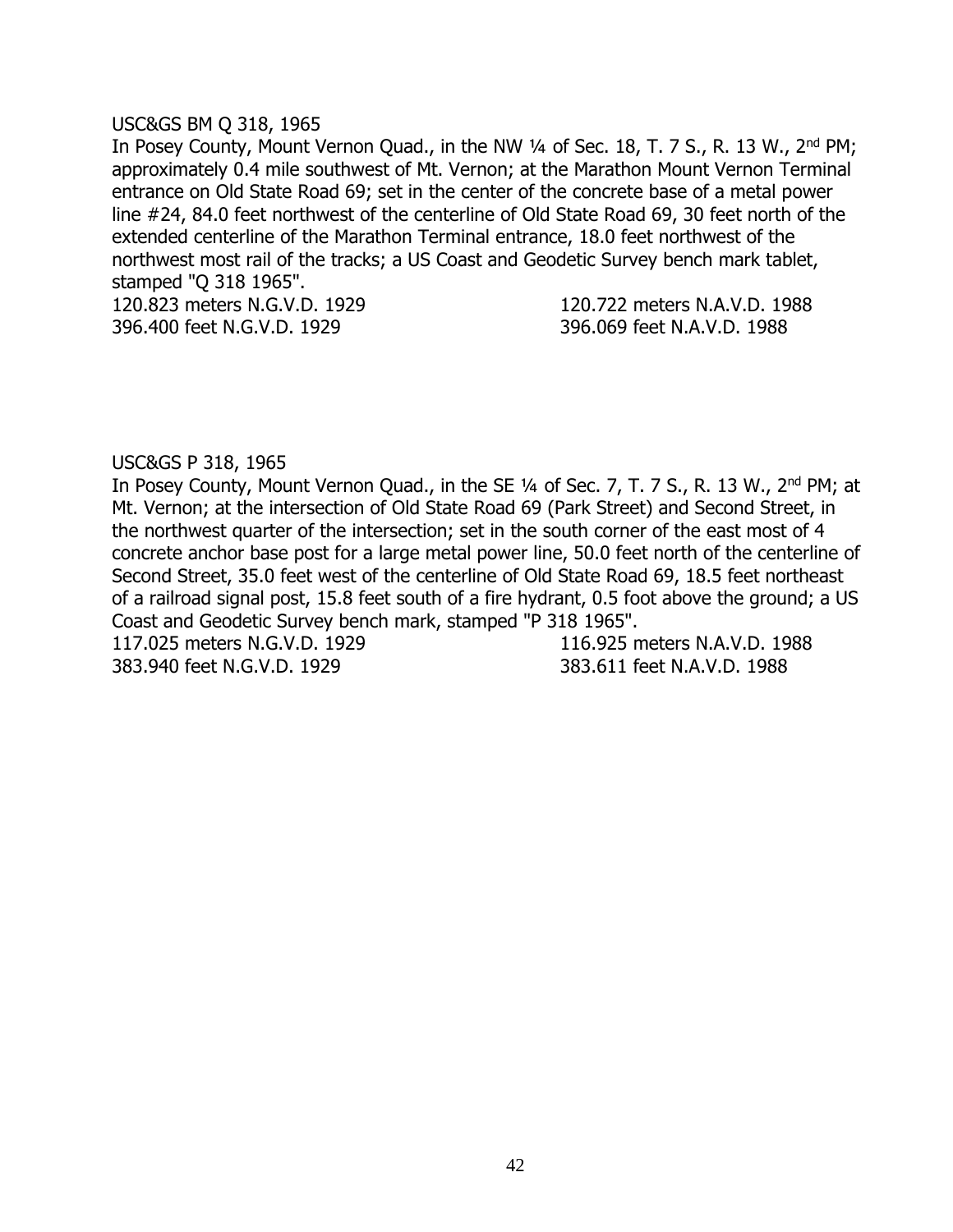#### NGS Station HARM 1997

In Posey County, Solitude Quad., in the SE 1/4 of Sec. 27, T. 5 S., R. 14 W., 2<sup>nd</sup> P.M.; about 4.5 miles south-southwest of New Harmony; at the Harmonie State Park, near the boat ramp; about 1 mile west along State Road 269 from its intersection with State Road 69 to the entrance and gate house for Harmonie State Park, thence along the main park road west and south for about 1.3 miles to a "T"-road northwest with a brick sign post with multiple signs reading "Wabash River", "Wabash River Picnic Area", and "Bank Fishing", thence about 0.1 miles northwest to a "T"-road west and a brick sign post reading "Wabash River Boat Ramp" and the station on the east side of the road; 98.4 feet east of the intersection of the centerlines of Picnic Road and Boat Ramp Road, 91.0 feet southeast of a 1.5 inch diameter white pipe projecting about 3 feet above the ground for a underground oil pipeline, 77.7 feet east of the northeast corner of the brick sign post, about 0.3 foot below the ground; a stainless steel flange enclosed rod without a sleeve, with a punch mark on the top center of the rod; previous descriptions say that the rod was driven about 38.1 feet with a 3.3 foot long sleeve and is encased in a white 5 inch pvc pipe with removable pvc cap and is surrounded by concrete.

NAD 1983 (2011) N 38º 03' 43.95848" W 087º 57' 58.89618" N.A.V.D. 1988 115.386 meters N.A.V.D. 1988 378.564 feet ( US Survey Feet) Ellipsoid Height 84.846 meters Geoid Height –30.54 meters

Indiana West Zone : N 312,767.161 meters E 822,508.995 meters

Horizontal Order : B by NGS Vertical Order : Second order Class II by IDNR

378.958 feet N.G.V.D. 1929 115.5066 meters N.G.V.D. 1929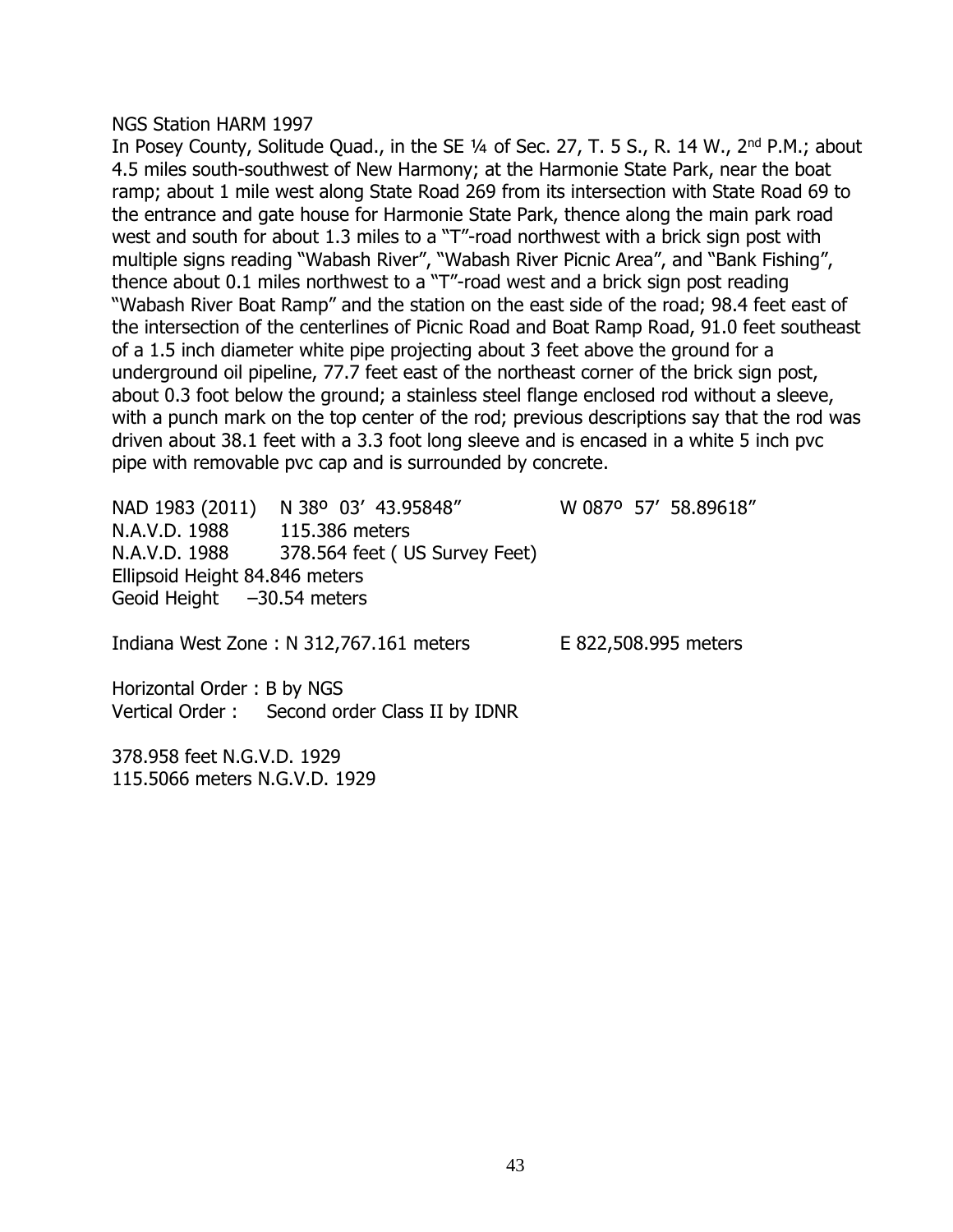## DNR TBM WABILL 1, 2005

In White County Illinois, New Harmony Ouad., in the SW 1/4 of Section 28, T. 3 S., R. 14 W., 2<sup>nd</sup> P. M.; on the west side of the Wabash River near the southwest corner of an abandoned wooden railroad bridge over the Wabash River; set on the first pier southeast of the northwest end of the railroad bridge, on the southeast side of the top wooden cap of the pier, 13.5 feet southeast of the northwest end of the bridge, 6.3 feet southwest of the centerline of the railroad bridge, 3.2 feet below the top of the railroad tracks, 0.5 foot below the top of the wooden pier cap, 0.5 foot northeast of the southwest end of the pier cap; a railroad spike driven into the pier cap (NO TAG). 388.93 feet N.G.V.D. 1929 GPS Elevation.

# DNR TBM POS 75, 2005

In Posey County, New Harmony Quad., in the NE 1/4 of Section 30, T. 4 S., R. 13 W., 2<sup>nd</sup> P. M.; about 2.8 miles northeast of New Harmony; about 0.75 mile south along State Road 69 from its intersection with Lees Road to two concrete box culverts under State Road 69 for an unnamed tributary to the Wabash River; set on the southwest corner of the north most of the two box culverts, 73 feet west of the centerline of State Road 69, 38 feet south of the centerline of a farm field lane leading west, 11.5 feet south of the north face of the north most box culvert,  $\pm$  10 feet below the top of State Road 69; a cut line forming a triangle.

379.05 feet N.G.V.D. 1929 3 3rd Order

# DNR TBM POS 76, 2005

In Posey County, New Harmony Quad., in the NE 1/4 of Section 30, T. 4 S., R. 13 W., 2<sup>nd</sup> P. M.; about 2.9 miles northeast of New Harmony; about 0.65 mile south along State Road 69 from its intersection with Lees Road to two concrete box culverts under State Road 69 for an unnamed tributary to the Wabash River; set on the northwest corner of the north most of the two box culverts, 76 feet west of the centerline of State Road 69, 24.9 feet east of the south most steel post for the right-of-way fence on the north side of the ditch, 37.6 feet northeast of the north most post of the right-of-way fence on the south side of the ditch, 11.5 feet north of the south face of the north most of the two concrete box culverts,  $\pm$  10 feet below the top of State Road 69; a cut line forming a triangle. 381.12 feet N.G.V.D. 1929 3 3rd Order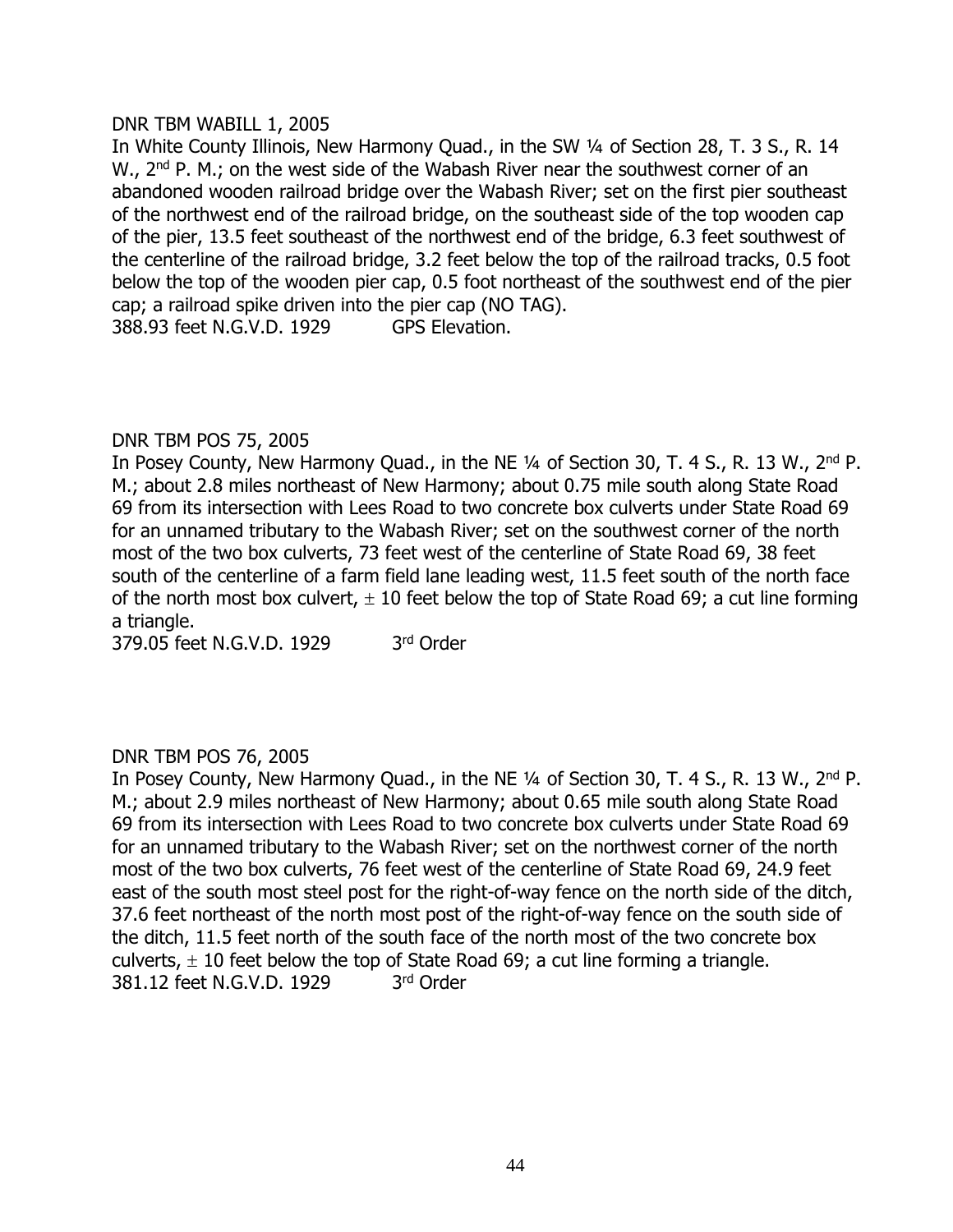DNR TBM POS 77, 2005

In Posey County, New Harmony Quad., in the SE 1/4 of Section 19, T. 4 S., R. 13 W., 2<sup>nd</sup> P. M.; about 2.9 miles northeast of New Harmony; about 0.25 mile south along State Road 69 from its intersection with Lees Road to two concrete box culverts under State Road 69 for an unnamed tributary to the Wabash River; set on the northwest corner of the north most of the two box culverts, 69 feet west of the centerline of State Road 69, 31.5 feet east of the south most steel post for the right-of-way fence on the north side of the ditch, 9.0 feet north of the south face of the north most of the two concrete box culverts,  $\pm$  10 feet below the top of State Road 69; a cut line forming a triangle. 375.43 feet N.G.V.D. 1929 3rd Order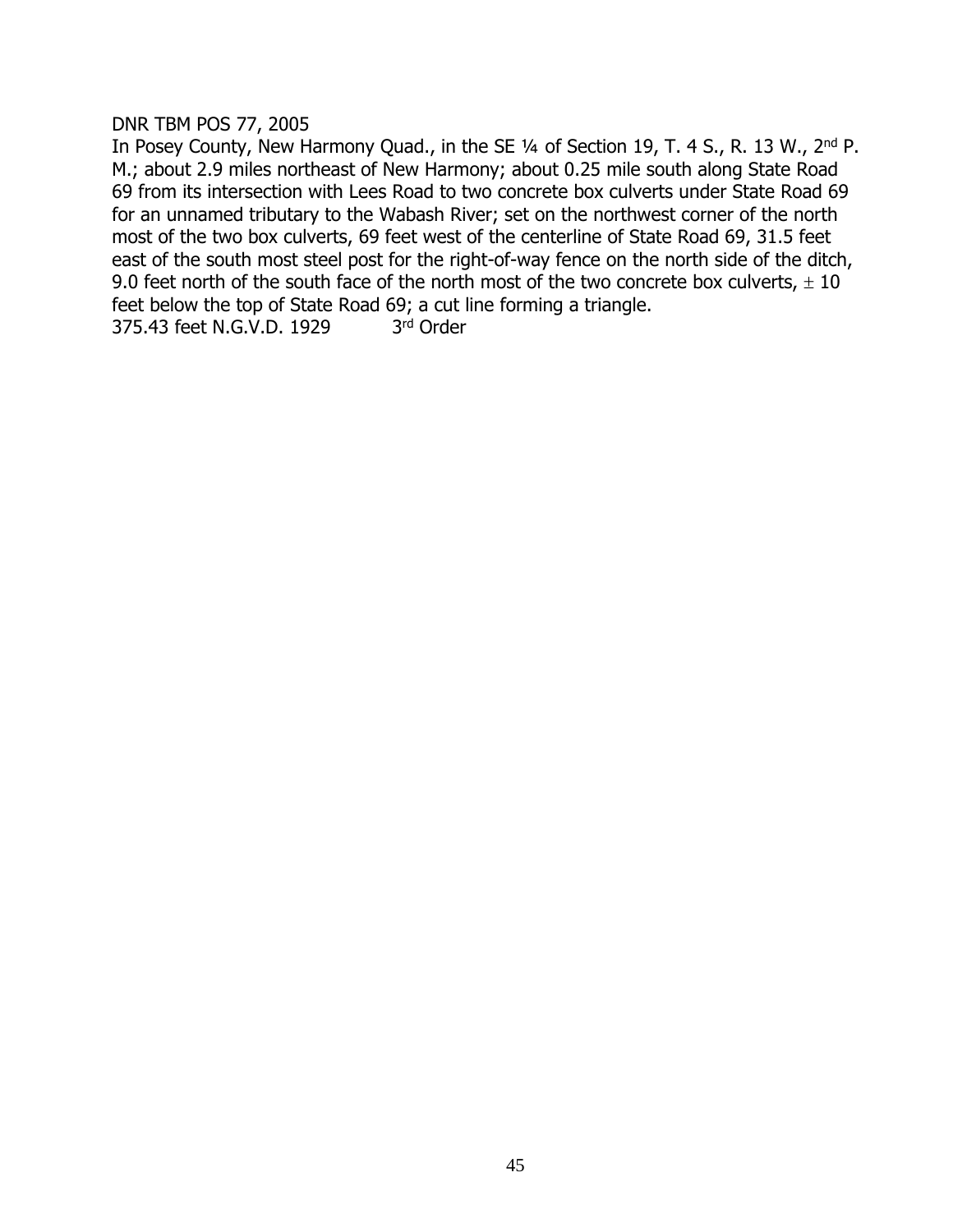# IDNR TBM NC 1 2016

In Vanderburgh County, Kasson Quad., in the SW 1/4 of Sec. 19, T. 5 S., R. 11 W., 2<sup>nd</sup> P.M.; at the Dream Lane (Private Bridge) going over Neu Creek; about 2.5 miles northeast of the town of Parkers Settlement; about 1.25 miles east of intersection 100 E and 200 N; about 0.25 miles east from intersection of Dream Lane and Reis Lane; set on top of the upstream 10' diameter CMP; 21.5 feet upstream of centerline of private drive; 3.9 feet below gravel drive; two files lines on CMP, IDNR TBM NC 1 2016. 459.58 feet NGVD 1929 INCORS 2011 Geoid 12A 459.25 feet NAVD 1988

# IDNR TBM NC 2 2016

In Posey County, Kasson Quad., in the NE 1/4 of Section 25, T. 5 S., R. 12 W., 2<sup>nd</sup> P.M.; at the Vienna Road Bridge over Neu Creek; about 1.5 miles northeast of the town of Parkers Settlement; set at right upstream corner on top of concrete bridge deck; 9.1 feet upstream from centerline of bridge; 37.1 feet downstream – streamward from wooden power pole; 0.5 feet downstream from upstream end of concrete bridge deck; 0.4 feet streamward from landward end of concrete bridge deck; on concrete bridge deck (0.1 feet below asphalt road); IDNR TBM NC 2 2016, a chiseled triangle.

449.93 feet NGVD 1929 INCORS 2011 Geoid 12A 449.60 feet NAVD 1988

# IDNR TBM NC 3 2016

In Posey County, Kasson Quad., in the S 1/2 of Section 25, T. 5 S., R. 12 W., 2<sup>nd</sup> P.M.; at the Private Farm steel round pipe over Neu Creek behind house #1001 on County Road 1150 E; about 0.75 miles northeast of the town of parkers settlement; 13.8 feet upstream of centerline of dirt path over pipe; 1.1 feet landward from a metal cap opening on upstream top of pipe; 0.3 feet downstream from upstream end of pipe; a filed mark on top of metal "nipple" (a line of bolts around edge of pipe); 0.2 feet downstream from 3 filed marks on upstream end of pipe; about 0.05 feet above metal pipe; IDNR TBM NC 3 2016. 440.21 feet NGVD 1929 INCORS 2011 Geoid 12A 439.88 feet NAVD 1988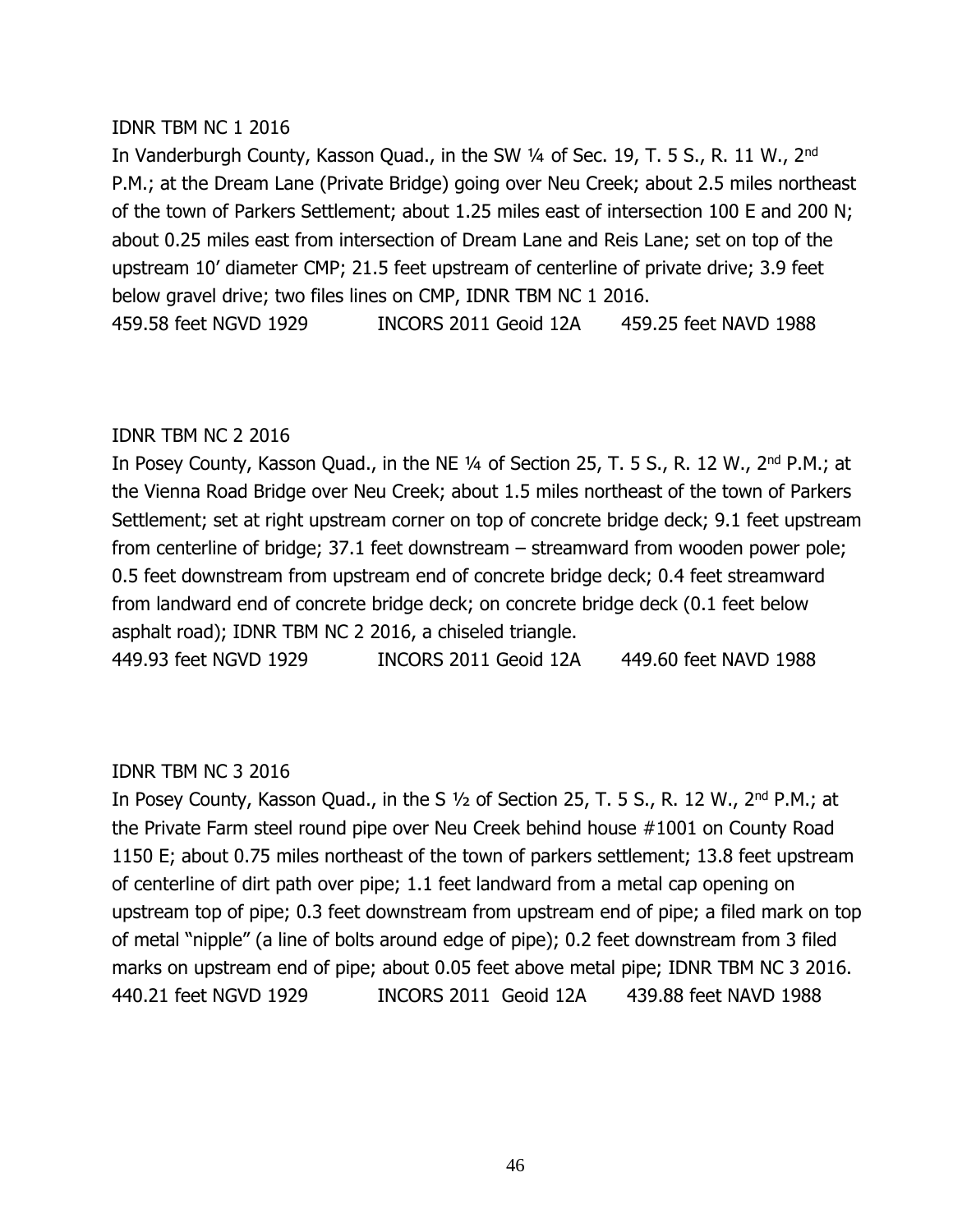# IDOH BM V950 65

In Posey County, Kasson Quad., in the W ½ of Section 36, T. 5 S., R. 12 W., 2nd P.M.; at the State Road 66 concrete bridge over Neu Creek; on the east outskirts of the town of Parkers Settlement; set at left downstream concrete wingwall; 23.9 feet downstream from centerline of road; 0.8 feet downstream from downstream face of concrete guard rail; 0.4 feet landward from streamward edge of concrete wingwall; 0.5 feet streamward from landward edge of concrete wingwall; an IDOH tablet stamped, "V950 65." 437.42 feet NGVD 1929 INCORS 2011 Geoid 12A 437.09 feet NAVD 1988

# IDNR TBM NC 5 2016

In Posey County, Kasson Quad., in the SW 1/4 of Sec. 36, T. 6 S., R. 12 W., 2<sup>nd</sup> P.M.; at the Boberg Rd. Bridge over Neu Creek; about 0.2 mile east of the intersection of Boberg Rd. & Saint Phillips Rd.; about 0.5 mile south from the town of Parker's Settlement; set at left upstream concrete bridge abutment; 12.4 feet upstream from the centerline of bridge; 0.7 feet downstream from upstream end of concrete abutment; 3.7 feet landward from streamward end of concrete abutment; 0.2 feet below asphalt road; an IDNR TBM NC 5 2016; a chiseled triangle.

431.07 feet NGVD 1929 INCORS 2011 Geoid 12A 430.74 feet NAVD 1988

# IDNR TBM NC 6 2016

In Posey County, Kasson Quad., in the W  $\frac{1}{2}$  of Sec. 1, T. 6 S., R. 12 W., 2<sup>nd</sup> P.M.; at the Saint Phillips Road bridge over Neu Creek; about 1 mile south of the town of Parker's Settlement; about 1 mile south from State Road 66 along Saint Phillips Road; set at left downstream concrete bridge seat; 16.4 feet downstream from centerline of bridge; 1.5 feet downstream from downstream face of concrete bridge; set at downstreamstreamward corner of left concrete bridge seat; 3.3 feet below top of concrete curb; and IDNR TBM NC 6 2016; a chiseled line forming a triangle. 420.11 feet NGVD 1929 INCORS 2011 Geoid 12A 419.78 feet NAVD 1988